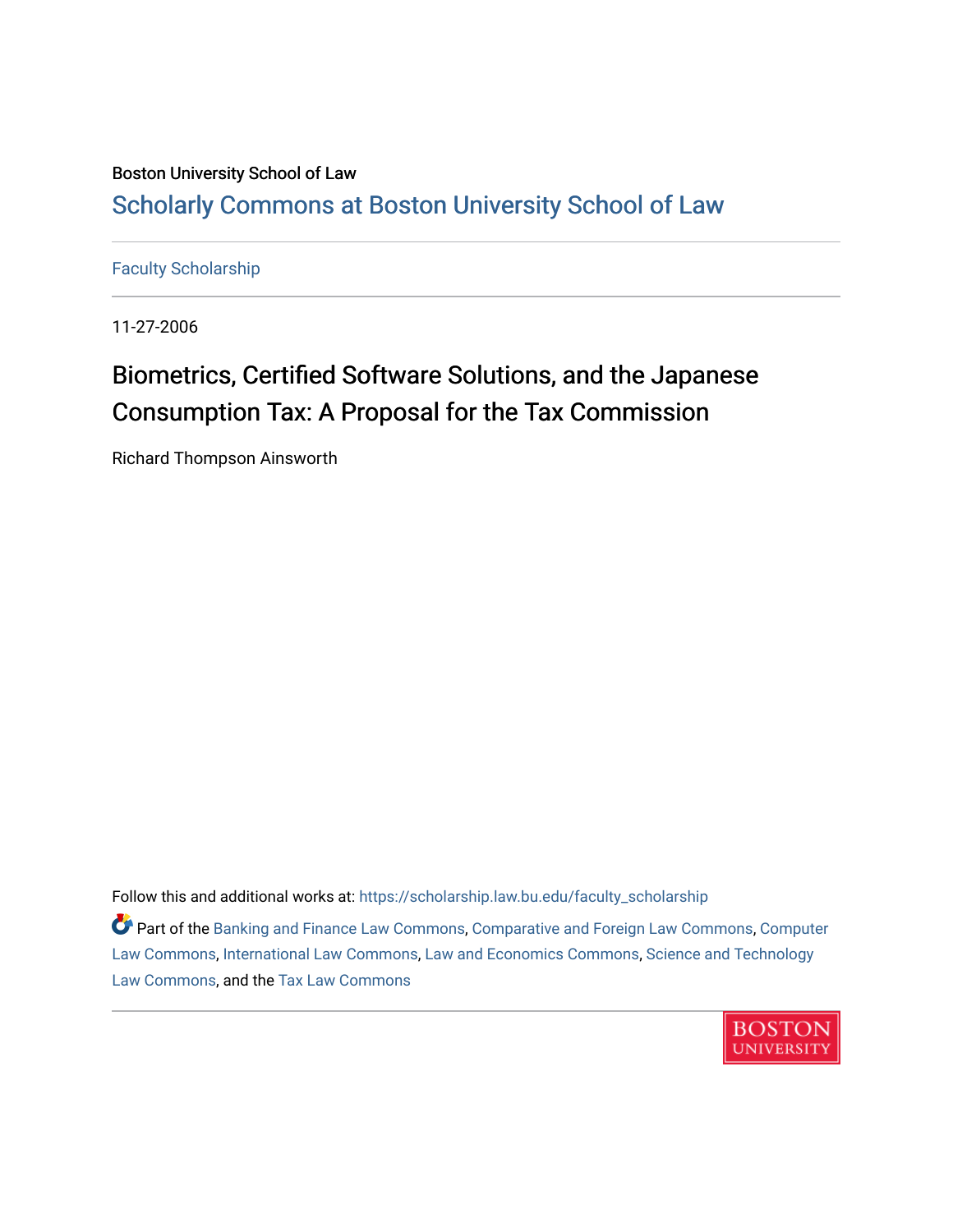# BOSTON UNIVERSITY SCHOOL OF LAW

WORKING PAPER SERIES, LAW AND ECONOMICS WORKING PAPER NO. 06-45



## **BIOMETRICS, CERTIFIED SOFTWARE SOLUTIONS, AND THE JAPANESE CONSUMPTION TAX: A PROPOSAL FOR THE TAX COMMISSION**

RICHARD THOMPSON AINSWORTH

This paper can be downloaded without charge at:

The Boston University School of Law Working Paper Series Index: http://www.bu.edu/law/faculty/scholarship/workingpapers/2006.html

The Social Science Research Network Electronic Paper Collection: http://ssrn.com/abstract=947485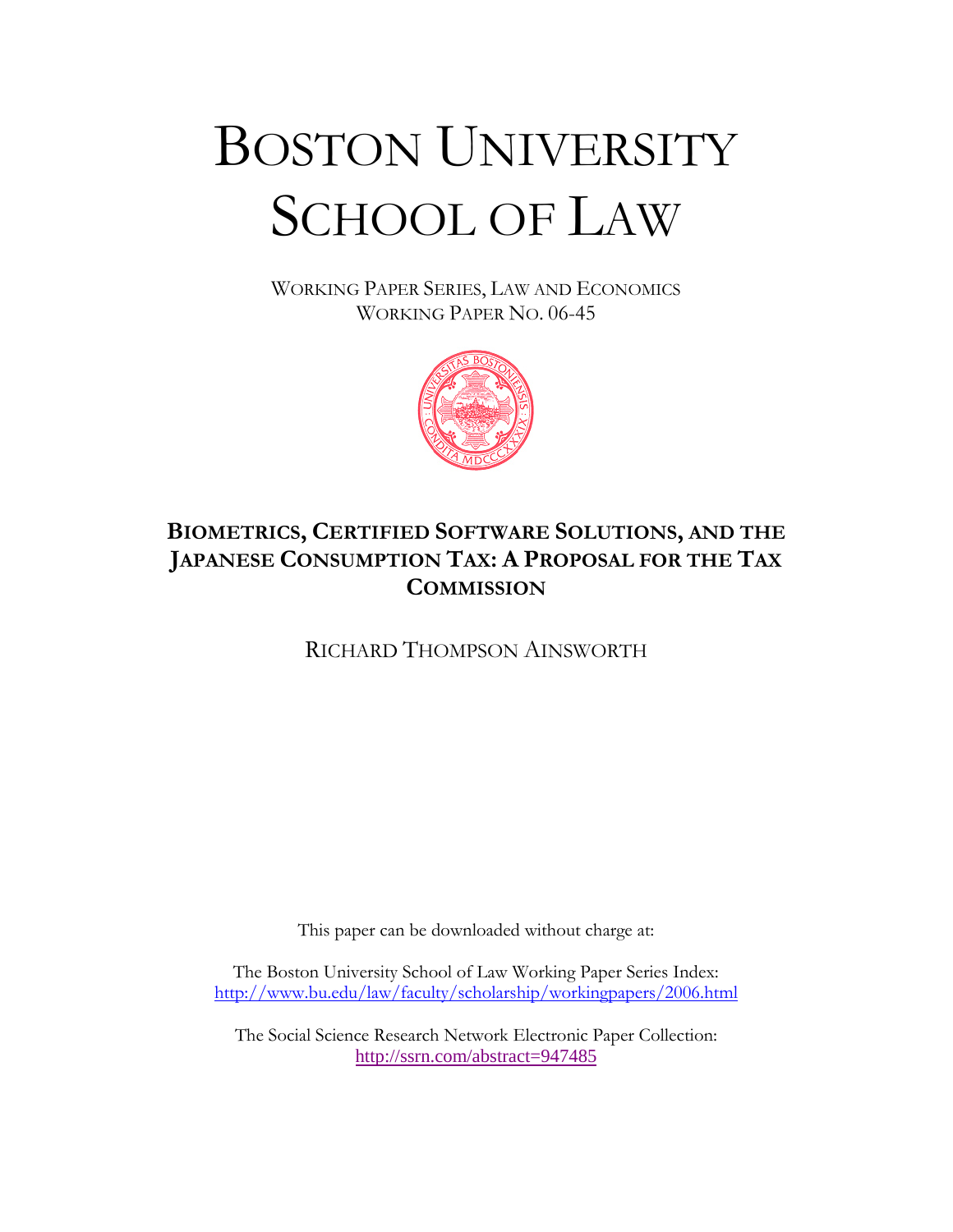#### BIOMETRICS, CERTIFIED SOFTWARE SOLUTIONS, AND THE JAPANESE CONSUMPTION TAX: A PROPOSAL FOR THE TAX COMMISSION

#### Richard Thompson Ainsworth

Significant change is anticipated in the Japanese Consumption Tax. This is the conclusion of the Japanese Tax Commission in its mid-term report, presented to Prime Minister Junichiro Koizumi on June 17, 2003. When the Tax Commission's Chairman, Professor Hiromitsu Ishi,<sup>1</sup> submitted *A Sustainable Tax System for Japan's Aging Society*<sup>2</sup> the Commission indicated that it was responding to a "state of crisis. [brought] about by the current system where] only about half of Japan's annual expenditure is covered by tax revenue.<sup>3</sup>

Japan's "super-aging" society will only make the fiscal situation worse, unless new sources of revenue are identified. "[B]y 2015 when the 'baby boomers' join the older generations, one in four people will be an elderly person. … [T]he population is expected to decline after reaching a peak in 2006.<sup>4</sup> The Tax Commission's goal is to show how the country can bring revenue into balance with expenditure "at the earliest time possible in the  $2010s$ <sup>5</sup>

Is it any wonder that the very dependable and under utilized (by European standards<sup>6</sup>) Consumption Tax has drawn the attention of the Tax Commission? Three very significant Consumption Tax changes have been proposed: the rate should double;<sup>7</sup> multiple rates should be employed;<sup>8</sup> and the 'bookkeeping method' of accounting should be abandoned and replaced with the significantly more complex "invoice method" that is used in Europe.<sup>9</sup>

These are dramatic changes for the Consumption Tax. While revenue needs drive the primary change (the rate increase), it is the inherent regressivity of the tax that drives the second (the adoption of multiple rates). The third change (the use of an invoice method of accounting) is an inevitable consequence of multiple rates. Thus, aside from

1

 $1$  For the public announcement of the presentation of the mid-term report see

http://www.kantei.go.jp/foreign/koizumiphoto/2003/06/17zeicho\_e.html<br><sup>2</sup> TAX COMMISSION, A SUSTAINABLE TAX SYSTEM FOR JAPAN'S AGING SOCIETY (Jun. 2003) is available in an "informal English translation" at

http://unpan1.un.org/intradoc/groups/public/documents/APCITY/UNPAN019941.pdf.<br>
<sup>3</sup> *Id.* at 3.<br>
<sup>4</sup> *Id.* at 4.<br>
<sup>5</sup> *Id* at 3.

OECD, CONSUMPTION TAX TRENDS: VAT/GST AND EXCISE RATES, TRENDS AND ADMINISTRATION ISSUES (2004) at 22 (indicating that as a percent of total tax revenue the Consumption Tax in Japan raised 9.5% of revenue as compared with the European VATs in Belgium 15.7%; Czech Republic 17.3%; Denmark 19.9%; Finland 18.2%; France 16.7%; Germany 18.0%; Greece 23.5%; Hungary 24.3%; Ireland 25.0%; Italy 15.0%; Luxembourg 15.5%; Netherlands 19.2%; Poland 22.6%; Portugal 22.9%; Slovak Republic 22.7%; Spain 16.6%; Sweden 18.4% and the United Kingdom 19.4%).

<sup>&</sup>lt;sup>7</sup> A SUSTAINABLE TAX SYSTEM FOR JAPAN'S AGING SOCIETY *supra* note 2 at 9.<br><sup>8</sup> *Id.* at 9. *P*1*d.* at 9.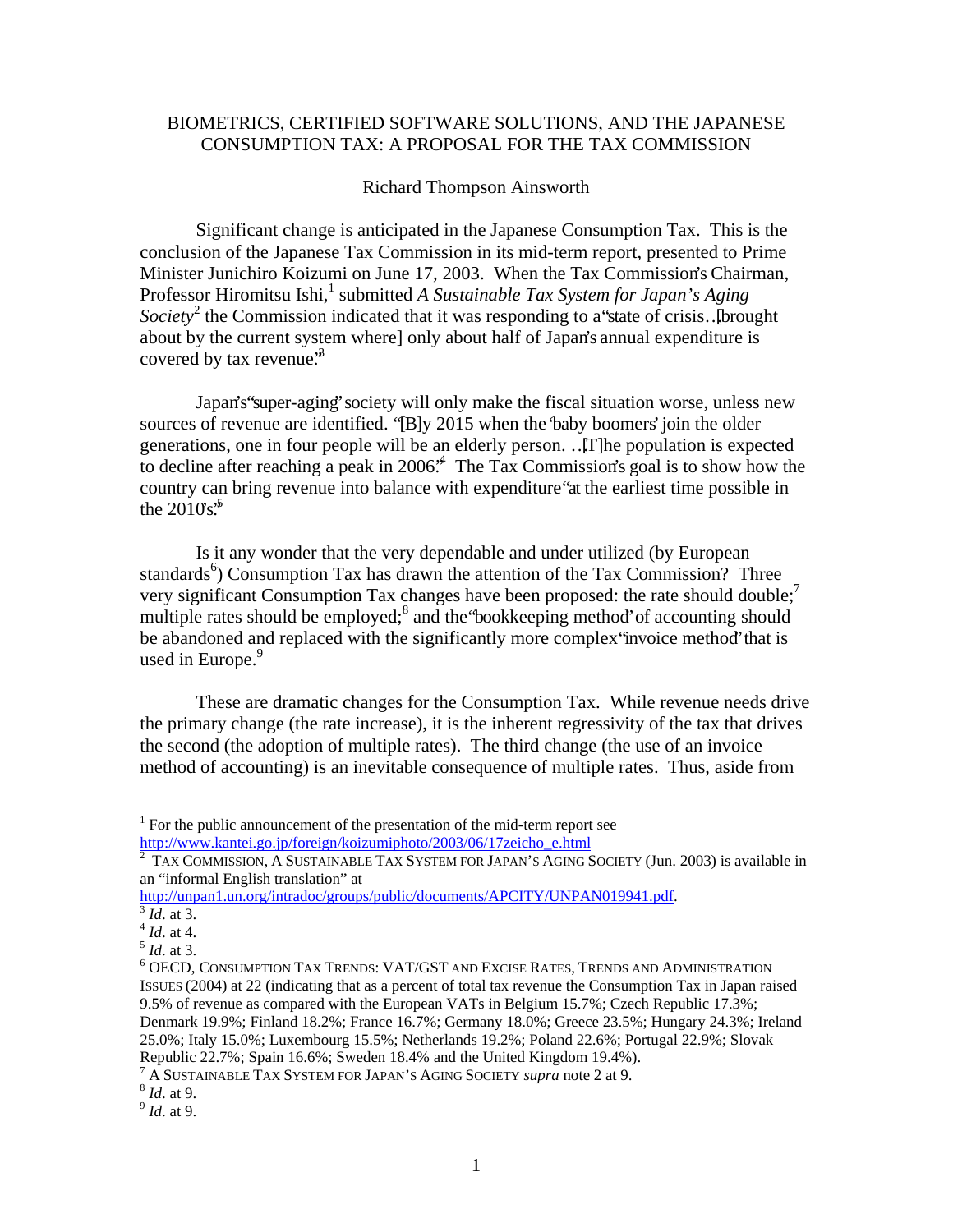the rate increase itself it is the structural regressivity of this tax on consumption that is the driver of the most significant of the proposed structural changes. Can this inherent characteristic be changed?

#### THE TAX COMMISSION'S DILEMMA

There is a clear sense of frustration in the Commission's report. Without stating so specifically, the Commission seems to believe that it has been handed a tax policy dilemma. The aging population drives the need for a tax increase (making the Consumption Tax an obvious target for revenue enhancement) at exactly the same time the population is shrinking in overall size, thereby reducing the number of workingconsumers who can pay the higher tax. Thus, the obvious target (taxing consumption) becomes the worst target (taxing the fixed-income elderly). Stated another way, enhancing revenue through a regressive consumption tax will significantly increase the burden on the exact segment of the population that most needs the government's assistance.

The Commission recognizes that the source of its dilemma is the regressivity of the Consumption Tax. It does not see a solution in the re-design of the tax. Adopting a multiple rate structure and moving to an invoice system are only partial solutions. The Commission says that policy makers must seek solutions elsewhere. "… [A]s far as the issue of the regressiveness (to income) of the consumption tax is concerned, deliberations must not be conducted on the consumption tax alone; rather, judgment must be made on the overall tax system as well as on overall fiscal measures including benefits under social security systems and others.<sup>10</sup>

#### A WAY OUT FOR JAPAN

 This paper proposes a way out for the Commission. It proposes a design change in the Consumption Tax (alone) that will resolve the regressivity of the tax. This proposal is technology-intensive. It is a solution that will permit a significant rate increase. It will also allow tax relief to be surgically extended to the needy (the elderly, the handicapped or the poor) at zero-rates, thereby avoiding the need for multiple rates. However, if revenue or other needs require more limited relief, and if multiple rates are needed, then this solution will permit relief to be surgically targeted. Regardless of the rate decision, this solution will allow Japan to retain its traditional "bookkeeping method" of accounting and not require European-style tax invoices.

The proposal is for certified transaction tax software at the point of (final) sale, and the distribution (for voluntary use by the needy) of IDs embedded with (a) digitally recognized biometric identifiers and (b) digital tax exemption certificates. An individualbased evaluation of exemption entitlement – limited as appropriate in quantity or value terms – will be required. This evaluation process can be demanding or not, depending on the scope of the relief desired. For example, the evaluation process could specifically associate particular goods or services with an individual's entitlement profile allowing an

<sup>10</sup> *Id*. at 9.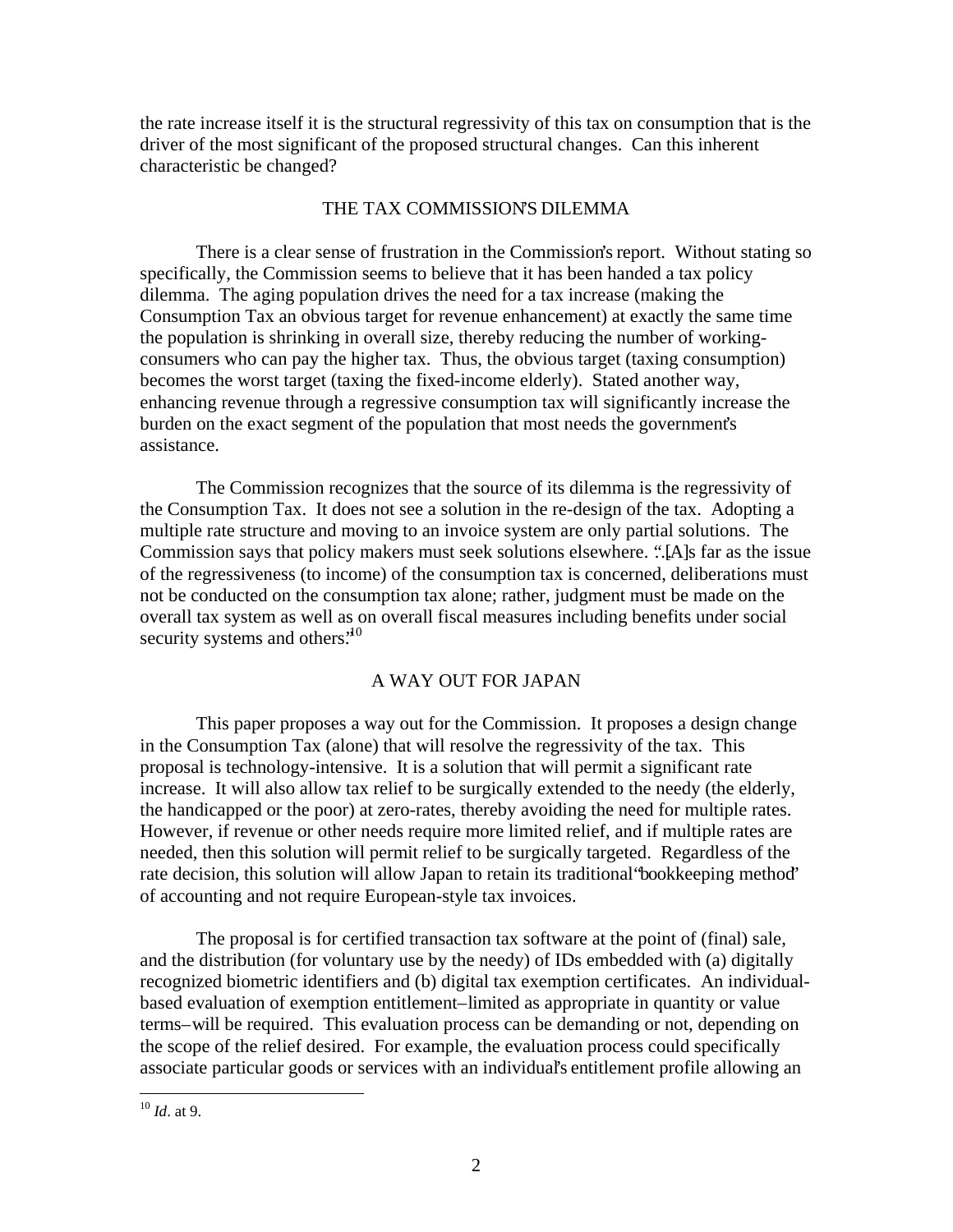exceptionally granular measure of tax relief, or it could generally grant broad relief to classes of the poor. If tradition were a guide, Japan would most likely opt for the granular approach.

This paper briefly considers Japan's current approach to granting tax relief under the Consumption Tax, and then presents the digital solution (certified transaction tax systems, smart cards with biometric identifiers and digital exemption certificates). A closing section considers two alternate applications of transaction tax technology that Japan might consider–one less intensive than software certification, the Australian approach of establishing a software registry – the other more intensive than software certification, the Brazilian approach of direct government e-invoicing.

#### JAPAN'S TRADITIONAL APPROACH TO CONSUMPTION TAX RELIEF

 The Consumption Tax proposals of the Tax Commission will most likely move forward.<sup>11</sup> If they are implemented in the manner proposed, more than tax accounting procedures will change. These changes will fundamentally move Japan away from its traditional approach to Consumption Tax relief. Under present law, Japan goes to great lengths to identify specific individuals-in-need and tries hard to provide relief only to these individuals. It resists broad or universal exemptions that permit all consumers to benefit from a provision, when to do so would be to provide tax relief to large numbers of people who are outside the target group.

VAT systems that attempt to lift the burden from those in need through the use of universally applicable multiple rates (as the Tax Commission seems to be considering) approach regressivity indirectly. An indirect system first identifies necessities that are heavily utilized by the poor. It then applies a low or zero-rate to all purchases of these supplies. Rich and poor alike therefore receive a tax reduction or full exemption on these purchases. The Japanese approach is much more direct, and much more surgical. The Japanese method is to first identify the individuals-in-need and then exempt theses people when they make purchases from a narrow list of necessities. Simply stated, where the indirect approach focuses primarily on the specific goods or services (the necessities); the direct approach focuses primarily on the people-in-need.

The Japanese exemptions are listed in thirteen discrete categories in Appendix I of the Consumption Tax law.<sup>12</sup> The exemptions are of two basic types: universal

 $\overline{a}$ 

<sup>12</sup> JAPAN'S REVISED CONSUMPTION TAX LAW (SHOUHIZEIHOU), LAW NO. 108, 1988, and APPENDIXES by approving the changes contained in LAW NO. 49, 2000; CABINET ORDER (SHOUHIZEIHOU SEKOUREI) NO. 360, 1988 (most recent amendment, ORDER NO. 147, 2000 *available at*: http://law.e-gov.go.jp/cgibin/idxsearch.cgi. (in Japanese). For an English translation of the Consumption Tax law based on Law No. 108, 1988 by approving changes contained in Law No. 49, 2000, see *Consumption Tax Law*, tr. Vickie L. Beyer, 2000 WTD 247-20 (December 22, 2000). For a translation of the appendixes to Japan's revised

<sup>11</sup> Johnathan Rickman, *Japanese Finance Minister Proposes to Double Consumption Tax Rate,* 2006 WTD 148-3 [Doc. 2006-14495] (Aug. 2, 2006) (indicating that "Japan's Finance Minister Sadakazu Tanigaki has announced he would move to increase the country's consumption tax rate from 5 percent to at least 10 percent by some time within the next 10 years if chosen to succeed Prime Minister Junichiro Koizumi as Liberal Democratic Party (LDP) president and presumptive prime minister.").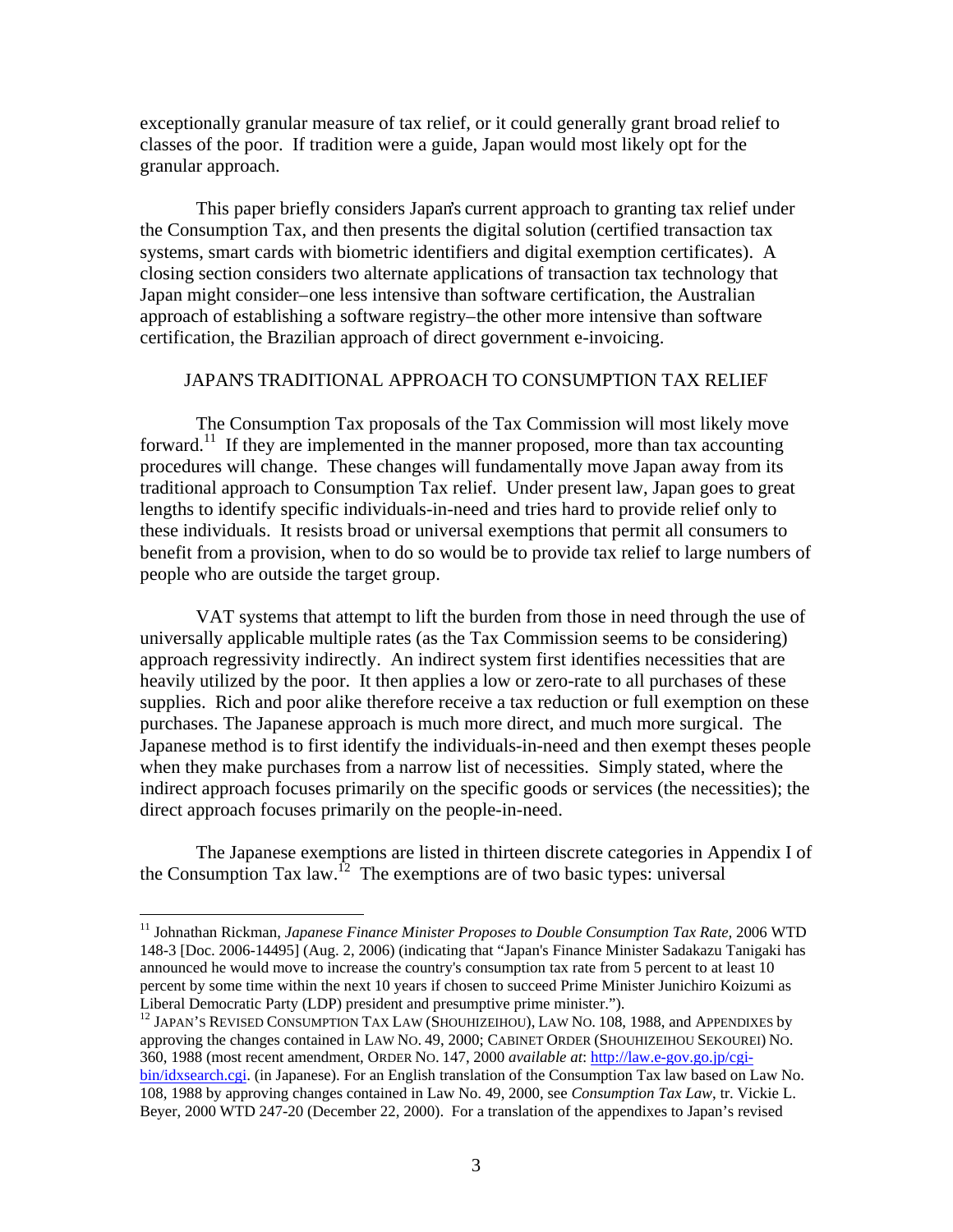exemptions (the first five, as well as the eighth, ninth and tenth), and surgical (the remaining five). The initial five exemptions respond to theoretical or administrative concerns that are common to all broad-based consumption taxes. The list has not been added-to nor has it been significantly modified since the adoption of the law. Included are exemptions for the loan of or the transfer of land;<sup>13</sup> the transfer of negotiable securities;<sup>14</sup> interest paid on loans, government or corporate bonds, and insurance premiums;<sup>15</sup> postage or certificate stamps and gift certificates;<sup>16</sup> and most government services provided either by national or local public entities.<sup>17</sup> Similar exemptions can be found in almost every VAT.

The remaining universal exemptions were added to the law with the 1991 amendments (Law No. 73, 1991). They are relatively minor, and respond to situations where the statute did not need to discriminate among beneficiaries, because the nature of the exempt item itself defined the target group. These exemptions deal with transfers of goods (not services) associated with midwifery;<sup>18</sup> burial and cremation expenses;<sup>19</sup> and transfers or lease of goods for use by the physically handicapped that are further itemized in cabinet orders.<sup>20</sup>

The final five exemptions are quintessentially Japanese. They have a classic individual-in-need, or surgical design. They are for medical treatment, $^{21}$  home and social welfare services,<sup>22</sup> educational services,<sup>23</sup> educational texts,<sup>24</sup> and rentals of dwellings.<sup>25</sup> Each is the product of adjustments, modifications, and refinements through the years. Each is very precisely drawn, and is born of political, rather than theoretical or administrative necessity. In each instance the care with which the exemptions are drafted displays a thought process that is primarily concerned with identifying a class of people-

<sup>18</sup> *Id.* at Appendix I(8).<br><sup>19</sup> *Id.* at Appendix I(9).

consumption tax law, Law No. 108 see *Translation of Exemptions to Japan's Revised Consumption Tax Law*, tr. Vickie L. Beyer, 2000 WTD 247-21 (Dec. 22, 2000). For a translation of the final regulations, Cabinet Order No. 360, 1988 (most recent amendment, Order No. 147, 2000) see *An Order for the Enforcement of the Consumption Tax Law*, tr. Vickie L. Beyer, 2001 WTD 36-24 (Feb. 20, 2001). 13 Vickie L. Beyer, tr., *Translation of Exemptions to Japan's Revised Consumption Tax Law*, *supra* note 12,

at Appendix I(1).<br><sup>14</sup> *Id.* at Appendix I(2).

<sup>15</sup> *Id.* at Appendix I(3).<br><sup>15</sup> *Id.* at Appendix I(3).<br><sup>16</sup> *Id.* at Appendix I(4). With respect to the taxation of stamps, it was determined that the stamp tax was a more effective mechanism for imposing tax in this area (Barry M. Freiman, *Comment: The Japanese Consumption Tax: Value-Added Model or Administrative Nightmare?* 40 AM. U. L. REV. 1265, 1281 n.130 (1991)).<br> $^{17}$  *Id.* at Appendix I(5).

<sup>&</sup>lt;sup>20</sup> *Id.* at Appendix I(10); The Enforcement Ordinance of the Consumption Tax Law (*Shouhizeihou Sekourei*) 14-4 lists the following goods: artificial arms and legs, safety sticks for the blinds, artificial eyes, Braille point writers, artificial larynxes, wheel chairs and other goods that the Minister of Health, Labor and Welfare may designate as the goods that have special traits, structures and functions for the use of physically handicapped people, but only after consultation with the Minister of Finance.<br><sup>21</sup> *Id.* at Appendix I(6).

<sup>22</sup> *Id.* at Appendix I(7). <sup>23</sup> *Id.* at Appendix I(11). <sup>24</sup> *Id.* at Appendix I(12). <sup>25</sup> *Id.* at Appendix I(13).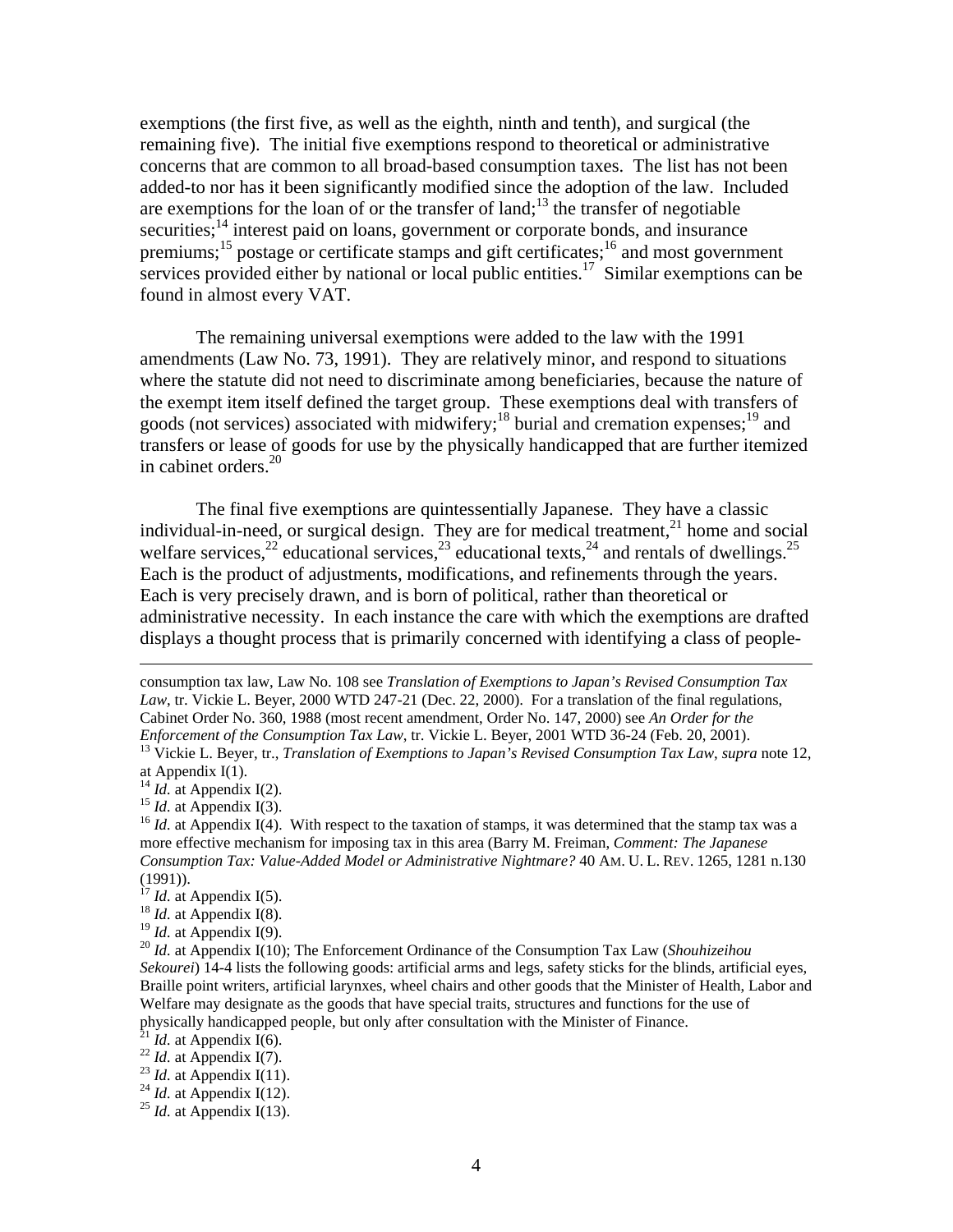in-need, and then associates goods and services that should be exempt for members of the group. This is a process designed to disqualify individuals (based on their status) who would be engaged in similar or identical transactions.

*Medical treatment exemption.* A series of exemptions under Appendix I (6)(a) and (b) exempt *goods and services* provided in a medical treatment context. The exemption broadly includes all goods and services provided in a medical or hospitalization context, but narrows the exemption only to individuals whose medical treatment is "based on the provisions of" one of the following laws: the Health Insurance Law (No. 70, 1922); the People's Health Insurance Law (No. 192, 1958); the Seamen's Health Insurance Law (No. 73, 1939); the National Civil Servants Mutual Aid Association Law (No. 128, 1958); the Local Civil Servants Mutual Aid Association Law (No. 152, 1962); the Private School Employees Mutual Aid Law (No. 245, 1953) or the Elderly Act (No. 80, 1982). $^{26}$ 

Further medical exemptions are found under Appendix I  $(6)(c)$ ,  $(d)$ ,  $(e)$  and  $(f)$ .

Appendix I (c) exempts only medical *services,* and narrows the scope of the exemption to individuals whose medical treatment is "based on the provisions" of the Disabled Persons Welfare Law (No. 183, 1950); the Law Concerning Mental Health and the Welfare of the Mentally Disabled (No. 123, 1950) the Daily Life Protection Law (No. 144, 1950); the Law Concerning Support for the Victims of the Atomic Bombs (no. 117,  $1994$ )<sup>27</sup>

Appendix I (d) and (e) are similar. They exempt medical *treatment* and medical *expenses* for individuals whose qualification is "based on the provisions of" the Law Concerning Indemnification for Environmental Pollution-Related Health Injuries (No. 111, 1971), $^{28}$  and the Laborer's Disaster Indemnification Insurance Act (No. 50, 1947) respectively.

Appendix I (f) exempts medical *treatment* pertaining to payments of damages for losses' under the Automobile Accident Indemnification Guarantee Act (No. 97, 1955).<sup>29</sup>

Thus, medical treatment is not universally exempt under the Consumption Tax. The core limitation on the exemption (which is sometimes further limited to cover only services and not both good and services) relates to individuals who are specified under fourteen other non-tax laws. The overall impact is to  $\frac{\text{tax}}{\text{area}}$  medical services when they are provided to wealthy individuals and foreigners, or generally to individuals outside the scope of the fourteen specific statutes.

<sup>&</sup>lt;sup>26</sup> Vickie L. Beyer, tr., JAPAN'S REVISED CONSUMPTION TAX, , *supra* note 12, at Article 6 as further specified in Appendix I-6(a) & (b).

<sup>&</sup>lt;sup>27</sup> *Id.* at Article 6 as further specified in Appendix I-6(c). <sup>28</sup> *Id.* at Article 6 as further specified in Appendix I-6(d).

<sup>29</sup> Vickie L. Beyer, tr., *Translation of Exemptions to Japan's Revised Consumption Tax Law*, *supra* note 12, at Appendix I-6(f).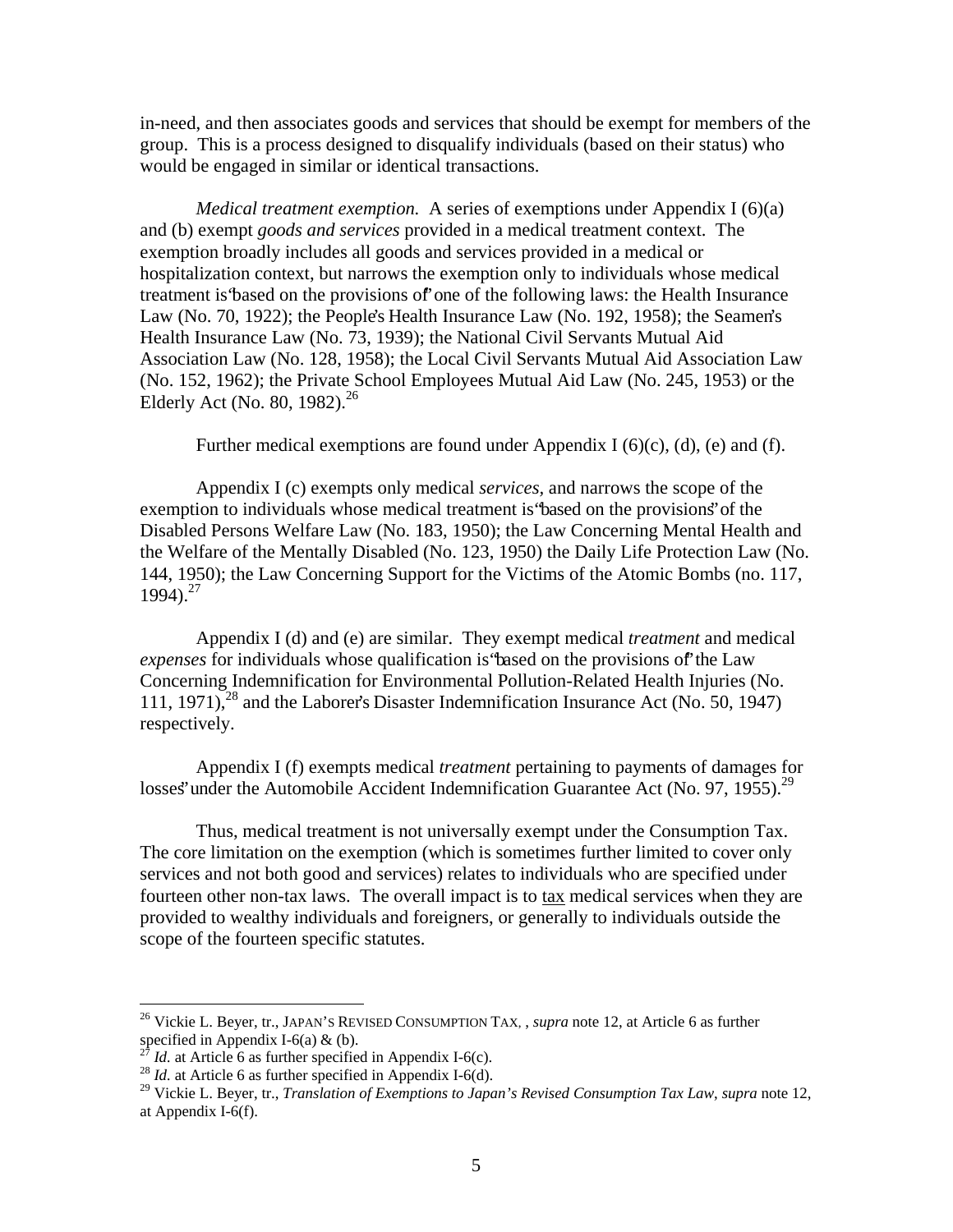A further example of the surgical design of these exemptions can be seen in the operation of the 1994 Amendments (Law No. 56, 1994). This law specifically added "hospitalization meals" to the list of exempt supplies (when provided in the context of medical treatment) but only with respect to medical treatment under Appendix I  $(6)(a)$ and (b), and not the medical treatment under Appendix I  $(6)(c)$ , (d), (e) and (f).

Thus, the operation of the Consumption Tax with respect to food and medical services is very complex, but very precise. Meals, considered outside the medical context, are fully taxable. Medical treatment is also taxable unless the individual receives treatment "based on the provisions of" a law listed in Appendix I  $(6)$ . In some instances meals provided in the context of exempt medical treatment are also exempt. But in other instances only the medical treatment, not the meals are exempt. Thus, three individuals could rest side-by-side in the same hospital after undergoing the exact same medical procedure by the exact same medical staff, and each could have different tax results when the time came to pay their bills.

Comparatively, the approach of the New Zealand GST is far simpler. Food (within the medical context and outside of it) as well as medical services (in any context at all) is taxable.<sup>30</sup> Similar simplicity is apparent in South Africa, although the tax outcome is different. South Africa exempts all basic foodstuffs, $31$  as well as all medical or dental procedures, provided they are insured procedures.<sup>32</sup> Thus, in New Zealand and South Africa it would be unusual for three people hospitalized for the same procedure to have different tax results.

With respect to the exemption of medical treatment and related hospital meals, both the New Zealand and South African GSTs are simpler than the Japanese Consumption Tax. The New Zealand base is simpler and *broader*; the South African base is simpler and *narrower*. The critical difference for this study is that both the New Zealand and South African treatment is universal, whereas the Japanese is surgical. The Japanese statute targets its exemption specifically, because Japan provides relief from the regressive nature of the Consumption Tax directly rather than indirectly.

*Home care services.* Japanese exemptions for home care services and welfare services are treated in a manner similar to those for medical treatment. Under Appendix I (7)(a), home care services (limited to visiting home care, visiting bath care, and other specified services) are exempt (if they are provided at a residence or an institution), but only if the fees are based on the provisions of the Home Care Insurance Law (No. 123, 1997).<sup>33</sup> Under Appendix I (7)(b), assets transferred by a Social Welfare Service are also

<sup>30</sup> GOODS & SERVICES TAX ACT §§ 11, 11A AND 11B) (1985) (N.Z.), *available at* http://www.ird.govt.nz/library/publications/business/ir375.pdf).<br><sup>31</sup> VAT Act §11(1)(j) and SCHED. 2(B)(1) (S.A.), amended up to and including Taxation Laws Second

Amendment Act, 2005 (No. 10 of 2005) (S.A.) available at: http://www.acts.co.za/vat/index.htm).<br><sup>32</sup> Id. at VAT Act §10(21A) (S.A.)<br><sup>33</sup> Vickie L. Beyer, tr., *Translation of Exemptions to Japan's Revised Consumption Tax L* 

at Appendix I-7(a).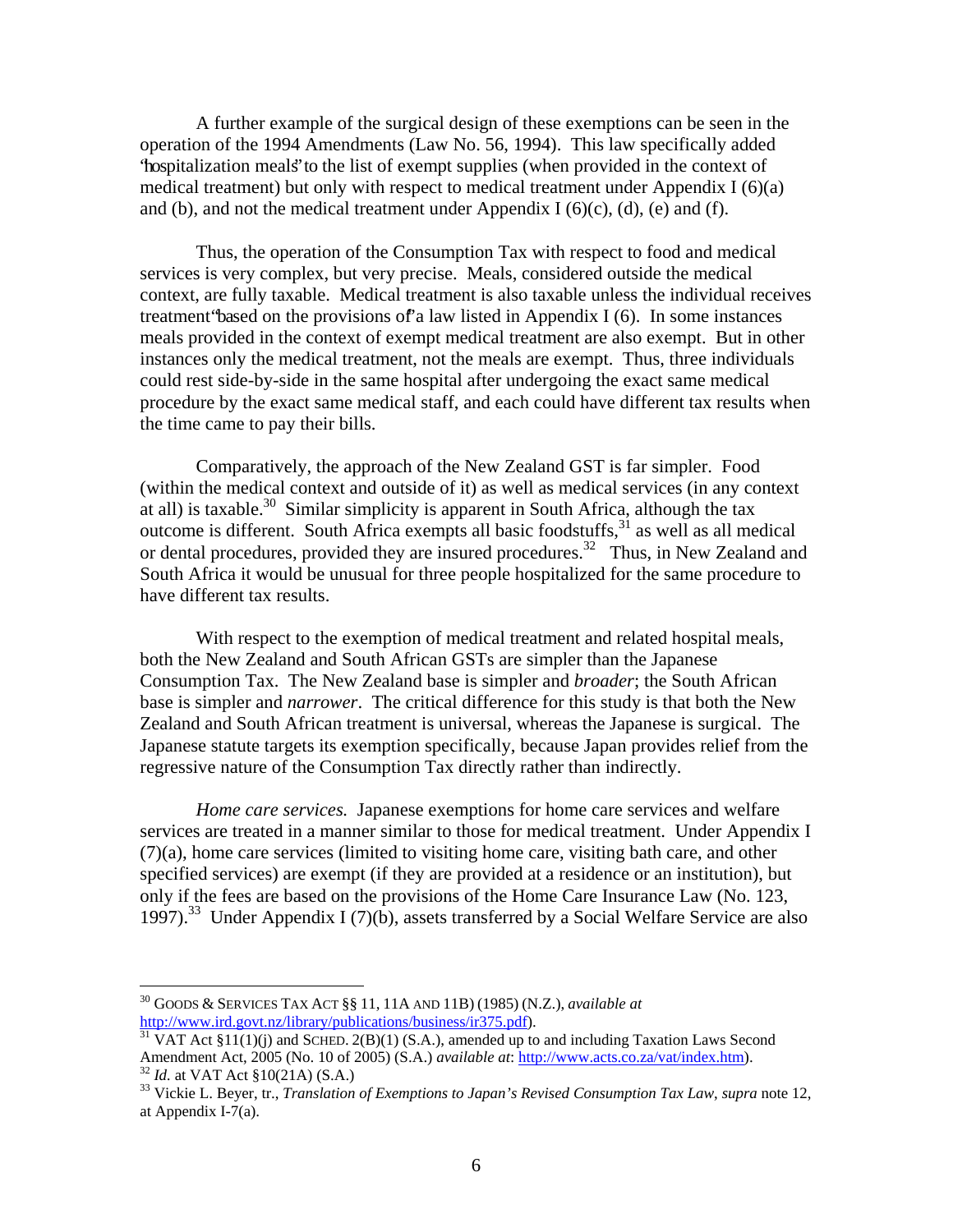exempt, but only if provided for in the Social Welfare Services Law (Article 2) and the Rehabilitation Sponsorship Enterprise Law (No. 86, 1995).<sup>34</sup>

Once again, the net effect of these provisions is to distinguish between two groups of individuals, those who have personal circumstances that make them entitled to relief, and those who do not. Wealthy individuals and foreigners are among those who are disqualified from the exemption. If they secure the same home care or welfare-type services, as do the poor and elderly, they do not qualify for exemption from the Consumption Tax.

*Educational services and books for educational purposes.* Two sections of Appendix I deal with education-based exemptions, section (11) deals with educational services, and section (12) deals with books used in educational settings. Section (12) was added with the 1991 Amendments (Law No. 73, 1991). The 1991 Amendments also renumbered section (8) in the original law into section (11), thereby placing both of the education-related exemptions side-by-side. Both sections (11) and (12) identify groups entitled to exemption through references to the School Education Law (Law No. 26, 1947).

Why then, did the 1991 Amendments not simply add "educational texts" to one or more of the pre-existing exemptions for educational services in the same manner as "hospitalization meals" were added to some of the pre-existing exemptions for medical treatment in 1994? The reason has all to do with the particularity with which the Japanese legislature differentiates among the classes of individuals it deems to be in need, and how carefully it associates those classes with the goods or services that it wishes to provide exemption. The answer is simply then, that a judgment has been rendered that the class of individuals who should receive exempt "educational services" is not the same as those who have been deemed entitled to exemption when purchasing "educational texts." The former class is much larger than the later.

The exemption for educational services covers amounts paid for tuition fees, entrance fees, facility equipment costs, and certain other fees provided for in cabinet orders.35 Following the familiar pattern, the exemption for educational services does not apply to all schools, and does not apply to all courses of instruction in all schools.

Appendix I (11)(a) references the schools in Article 1 of the School Education Law. These schools are the basic primary, elementary, junior high, and high schools, as well as all colleges whether public or private, which fall under the certification provisions

1

 $34$  *Id.* at Appendix I-6(b).<br><sup>35</sup> There is some awkwardness when rendering Japanese into English in this section. For example the statute says at Appendix I (11)(a) "The educational services that a person who establishes a school designated in Article 1 of the School Education Law (Law No. 26, 1949) provides [to his students] at his school [are exempt from the Consumption Tax]." This phraseology is explained by Professor Hiroki Akioka as: "Note: In Japanese laws the phrase of a person who establishes some organization is used as the organization itself. So the item above means that the educational services that a regular school in the law provides to its students at the school are exempt." E-mail communication, November 13, 2006 from Hiroki Akioka to Richard Ainsworth (on file with authors.)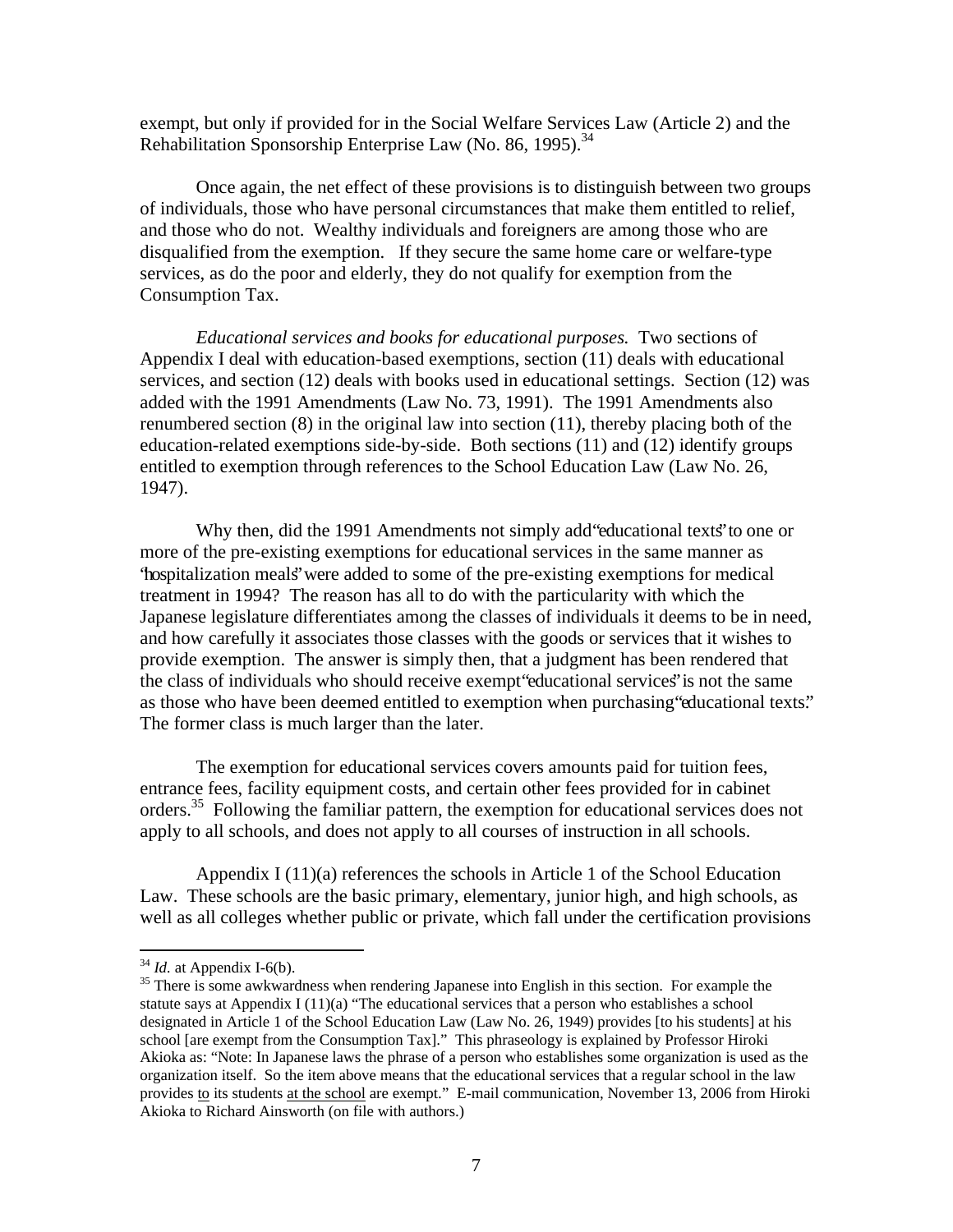of the School Education Law.<sup>36</sup> Appendix I (11)(b) exempts 'high level courses, specialty courses or general courses" provided under Article 82-2 by "Specialty Schools," a classification that includes all professional schools. Appendix  $I(11)(c)$  provides an exemption for "more than one year courses of study" at "miscellaneous schools" under Article  $83(1)$ ,  $37$ 

When the 1991 Amendments added the exemption for "books for educational purposes" in section (12) the class of individuals-in-need was determined to be less than those attending the schools covered in Article 1 of the School Education Law. The students not entitled to exemption were those attending post-secondary schools. Section (12) defines this class by referencing the following articles of the School Education Law: Article 21(1) – dealing with educational books for Primary Schools; Article 40 – dealing with educational books for Junior High Schools; Article 51–dealing with educational books for Senior High Schools; Article 51-9 – dealing with educational books for Junior Educational Schools; Article 76–dealing with educational books for Special Education.<sup>38</sup> Thus, it would be possible for three students to receive tuition bills that included a charge for the same required text, a dictionary for example, and for each to have an entirely different tax results, if one was a high school student, another was a college student, and the third was a student attending a post secondary school educational program that will last less than one year.

*Rentals of dwellings for human habitation.* The exemption provided for the rental of residences in Appendix I (13) was added by the 1991 Amendments (Law No. 73, 1991). Much like the "hospitalization meals" and "books for educational purposes" exemptions considered above, the exemption for rentals of dwellings for human habitation is an adjustment to prior exemptions. In this case it is the exemptions for real estate transactions in Appendix I (1) that are being adjusted. Appendix I (1) provides for an exemption for the "loan or transfer … of land."

Prior to the inclusion of section (13) four rules related to the treatment of real estate transactions were derived from the language of Appendix I (1). These rules were: (a) for *sales* of land (only) with or without a building of any kind on the land, the sale is exempt; <sup>39</sup> (b) when a building is *sold* along with the land on which it rests, then the

<sup>&</sup>lt;sup>36</sup> This provision would mean that a school operating in Japan, but not under Japanese certification (perhaps a school catering to foreigners as a branch campus of an American college or in some other independent capacity would not qualify for exemption from the Consumption Tax. E-mail communication, November 2, 2006 from Shigero Ino to Richard Ainsworth (on file with authors.) A classic example would be a semester abroad program [less than one year] offered by an American school and which was not affiliated with an accredited Japanese school.

<sup>&</sup>lt;sup>37</sup> The Enforcement Ordinance of the Consumption Tax Law (Shouhizeihou Sekourei) 15 further defines these courses of study as those with provide in excess of 680 "hours of instruction per annum."

<sup>38</sup> Vickie L. Beyer, tr., *Translation of Exemptions to Japan's Revised Consumption Tax Law*, *supra* note 12, at Appendix I-12.

<sup>&</sup>lt;sup>39</sup> Primary Regulation Notice 6-1-1 (specifying not only that the sale of only land, as well as its lease (for more than one month is exempt).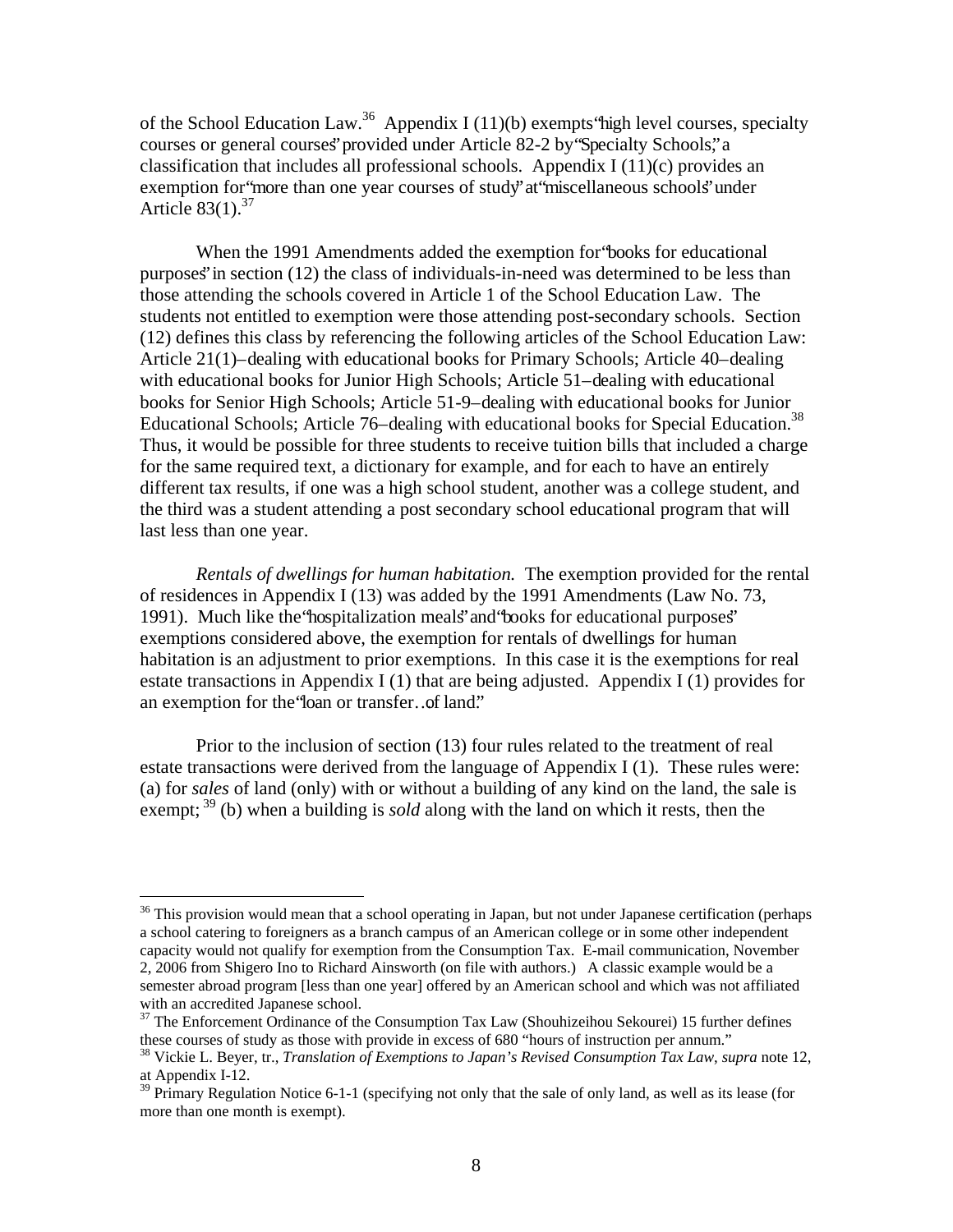building is taxable (but the sale of the land remains exempt);<sup>40</sup> (c) for *rentals* of land (only) without a building, the rental is exempt (provided the rental is for more than one month); $^{41}$  (d) when a building is rented along with the land on which it rests, then both building and land are taxable. $42$ 

Section (13) refines the last of these rules. It distinguished between rental transactions where a building is rented along with the land, based on whether or not the building is a dwelling for human habitation. Only in cases where the real estate rental is for longer than one month and where it contains a dwelling for human habitation is the transaction exempt from tax.

#### A THREATENED TRADITION

 There has been no public discussion about the exact contours of the multiple rate structure the Tax Commission is considering, but we know enough about multiple rates in other systems and the current exemption provisions under the Consumption Tax to consider (hypothetically) the threat that this proposal poses to the traditional Japanese response to regressivity.

*Basic hypothetical facts.* Assume that Japan adopts a standard rate of ten percent for goods and services, with a reduced rate of five percent for some items along with full exemptions for a limited number of other transactions.<sup>43</sup> If global consumption tax patterns can be a guide,<sup>44</sup> one of the goods that Japan might zero-rate or subject to the reduced (5%) rate is food for home consumption. Following the global pattern Japan would then subject all other food purchases to the standard (10%) rate. Two questions are raised by this hypothetical: (1) Would Japan zero-rate or would it apply the reduced (5%) rate to food for home consumption? (2) If Japan did zero-rate or apply the reduced (5%) rate to food for home consumption, would it do so universally (for everyone) or surgically (only for those deemed to be in need)?

1

44 RICHARD BIRD & PIERRE-PASCAL GENDRON, VAT REVISITED: A NEW LOOK AT THE VALUE ADDED TAX IN DEVELOPING AND TRANSITIONAL COUNTRIES 94 (2005) *available at:*

<sup>40</sup> Vickie L. Beyer, tr., *Translation of Exemptions to Japan's Revised Consumption Tax Law*, *supra* note 12, at Appendix I (1); Vickie L. Beyer, tr. *An Order for the Enforcement of the Consumption Tax Law* (Primary

Regulation Notice) *supra* note 12, at 6-1-1.<br><sup>41</sup> *Id.* at (Primary Regulation Notice) 6-1-1.<br><sup>42</sup> *Id.* at (Primary Regulation Notice) 6-1-5.<br><sup>43</sup> There is no indication that a 5% rate will be proposed as a reduced rate there any indication that the Tax Commission is considering capping the standard rate at 10%. These rates have some basis in the fact that the current rate is 5%, and there has been discussion of a maximum rate "in excess of 10%," but their use in this discussion is purely hypothetical.

http://www.fiscalreform.net/research/pdfs/VATR%20Final%20Report%20181005.pdfat 94 (indicating that in both VAT and RST "… by far the most common exemption for equity reasons is that of food"); *See, e.g.,* VALUE ADDED TAX ACT 1994, Sched. 8 Group 1 General Item 1 (U.K.) (zero-rating "food of a kind used for human consumption") *available at*

http://www.opsi.gov.uk/acts/acts1994/Ukpga\_19940023\_en\_1.htm; MASS. GEN. LAWS ch. 64H, §6(h) and MASS. REGS. CODE tit. 64H.6.5(4), § 830 (exempting food products for human consumption unless they are included in a meal sold by a restaurant).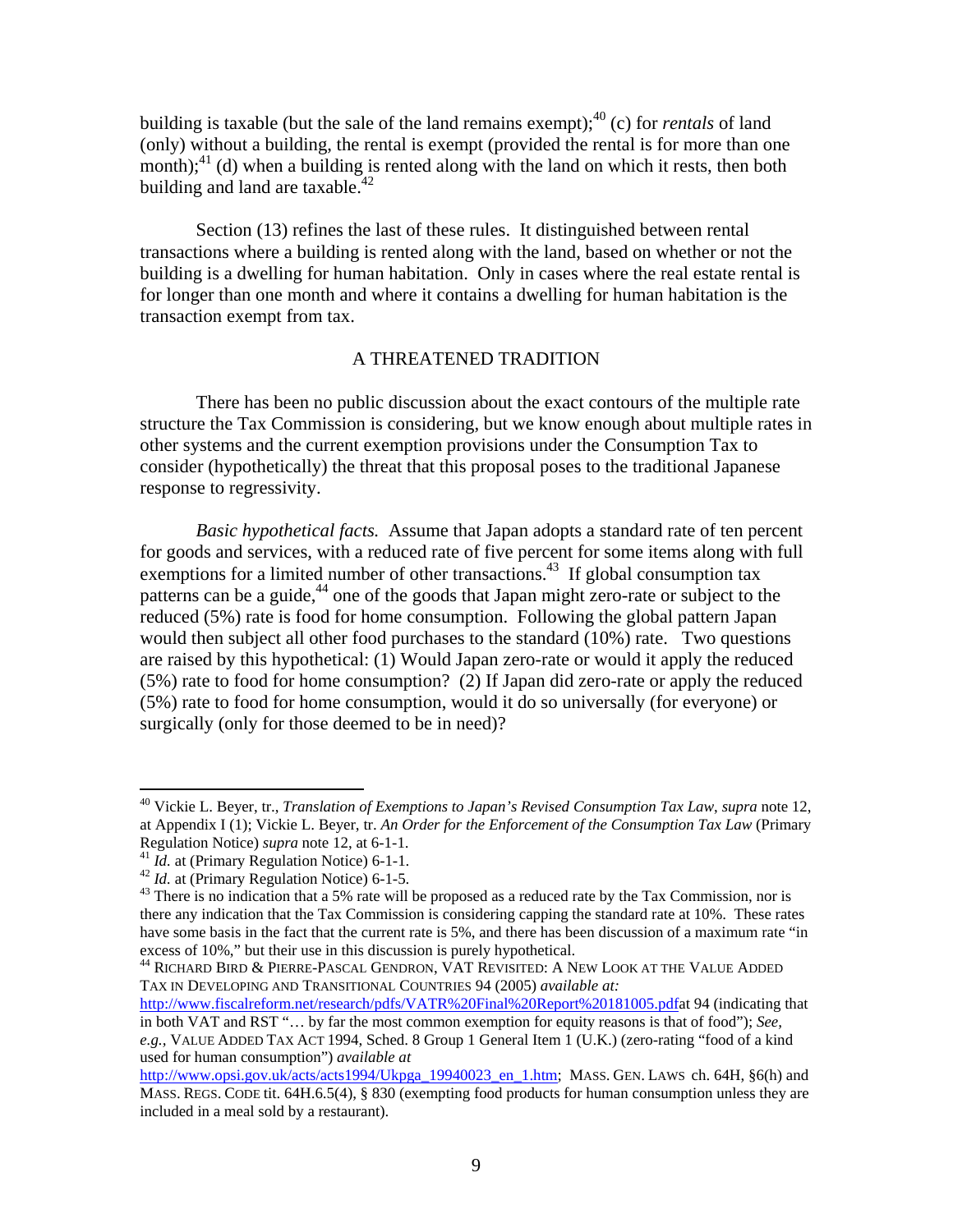*Analysis – Food for home consumption.* The Tax Commission seems to indicate that Japan would apply multiple rates to food,  $45$  but it also seems apparent that it would recommend that Japan not follow conventional wisdom and zero-rate food for home consumption. Three observations suggest that the Japanese approach would be to subject food for home consumption to the reduced (5%) rate, and then impose the standard (10%) rate on prepared food. The observations supporting this suggestion are: (1) the *status quo –* food for home consumption is currently subject to tax at 5%, with only the very limited exceptions for "hospitalization meals" under Appendix I  $(6)(a)$  and  $(b)$ ;  $(2)$  revenue losszero-rating food for home consumption would reduce the current revenue stream significantly, maybe by as much as  $20\%$ ;<sup>46</sup> and (3) political opposition–the elderly would probably oppose an increase in the tax on groceries from five to ten percent.

Given Japan's revenue needs and the importance of food in the consumption base, the real question for Japan is not whether it would zero-rate some food from the consumption tax base, but whether it would subject all food to a standard (10%) rate? This is the point where the regressivity of the Consumption Tax becomes a serious political issue. The issue is political because, while it is one thing to expect the elderly to accept a continuation of the current (5%) tax on food, it is quite another matter to assume that they will accept a doubling of the tax on groceries – and if the elderly do anything, they vote.

 The Tax Commission is understandably concerned that it not adversely impact the popular acceptance of the Consumption Tax with its proposals.<sup>47</sup> The Japanese have not always been receptive to the Consumption Tax. The Shoup Mission's VAT was rejected in 1954, $^{48}$  as was another VAT that was proposed in 1979. $^{49}$  Prime Minister Nakasone withdrew a VAT proposal as recently as  $1987^{50}$  because of widespread public opposition.

The drafters of the Consumption Tax have always been aware that flexibility is needed in the imposition of this tax. When pressed, the traditional Japanese inclination has been to first impose a standard rate generally (a "fairness" criteria based in horizontal

<sup>45</sup> A SUSTAINABLE TAX SYSTEM FOR JAPAN'S AGING SOCIETY, *supra* note 2, at 9 (describing the need for relief, suggesting that multiple rates would be needed, and specifying one commodity as an example of where one might expect to find multiple rates if their proposals are adopted with the expression "food and others").

<sup>46</sup> JOHN F. DUE & JOHN L. MIKESELL, SALES TAXATION: STATE AND LOCAL STRUCTURE AND

ADMINISTRATION 74 and 79 (2d ed. 1994) (noting that the exemption for food for home consumption is "… the most expensive … cost[ing] a state from 20 percent to 25 percent of sales and use tax revenue… [and] is perhaps the largest mistake the states have made in their sales tax structures, ... Larger volumes of expenditure of persons above the lowest income levels are freed from tax for no justification whatsoever").

<sup>&</sup>lt;sup>47</sup> A SUSTAINABLE TAX SYSTEM FOR JAPAN'S AGING SOCIETY *supra* note 2, at 4 & 9 (indicating the Tax Commission's belief that the tax system "by nature" is supposed to "inspire confidence among the people" and that the "[c]onsumption tax has become well accepted by the people as one of the fundamental taxes in the Japanese system, [but that] … the reliability and transparency of the consumption tax must be improved in view of the importance of this tax in the aging society.").

<sup>48</sup> Keimei Kaizuka, *The Shoup Tax System and the Postwar Development of the Japanese Economy,* 82 AM. EC. REV. 221, 222 (May 1992).

 $^{49}$  HIROMITSU ISHI, THE JAPANESE TAX SYSTEM 273 (1989)  $^{50}$  *Id.* at 280.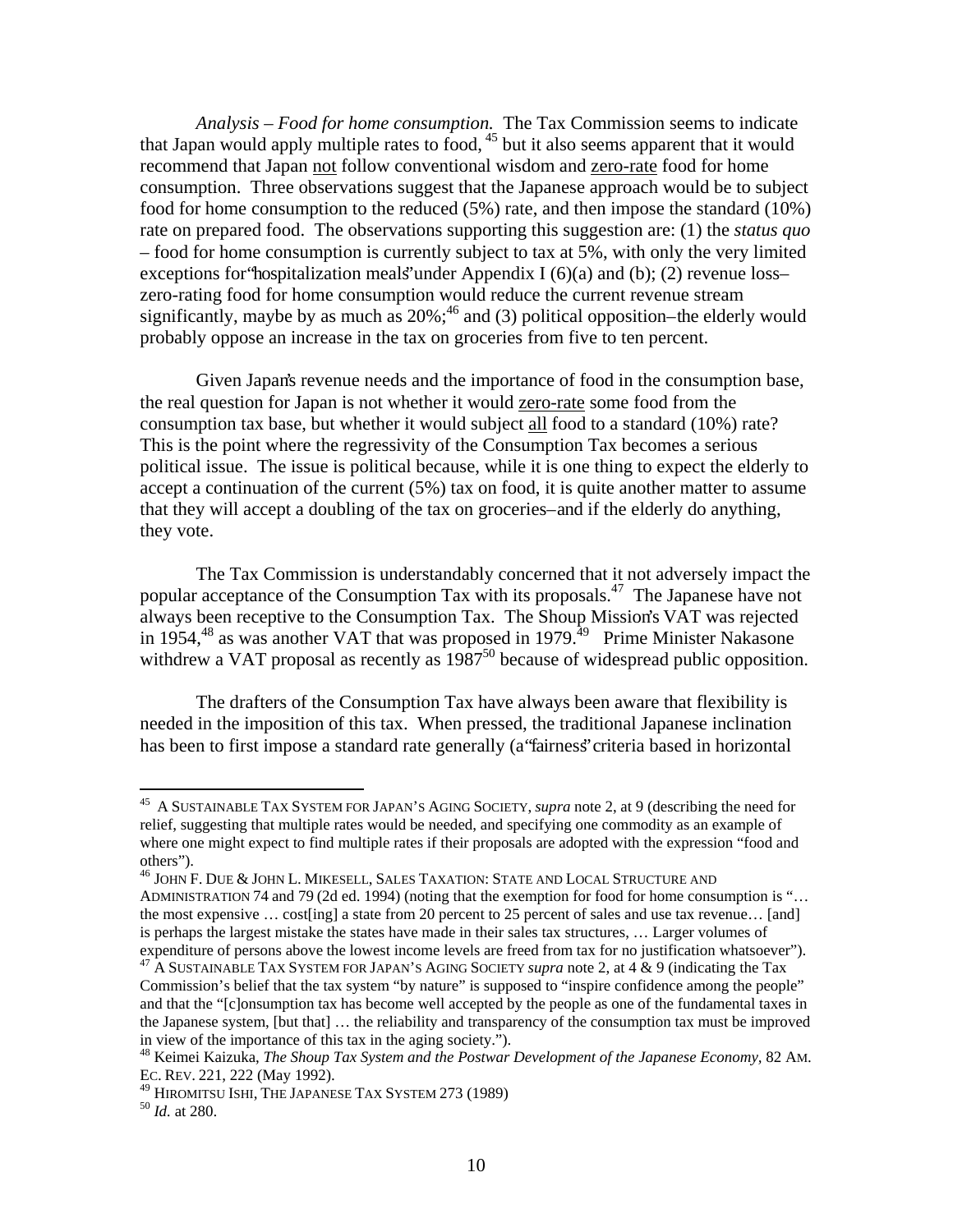equities), and then secondly to find a mechanism through which a surgically drafted exemption will relieve just those individuals-in-need (and no more) from the base (a "fairness" criteria based in a limited sense of vertical equity). This is how Appendix I (a) and (b) function with respect to hospitalization meals.

Could the "hospitalization meals" solution be applied to the present hypothetical? If all food were to be taxed at the standard (10%) rate and only the poor, elderly or handicapped were allowed to purchase food for home consumption at a reduced (5%) rate, both (a) the difficulty of the rate increase would be solved in a traditionally 'fair' manner (dual 'fairness' criteria applied with horizontal equity dominant over vertical), and (b) a considerable amount of new revenue would be derived from those who were not poor, elderly or handicapped as they paid at the standard (10%) rate whenever they made food purchases of any kind.

There are considerable difficulties in applying the "hospitalization meals" solution. First, the size of the preferred group (maybe upwards of twenty-five percent of the population) is very large. Secondly, the number of locations around the country where such a reduced (5%) rate would need to be applied and enforced are most likely in the hundreds of thousands. This is a difficult solution to implement.

Then again, the difficulties are all administrative (audit and compliance), not conceptual or theoretical. It is one thing to audit (or comply with) an exemption of hospital meals provided to patients whose medical treatment is "based on the provisions of" one of the following laws – the Health Insurance Law (No. 70, 1922); the People's Health Insurance Law (No. 192, 1958); the Seamen's Health Insurance Law (No. 73, 1939); the National Civil Servants Mutual Aid Association Law (No. 128, 1958); the Local Civil Servants Mutual Aid Association Law (No. 152, 1962); the Private School Employees Mutual Aid Law (No. 245, 1953) or the Elderly Act (No. 80, 1982)–but it is quite another thing to audit (or comply with) the application of a reduced rate of tax on the purchase of groceries anywhere in the country by only the poor, elderly or handicapped.

Faced with these administrative burdens in applying the traditional solution, the Tax Commission seems to be contemplating a Consumption Tax proposal that would apply a universal reduced (5%) rate of tax to the purchase of food for home consumption. In doing so, the Japanese tradition of providing surgical relief for regressivity would be abandoned in favor of a European approach to the problem. Rich and poor would equally benefit from the exemption and potential revenue yields would be reduced, as only the restaurant meals segment of the food business would be making significant new revenue contributions.

#### BIOMETRIC IDs AND CERTIFIED TAX SOFTWARE FOR THE JAPANESE CONSUMPTION TAX

 If Japan would like to maintain its traditional approach to providing surgical tax relief within the Consumption Tax, but if the scope of this relief needs to be both broader and more complex, then technology offers a solution. Two problems need to be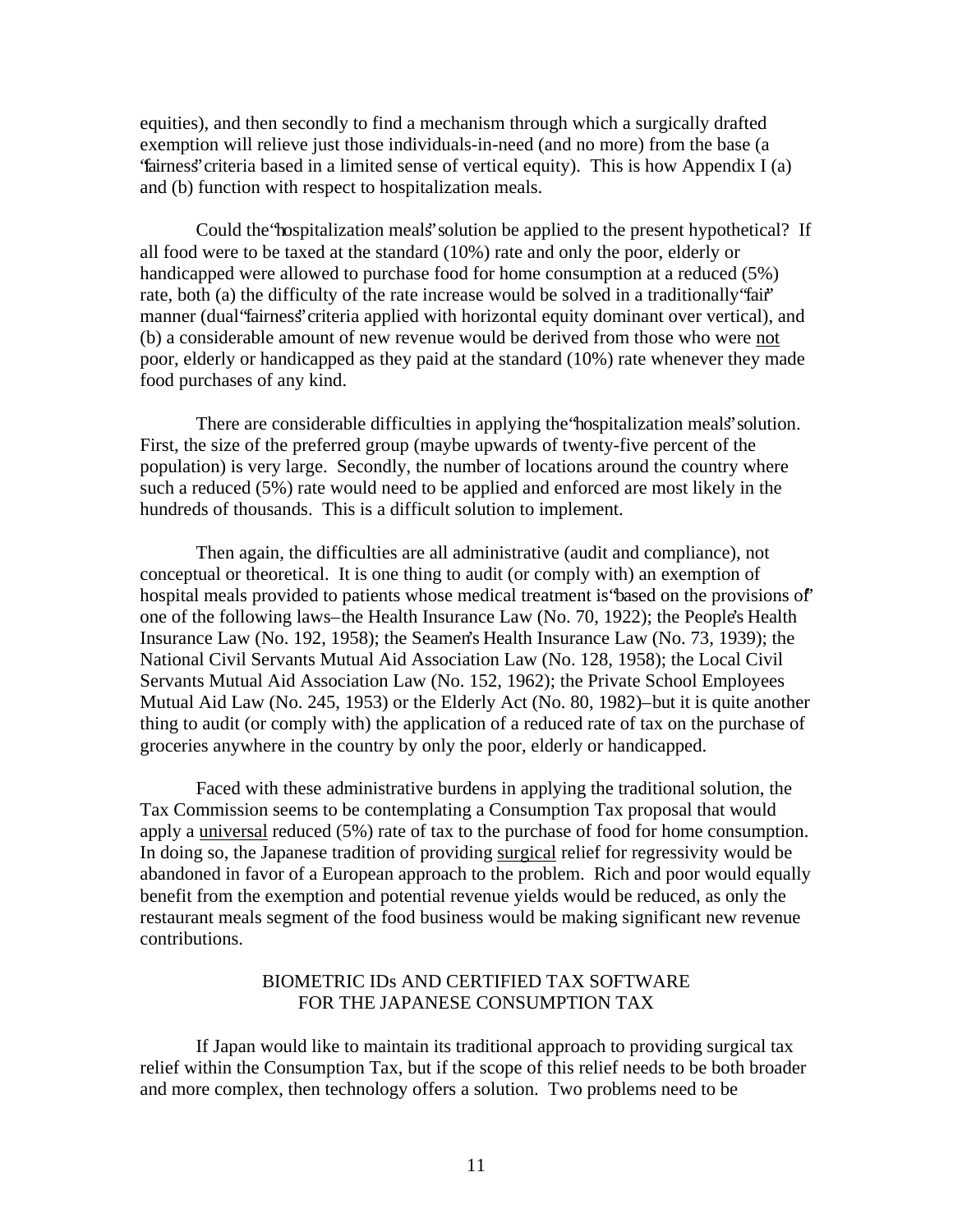overcome. First, Japan would need to easily, securely and accurately verify the identity of individuals-in-need at hundreds of thousands of retail locations across the country twenty-four hours a day, seven days a week. Secondly, Japan would need to have a simple and inexpensive way to adjust the tax charged (item-by-item) on sales to certain final consumers (qualified individuals making qualified purchases). In addition, the solution would need to integrate seamlessly with the current economy. Multiple and mixed transactions would need to be handled without interruption to normal retail processes. The solution should be virtually invisible to the casual observer.

 The technology to solve both of these problems is available today. The first problem – the identity issue – can be solved through biometric identifiers in "smart" ID cards embedded with encrypted zero-rate (or reduced rate) certificates for specific goods or services. Limitations based on volume or monetary values could be included. The second problem–the tax determination issue–can be solved with certified transaction tax software that is installed on site or remotely accessed in the same manner that credit or debit cards operate today. The tax calculation accuracy of this software would need to be certified by the government. Assurances would need to be extended to retail businesses that they would not be liable for tax determination errors, barring fraud.

#### 1. 'Smart' IDs with Biometric Identifiers-in Japan

National identity cards with biometric identifiers play a central role in present day public and private sector efficiency<sup>51</sup> and security efforts.<sup>52</sup> As these cards become more

<sup>51</sup> UNITED STATES GENERAL ACCOUNTING OFFICE, ELECTRONIC BENEFITS TRANSFER: USE OF BIOMETRICS TO DETER FRAUD IN THE NATIONWIDE EBT PROGRAM, GAO/OSI-95-20, SEPT. 1995 at 4 (reporting that from June 1991 through July 1994 the Los Angeles County Department of Public Services used fingerprinting of welfare recipients to eliminate 3,000 previously-approved entitlement cases, saving over \$14 million); John D. Woodward, *Biometric Scanning, Law and Policy: Identifying the Concerns – Drafting the Biometric Blueprint*, 59 U. PITT L. REV. 97, 152 (1997) (indicating that the states of Connecticut, Illinois, Massachusetts, New Jersey, New York, Pennsylvania and Texas are using similar fingerprint imaging to prevent welfare fraud).

Globally it is the health care sector is a leader in identifying where smart card efficiency gains can be found – increasing quality and decreasing the cost of care. Both government and private sector institutions have adopted smart card technology. For example, an EU Council Regulation made health care available to citizens temporarily present in another Member State, and this in turn quickly lead to the adoption of private sector smart cards containing patient medical data, as well as an EU-wide smart card to facilitate the sharing of services among countries. Commission Regulation 1408/71 of 14 June 1971 on the application of social security schemes to employed persons, to self-employed persons, and to members of their families moving within the community, Article 22(1)(a), 1971 O.J. (L 149) *available at*  http://www.dwp.gov.uk/advisers/docs/lawvols/bluevol/pdf/a9\_2001.pdf). *See also* Attila Naszlady & Janos Naszlady, *Patient Health Record on a Smart Card,* 48 INT. J. MED. INFORMATICS 191 (1998) (studying the adoption of smart card technology in Hungary for efficient communication of patient histories and the findings of physical examinations); Administrative Commission on Social Security for Migrant Workers Decision 189 of 18 June 2003 aimed at introducing a European insurance card to replace the forms necessary for application of Council Regulation (EEC) No 1408/71 and (EEC) No 574/72 as regards access to health care during a temporary stay in a Member State other than the competent State or the State of residence, O.J. (L 276) 1; Administrative Commission on Social Security for Migrant Workers Decision 190 of 18 June 2003 concerning the technical specifications of the European health insurance card, O.J. (L 276) 4.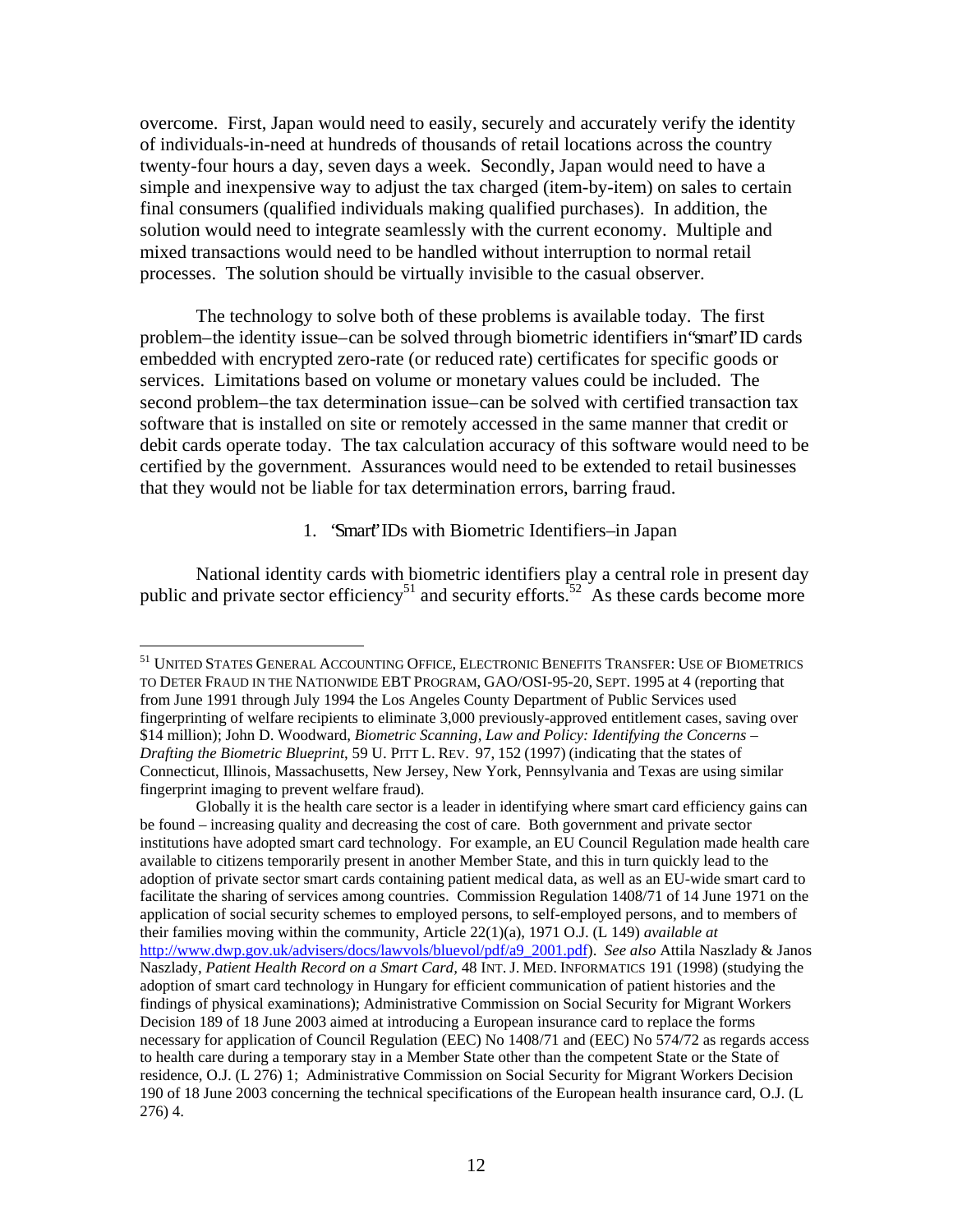and more commonplace, it is time for the tax collector to consider whether or not there is a willingness to use some of the excess functionality of these cards for tax purposes – functionality that would accurately and immediately associate the identified person with a deserved Consumption Tax exemption (or reduced rate).

Security concerns have understandably received heightened attention in the post September  $11<sup>th</sup>$  world, and the capabilities of "smart cards" in this context are precipitating a global convergence of identity information.<sup>53</sup> Privacy concerns are considerable.<sup>54</sup>

 Outside of the E.U. *see also* Alvin T. S. Chan, *WWW+ Smart Card: Towards a Mobile Health Care Management System* 57 INT. J. MED. INFORMATICS 127 (2000) (presenting a study on extending medical smart card technology through World Wide Web applications as a standard interface tool for accessing medical records contained within smart cards, conducted and implemented in Hong Kong); Benoit A. Aubert & Genevieve Hamel, *Adoption of Smart Cards in the Medical Sector: the Canadian Experience,* 53 SOC. SCI. & MED. 879 (2001) (presenting a Canadian study on the adoption of smart card technology in the medical sector that stresses the need for providing both direct benefits to the user and completeness of information for acceptance by the medical professional).

Similar efforts in the U.S. were advanced under a reform of the U.S. health care system. Although ultimately unsuccessful, the Clinton Health Security Act (H.R.  $3600/S.1757$ , 103d Cong., 1<sup>st</sup> Sess. (1993)) made the issuance of a Health Security "Smart" Card a key component in the program. The card was intended to identify the holder as a person entitled to health benefits and was designed to permit access to patient medical data through a system of databases, improving the quality of care and minimizing administrative costs. William H. Minor, *Identity Cards and Databases in Health Care: The Need for Federal Privacy Protections,* 28 COLUM. J.L. & SOC. PROBS. 253, 256 (1995).<br><sup>52</sup> UNITED STATES GENERAL ACCOUNTING OFFICE, ELECTRONIC GOVERNMENT: AVIATION SECURITY:

CHALLENGES IN USING BIOMETRIC TECHNOLOGIES, GAO-04-785T, MAY 19, 2004 at 24 (reporting on progress made in the adaptation of biometric smart card technologies in airport security systems); UNITED STATES GENERAL ACCOUNTING OFFICE, ELECTRONIC GOVERNMENT: PROGRESS IN PROMOTING ADOPTION OF SMART CARD TECHNOLOGY, GAO-03-144, JAN. 2003 at 13-14 (reporting on the progress of 62 U.S. government smart card security and efficiency oriented programs established over the prior two year period); UNITED STATES GENERAL ACCOUNTING OFFICE, TECHNOLOGY ASSESSMENT: USING BIOMETRICS FOR BORDER SECURITY, GAO-03-174, NOV. 2002 at 4-5 (providing an assessment of the seven leading biometric technologies including facial recognition, fingerprint recognition, hand geometry, iris recognition, retina recognition, signature recognition, and speaker recognition and determining that the first four not only are suitable for border security, but have successfully been used in border control pilot projects); UNITED STATES GENERAL ACCOUNTING OFFICE, INFORMATION SECURITY CHALLENGES IN USING BIOMETRICS, GAO-03-1137T, SEPT. 9, 2003 at 4-5 (subcommittee testimony of the Chief Technologist of Applied Research and Methods, Keith A. Rhodes, assessing the costs and benefits of using biometric identifiers in a national border control security system).

<sup>53</sup> Biometric identifies were added to EU passports and travel documents. Facial image biometrics are required, fingerprint biometrics are optional. Council Regulation (EC) No 2252/2004, 2004 O.J. (L 385) 1, at Art. 1(2). The express reason for the biometric facial image was that, "[t]he facial image is interoperable and can be used in our relations with third countries such as the U.S. However, the fingerprint could be added as an option for Member States who wish to do so, if they want to search their national databases, which would be currently the only possibility for identification." Commission Proposal for a Council Regulation on standards for security and biometrics in EU citizens' passports, COM(2004)116 final at 7. On June 2, 2006 the Commission proposed applying biometric identifiers to E.U. visas through the Common Consular Instructions (CCI). In a press release the Commission Vice-President Franco Frattini, Commissioner responsible for freedom, security and justice, declared:

This Proposal will have a knock on effect: it will facilitate the visa issuing procedure, prevent visa shopping, facilitate checks at external borders and strength the fight against fraud and, within the territory of the Member States, assist in the identification and return of illegal immigrants and the prevention of threats to the internal security of the Member States. … Common Application Centers will have the advantage of reinforcing and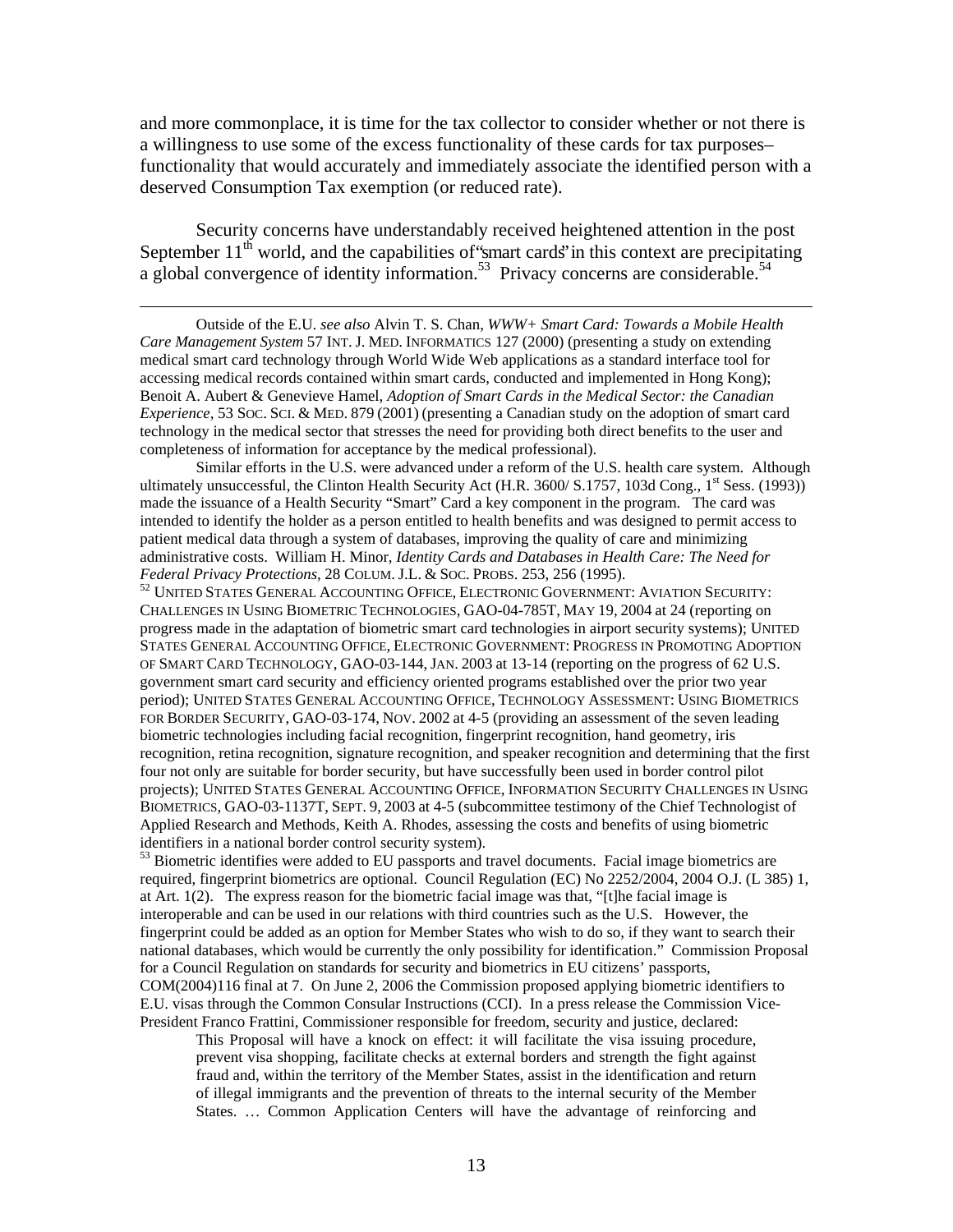streamlining local consular cooperation between Member States as resources can be pooled and shared, which will be of benefit to both states and visa applicants. One central access point will even ensure that the data protection requirements, to which I attach the greatest importance, are more easily met.

Press Release IP/06/717 (June 2, 2006) *available at* http://ec.europa.eu/idabc/en/document/5674/355 54 There is general consensus that privacy rights are threatened by national identity cards systems, a threat

that grows more serious when smart card technologies are involved. Some societies have for a long time resolved this issue in favor of identity cards others have not. A growing body of legal scholarship is responding to the new technologies. Some focuses on security issues and terrorist threats, others focus on the promise of governmental or commercial efficiencies. Inconsistent conclusions have been reached. Some find that an individual's right of privacy weighs more heavily than society's needs – others reach the opposite result.

These differences are more than mere "preferences." One of the main reasons for inconsistency centers on the definition privacy. James Whitman argues that Europeans and Americans respond to identity cards differently precisely because their understand of privacy is different. According to Whitman, a European's understanding of privacy is a dignity-based concept – privacy is violated when there is an unauthorized portrayal of the self. However, an American's sense of privacy is more liberty-based – privacy is violated when the state makes an unauthorized intrusion into the sanctity of the home. Whitman synthesizes his observations with the following rhetorical questions: "Why is it that Americans comply with court discovery orders that open essentially all of their documents for inspection, but refuse to carry identity cards? Why is it that Europeans tolerate state meddling in their choice of baby names?" James Q. Whitman, *The Two Western Cultures of Privacy: Dignity Versus Liberty,* 113 YALE L.J. 1151, 1160, 1204 (2004).

When legal scholars consider the privacy problem of embedding national identity cards with smart chips therefore, it is conceptually much easier to identify and protect against an abuse of privacy rights when privacy rights are defined in dignity terms – the European conception – rather than in liberty terms – the American conception. Identity cards are acceptable in dignity terms as long as comprehensive regulations are in place that will prevent unauthorized disclosures. The classic dignity-based defense of privacy can be found in the E.U. Data Protection Directive. (Directive 95/46/EC of the European Parliament and of the Council 95/46/EC, on the protection of individuals with regard to the processing of personal data and on the free movement of such data, 1995 O.J. (L 281) 31 *available at* http://europa.eu.int/eur-lex/lex/LexUriServ/LexUriServ.do?uri=CELEX:31995L0046:EN:HTML) (setting out detailed rules on all aspects of data processing, the confidentiality and security of the processing, the criteria to be met for appropriate data processing systems, the information required to be provided to the data subject, the data subject's right of access, right to object, and the establishment of authorities to supervise and provide remedies in cases of privacy violations).

When Whitman considers the roots of the American, liberty-based sense of privacy he focuses on the Bill of Rights, in particular the Fourth Amendment's prohibition of unlawful search and seizure. The classic statement of liberty-based privacy rights is found in Boyd v. United States, 116 U.S. 616 (1886) (forbidding the government to seize the documents of a merchant in a customs case where the court issued an aggressive declaration of the "sanctity" of the American home). Liberty-based privacy advocates therefore, object to more than the unauthorized disclosure of private information, they object to the State's mandate that identity data be assembled and made readily available to the State.

When legal scholars with a liberty-based sense of privacy consider national identity cards with embedded smart chips the scale weighs heavily against the cards. Preventing unauthorized disclosure, no matter how efficient, cannot blunt the impact of the State's mandate itself, and with the seemingly limitless capacity of smart chips to hold data the privacy defense of a national smart ID card becomes difficult. *See* Richard Sobel, *The Demeaning of Identity and Personhood in National Identification Systems*, 15 HARV.J. L. & TECH. 319 (2002) (arguing that even before September 11, 2001 the movement in America toward a system of national identification numbers, databanks and identity cards contradicted the "constitutional and philosophical bases of democratic government and undermine[d] the fundamental foundations of political and personal identity … by transforming personhood from an intrinsic quality inhering in individuals into a quantity designated by numbers, represented by physical cards, and recorded in computer banks."). Sobel's argument (based in a liberty-based conception of privacy) cannot be met head-on by advocates of smart identity cards that define privacy in dignity terms. *See* Daniel J. Steinbock, *National Identity Cards:*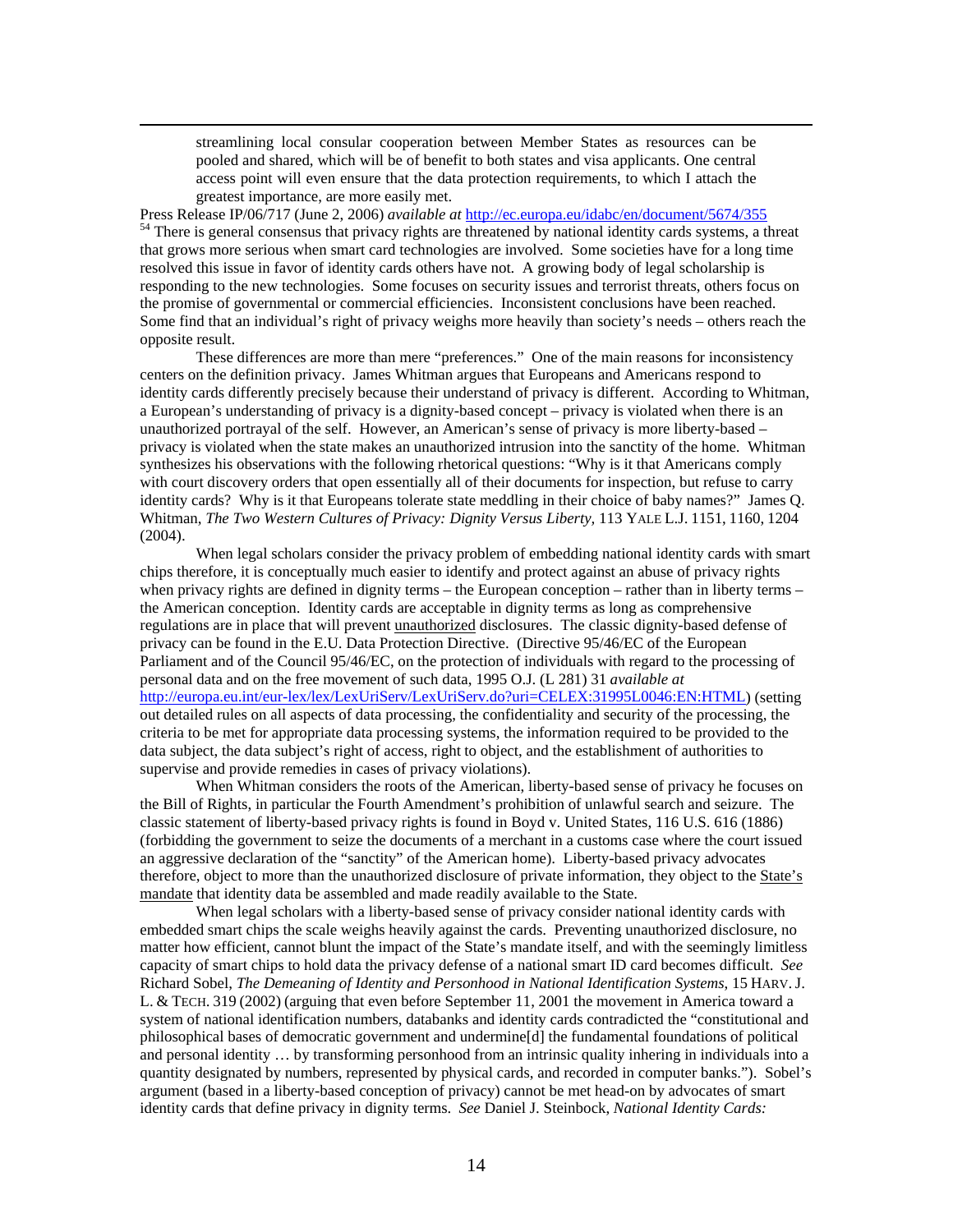Nevertheless, both advocates and opponents of national identity smart cards agree that there is little likelihood that this movement will slow down.<sup>55</sup> The best that can be done is to offer protections against mistakes, misuse,  $56$  and abuse,  $57$  while we try to extend the social benefits of this highly accurate and immediate form of identification.

*Fourth and Fifth Amendment Issues,* 56 FLA. L. REV. 697 (2004) (assuming the existence of identity cards to be inoffensive per se, and then demonstrating that adequate Fourth and Fifth Amendment protection exist to protect individual privacy.)

 $\overline{a}$ 

Whitman's privacy dichotomy is both analytically useful and deceptively simple. It is usefulness comes from its ability to ferret out the nuances of the privacy debate. Its deception is in its suggestion that the dichotomy he offers is a real culturally specific attribute – so that the national smart ID card could be accepted in the E.U. after comprehensive data protection rules are put in place, while they will never be accepted in the U.S. because the card itself is an offensive state mandate. The social reality of the dichotomy is its deception. It is reasonably clear that most countries have privacy concern with smart national ID cards that has both dignity and liberty components.

The U.S. has a strong tradition of seeing privacy in dignity terms. Perhaps the most cited of all American law review articles, the Warren and Brandeis article on *The Right of Privacy* makes this argument. Warren and Brandeis argue that privacy is the "right to be let alone," and that public disclosure of private facts so affronts human dignity that it should be protected as a matter of constitutional right. Samuel D. Warren & Louis D. Brandeis, *The Right to Privacy,* 4 HARV. L. REV. 193, 195 (1890). For Whitman, the Warren and Brandeis position is an anomaly. It is a "patch" of continental law that like a "... patch[es] of snow [that] sometimes survive[s] in a hollow on an early spring day … [will soon] melt away." (Whitman *supra* at 1203). It would be a mistake for national identity card advocates to ignore either the dignity or the liberty conception of privacy. The first can be met by making the cards voluntary, the second by adopting comprehensive data protection rules.<br><sup>55</sup> Gwen Wendy Kennedy, *Thumbs Up for Biometric Authentication!* 8 COMP . L. REV. & TECH. J. 379,

379 (2004) (favoring biometric identity cards and indicating that "[t]he only remaining impediment to the large-scale deployment of biometric authentication devices is the perceived threat to privacy."); Lawrence O. Gostin et al., *Privacy and Security of Personal Information in a New Health Care System*, 270 JAMA 2487, 2487 (1993) (indicating that even though the Clinton Health Security Act was defeated, "[t]he collection and transmission of vast amounts of health information in automated form will occur with or without reform of the health care system."); Sobel *supra* note 54, at 320 (opposing biometric identity cards but indicating that the movement toward a national identity system in the U.S. had begun and seemed unstoppable long before the terrorist attacks of September 11, 2001).

56 Stephen Moore, *A National Identification System: Testimony Before the US House of Representatives Subcommittee on Immigration and Claims, Judiciary Committee*, (May 13, 1997) (reporting that over 500 IRS agents were uncovered in 1995 using the government's confidential taxpayer database to check on the financial status of friends, neighbors, or famous people, and that public outrage was considerable, but that less than 10 agents lost their jobs, and within two years later a similar incident occurred, again with hundreds of agents) *available at* http://www.cato.org/testimony/ct-sm051397.html; OFFICE OF TECHNOLOGY ASSESSMENT, CONGRESS OF THE UNITED STATES, INFORMATION SECURITY AND PRIVACY IN NETWORK ENVIRONMENTS, 2-3 (1994) (OTA-TCT-606).<br><sup>57</sup> Sobel *supra* note 54, at 343-49 (recording the most notorious abuses of national identity card systems as:

(1) the requirement that American slaves carry "passes" in order to travel away from plantations before the American Civil War, (2) the power of the Secretary of State to deny passports (a national identity document) to individuals deemed to be Communists under the Passport Act of 1926 before the Supreme Court found the statute unconstitutional in Kent v. Dulles, 357 U.S. 116 (1958), (3) the use of identity cards by the Nazis to identify Jews for extermination during World War II, (4) the use of "passes" by the South African government to control the movement of black men and women during apartheid, (5) the system of identity cards used in Rwanda for distinguishing between Hutus and Tutus that facilitated the genocide, (6) the use of the Census Bureau by Franklin Delano Roosevelt prior to Pearl Harbor to collect data on Japanese-Americans for later isolation in internment camps); *see also* Neda Matar, *Are You Ready for a National ID Card? Perhaps we don't have to choose between Fear of Terrorism and Need for Privacy,* 17 EMORY INT'L L. REV. 287, 310-13 (2003).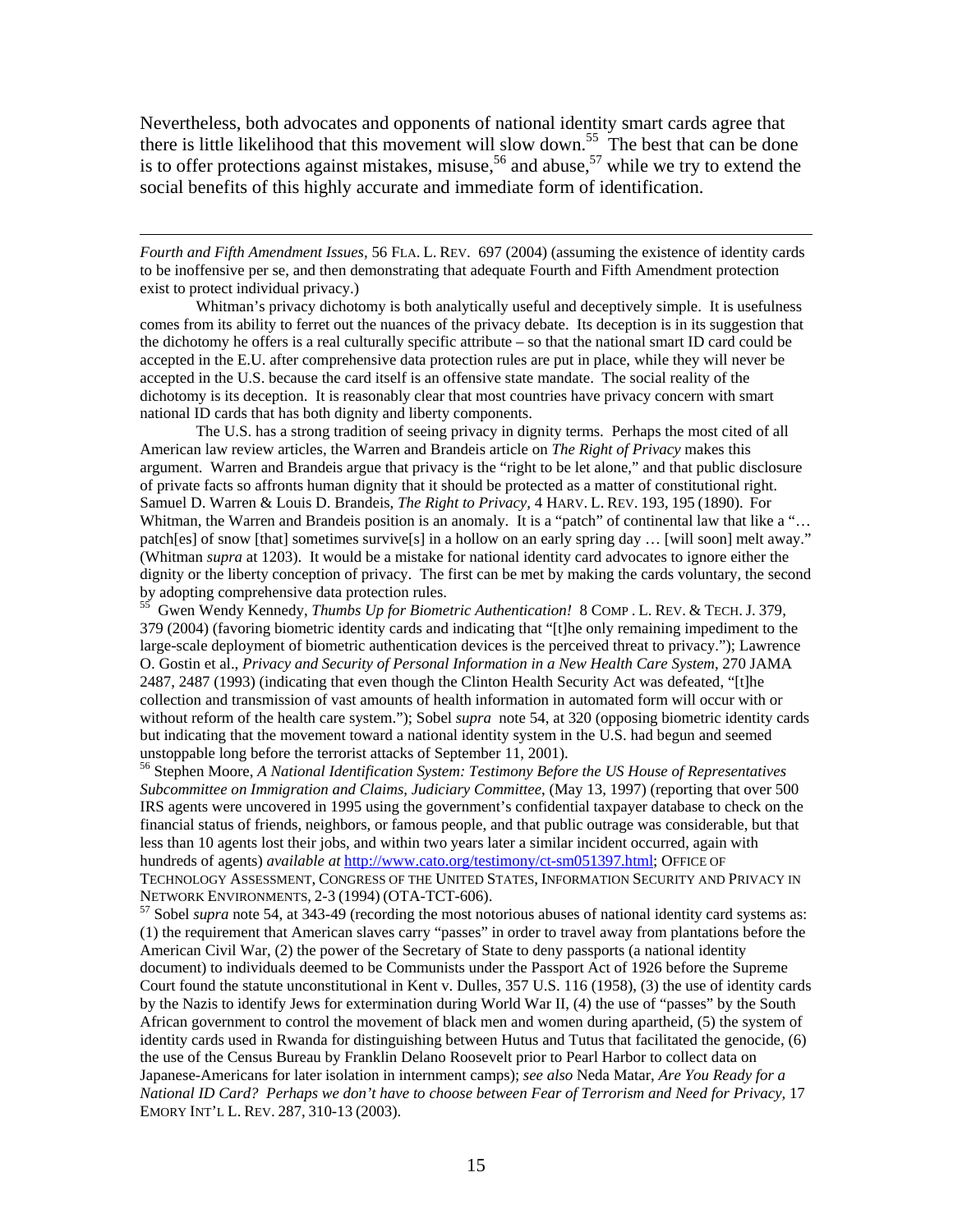*National identity cards – history*. National identity cards have been around for a long time, and have served many purposes. Identity cards were introduced in France in the 1890's and were used primarily to regulate immigration, integration and assimilation. The French cards were seen as a means of preserving the Frenchness of France.<sup>58</sup>

Hong Kong made paper national identity cards mandatory in 1949. The Hong Kong cards performed social service functions in addition to providing a measure of national security from "foreign" Chinese nationals. The Hong Kong cards were intended to "… assist measures that might be found necessary for the maintenance of law and order and for the distribution of food or other commodities as a result of prevailing conditions of political and economic unrest (emphasis added).<sup>59</sup> Hong Kong probably holds the record for the longest continual use of a mandatory national identity card system (among the democratic governments where they are currently in use). Even with its assimilation into the People's Republic of China, Hong Kong has no intention of discontinuing identity cards. On August 19, 2003 Hong Kong began a transition to 'smart' ID cards,  $^{60}$  a process that is ongoing. $61$ 

*Biometric identifiers – history.* Considered by themselves, biometric identifiers have a longer history than identity cards. Fingerprints pressed in wax were used as far back as the third century B.C. to authenticate written documents. Documents from the Qin Dynasty in China are the oldest extant evidence of the use of biometrics as identifiers (fingerprints in this case).<sup>62</sup> Fingerprints remain among the most reliable of all biometric

 $\overline{a}$ 

01/english/fc/esc/papers/esc27e1.pdf (last visited Aug. 2, 2006).<br><sup>60</sup> LEGISLATIVE COUNCIL PANEL ON SECURITY: POLICY INITIATIVE OF THE SECURITY BUREAU, LC PAPER NO. CB(2)64/05-06(01) at 6 (indicating that by the end of August 2005 an estimated 2.85 million residents had been issued new smart identity cards) *available at* http://www.legco.gov.hk (last visited Aug. 2, 2006).<br><sup>61</sup> LEGISLATIVE COUNCIL BRIEF, APPLICATION FOR NEW IDENTITY CARDS (PERSONS BORN IN OR BEFORE 1942, IN 1990 TO 1992 OR 1997 TO 2003) ORDER, SBCR 1/1486/81 (setting out the schedule based on year of birth for mandatory smart card replacement for three additional groups of residents) *available at*

<sup>58</sup> Gerard Noiriel, *The French Melting Pot: Immigration, Citizenship, and National Identity*, tr. Geoffroy de Laforcade (Minneapolis, University of Minnesota Press, 1996) xix, 45-90 (discussing the revolution in identity that occurred during this period and the critical role that identity cards played in making this happen).

<sup>59</sup> Hong Kong Special Administrative Region Identity Card Project, *Initial Privacy Impact Assessment Report* at 15 (Nov. 2000) [citing from Speech by Attorney General Moving the First Reading of the Registration of Persons Bill 1949 and Objects and Reasons for the Bill, Hong Kong Legislative Council Hansard, 1949, pp. 225-27] *available at* http://www.legco.gov.hk/yr00-

 $\frac{http://www.legco.gov.hk}{62}$  Two original (ancient) Chinese documents record the use of fingerprints. The first is by Prime Minister Hsiao He. In the text HAN DISCIPLINES, written approximately in 200 B.C., it was required that legal testimonials must be certified with "hand prints." The second source is from the Qin Dynasty (B.C. 248 to B.C. 206). In 1975 archeologists found bamboo slices (essentially ancient books where the writing was engraved on the bamboo) that describe the ancient science and technology of identifying murders and other criminals. In one case a thief is identified through footprints previously taken. (Personal communication from Professor Xiaoqiang Yang, Sun Yat-Sen University School of Law, Guangzhou, China, on file with author, and confirmed by Li-Huan (Joyce) Lin, Senior Tax Associate, Taxware, L.P.). *See also* David Lyon, *Identity Cards: Social Sorting by Databases*, Oxford Internet Institute, Internet Issue Brief No. 3 (Nov. 2004) *available at* http://www.internet-institute.ox.ac.uk/resources/publications/IB3all.pdf (last visited Aug. 2, 2006); Johan Bloommé, *Evaluation of Biometric Security Systems Against Artificial Fingers*  (PhD dissertation, Linkoping University, Sweden, 2003) at 10-11 (considering the history of fingerprints in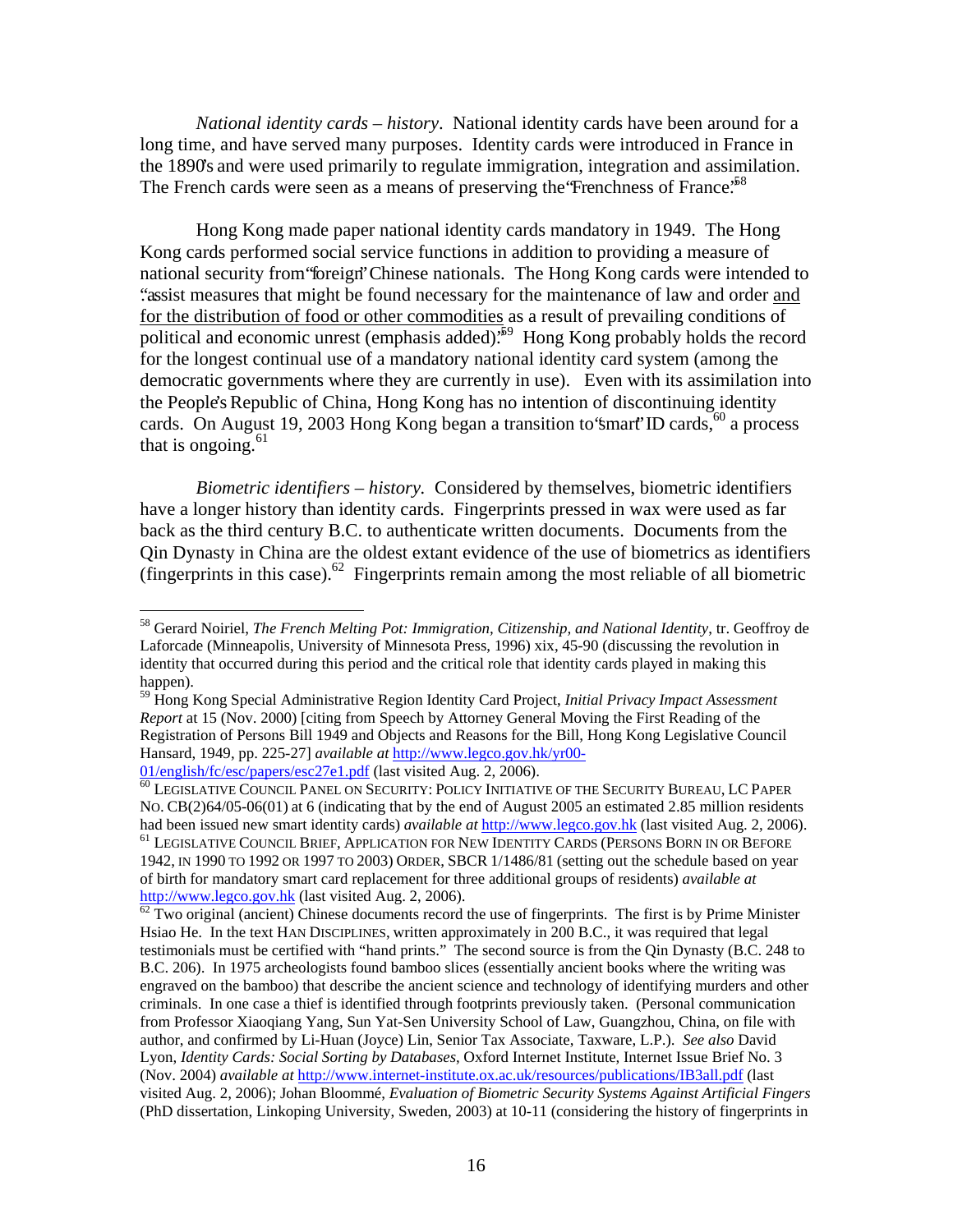identifiers,<sup>63</sup> and along with iris, and face recognition are the most easily digitized and incorporated into the memory chips on smart cards.

*National identity cards & biometric identifiers – Contemporary use*. Modern security concerns are digitally merging biometric identification into the traditional ID card-a move from paper to plastic.<sup>64</sup> Before Hong Kong converted to smart identity

more detail, and indicating their use not only in the Chinese Qin Dynasty, but in Babylon, as well as  $14<sup>th</sup>$ century Persia; and also reviewing the work of Professor Marcello Malpighi at the University of Bologna in 1686, Sir William Hershel's fingerprinting of Indian natives in 1856, Dr. Henry Faulds' method of fingerprint classification devised in the 1870's, the work of Sir Francis Galton whose book "Fingerprints" in 1892 first observed that fingerprints were scientifically unique identifiers, and finally the work of the Argentine police officer Juan Vucetich, who is credited with the modern world's first criminal fingerprint identification case in 1892) *available at*: http://www.ep.liu.se/exjobb/isy/2003/3514/ (last visited Aug. 2, 2006).<br> $^{63}$  Biometrics at the Frontiers: Assessing the Impact on Society, Technical Report for the

EUROPEAN PARLIAMENT COMMITTEE ON CITIZENS' FREEDOM AND RIGHTS, JUSTICE AND HOME AFFAIRS (LIBE), INSTITUTE FOR PROSPECTIVE TECHNOLOGICAL STUDIES (Feb. 2005) at 35 (indicating that biometric identifiers are commonly dividend into three broad categories: (1) physiological biometric features – height, weight, body odor, the shape of the hand, the pattern of veins, retina, or iris, the face and patterns on the skin of thumbs or fingers; (2) behavioral biometrics – voice patterns, signature and keystroke sequences and gait (the body movement while walking); (3) DNA) *available at*

http://cybersecurity.jrc.es/docs/LIBE%20Biometrics%20March%2005/iptsBiometics\_FullReport\_eur21585\_en.pdf (last visited Aug. 2, 2006).

 $\frac{64}{64}$  Embedding a biometric (fingerprint) on a microchip in a card is an exceptionally easy task. A detailed and technical explanation of the process in the context of a biometrically secure credit card is provided by Jain and Pankanti:

Here's how it would work. When activating your new card, you would load an image of your fingerprint onto the card. To do this, you would press your finger against a sensor in the card—a silicon chip containing an array of micro-capacitor plates. (In large quantities, these fingerprint-sensing chips cost only about \$5 each.) The surface of the skin serves as a second layer of plates for each micro-capacitor, and the air gap acts as the dielectric medium. A small electrical charge is created between the finger surface and the capacitor plates in the chip. The magnitude of the charge depends on the distance between the skin surface and the plates. Because the ridges in the fingerprint pattern are closer to the silicon chip than the valleys, ridges and valleys result in different capacitance values across the matrix of plates. The capacitance values of different plates are measured and converted into pixel intensities to form a digital image of the fingerprint. Next, a microprocessor in the smart card extracts a few specific details, called minutiae, from the digital image of the fingerprint. Minutiae include locations where the ridges end abruptly and locations where two or more ridges merge, or a single ridge branches out into two or more ridges. Typically, in a live-scan fingerprint image of good quality, there are 20 to 70 minutiae; the actual number depends on the size of the sensor surface and the placement of the finger on the sensor. The minutiae information is encrypted and stored, along with the cardholder's identifying information, as a template in the smart card's flash memory.

At the start of a credit card transaction, you would present your smart credit card to a point-of-sale terminal. The terminal would establish secure communications channels between itself and your card via communications chips embedded in the card and with the credit card company's central database via Ethernet. The terminal then would verify that your card has not been reported lost or stolen, by exchanging encrypted information with the card in a predetermined sequence and checking its responses against the credit card database.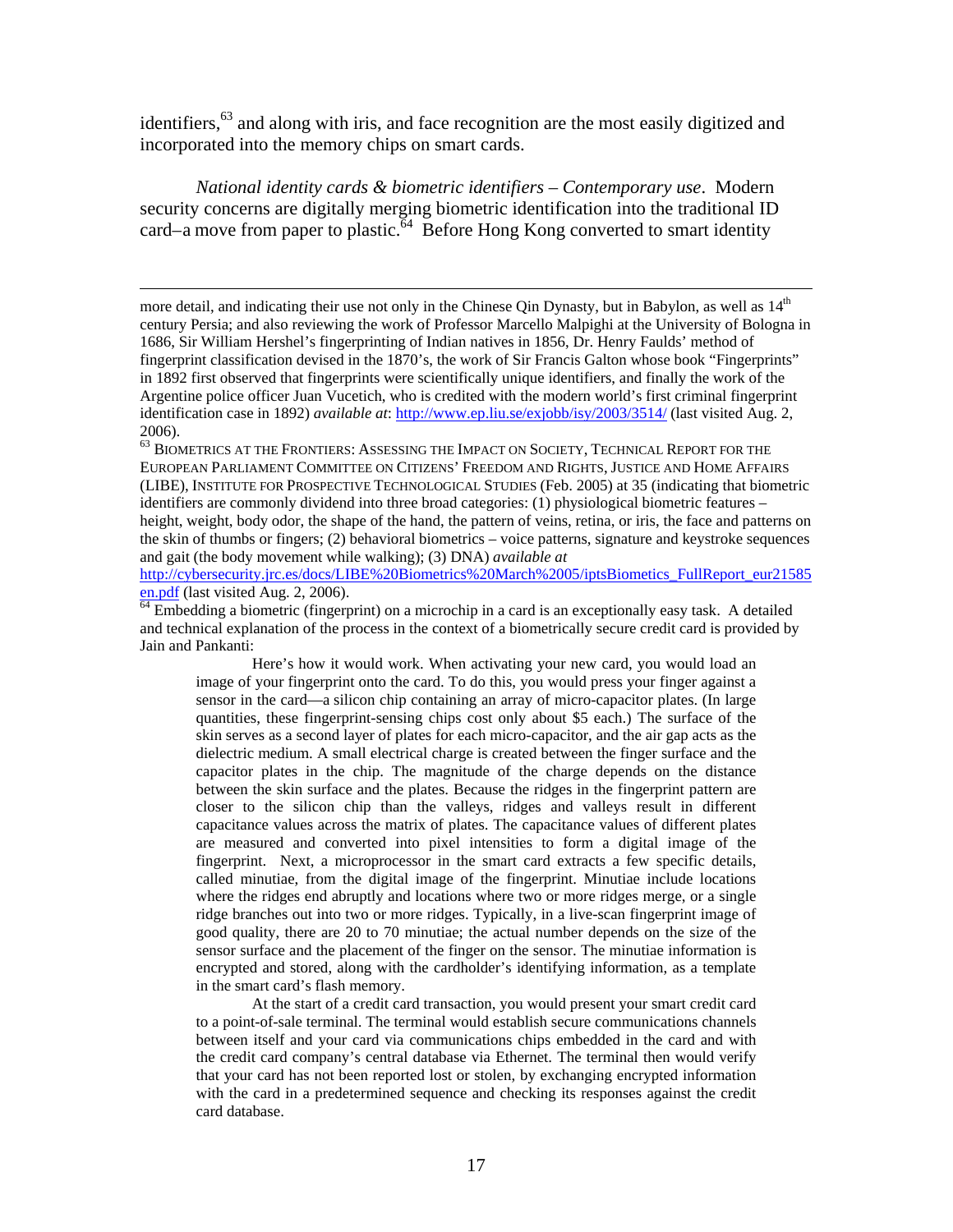cards it surveyed similar programs in Finland,<sup>65</sup> Brunei<sup>66</sup> and Malaysia.<sup>67</sup> Smart cards in Finland are voluntary, whereas those in Brunei and Malaysia are mandatory. Biometric identification systems can be effectively certified, and their performance can be independently validated.<sup>68</sup>

*European Leadership.* Accelerated by the US move to incorporate biometric identifiers in U.S. visas and a U.S. mandate that similar technology be used in foreign

 Next, you would touch your credit card's fingerprint sensor pad. The matcher, a software program running on the card's microprocessor, would compare the signals from the sensor to the biometric template stored in the card's memory. The matcher would determine the number of corresponding minutiae and calculate a fingerprint similarity result, known as a matching score. Even in ideal situations, not all minutiae from the input and template prints taken from the same finger will match. So the matcher uses what's called a threshold parameter to decide whether a given pair of feature sets belong to the same finger or not. If there's a match, the card sends a digital signature and a time stamp to the point-of-sale terminal. The entire matching process could take less than a second, after which the card is accepted or rejected.

Anil K. Jain & Sharathchandra Pankanti, *A Touch of Money*, IEEE SPECTRUM ON-LINE (July 2006)

*available at* http://www.spectrum.ieee.org/jul06/4123 (last visited Aug. 2, 2006). 65 Implemented in December 1999, the Finnish cards are valid for three years. They are issued to Finish citizens and foreigners residing permanently in Finland. It is an official travel document in the EU and features a photograph and a microchip. The face of the card shows the ID card number, name, sex, personal identity code, date of expiration, nationality (Finnish citizens only), issuing authority, photograph of the holder and signature of the holder. The microchip digitally stores all of the data on the face of the card. In addition the microchip holds certificates that will allow the holder to make electronic transactions within administrations of social and health service organizations, perform on-line authentications as well as provide encryption and digital signature. Certificates hold the following information: name of the issuer of the certificate, name of the certificate holder, electronic transaction identifier of the certificate holder, validity of the certificate, data on the method for calculating the public key of the certificate holder, country code of the issuer of the certificate, serial number of the certificate data on the calculation method for signing the certificate, data on the certificate policy, data on the storage of the certificate, and other technical data needed for use of the certificate. BILLS COMMITTEE OF THE LEGISLATIVE COUNCIL: REGISTRATION OF PERSONS (AMENDMENT) BILL 2001, EXPERIENCE OF USING SMART IDENTITY CARDS IN OTHER COUNTRIES, LC PAPER NO. CB(2)2836/01-02(02) 1 & ANNEX 3-7 *available at*

http://www.legco.gov.hk (last visited Feb. 23, 2006).<br><sup>66</sup> As of July 2000, Brunei required identity cards for all citizens and permanent residents aged twelve or above, and all temporary residents staying in Brunei for longer than three months. The data collected for the Brunei card includes the name (including Chinese characters, if any) full address of place of residence, race, place and date of birth, physical abnormalities (if any), citizenship, blood type photograph, fingerprint impressions, and other information deemed necessary by the registration officer. Although confirmation was not provided by Brunei it is assumed that this information is both digitally stored on the embedded chip and available on the face of the card. *Id.* 1 & ANNEX 3-6.<br><sup>67</sup> As of July 2001, Malaysia required identity cards for all Malaysian citizens or permanent residents aged

twelve or above (approximately 18 million cards). The face of the card includes the card number, name resident address, citizenship, sex, religion (only for those of Muslim faith), the old ID card number and a serial number. The microchip stores all of the data on the face of the card, and includes a digital photo, digital fingerprint, driving license information, passport number, and expiration of passport, e-cash information. *Id.* at 1 & ANNEX 3-7.<br><sup>68</sup> Satat Dass, Yongfang Zhu & Anil Jain, *Validating a Biometric Authentication System: Sample Size* 

*Requirements*, IEEE TRANSACTIONS ON PATTERN ANALYSIS AND MACHINE INTELLIGENCE (forthcoming 2006) *available at* 

*http://biometrics.cse.msu.edu/Publications/GeneralBiometrics/DassZhuJain\_SampleSize\_PAMI06.pdf* (last visited Aug. 2, 2006).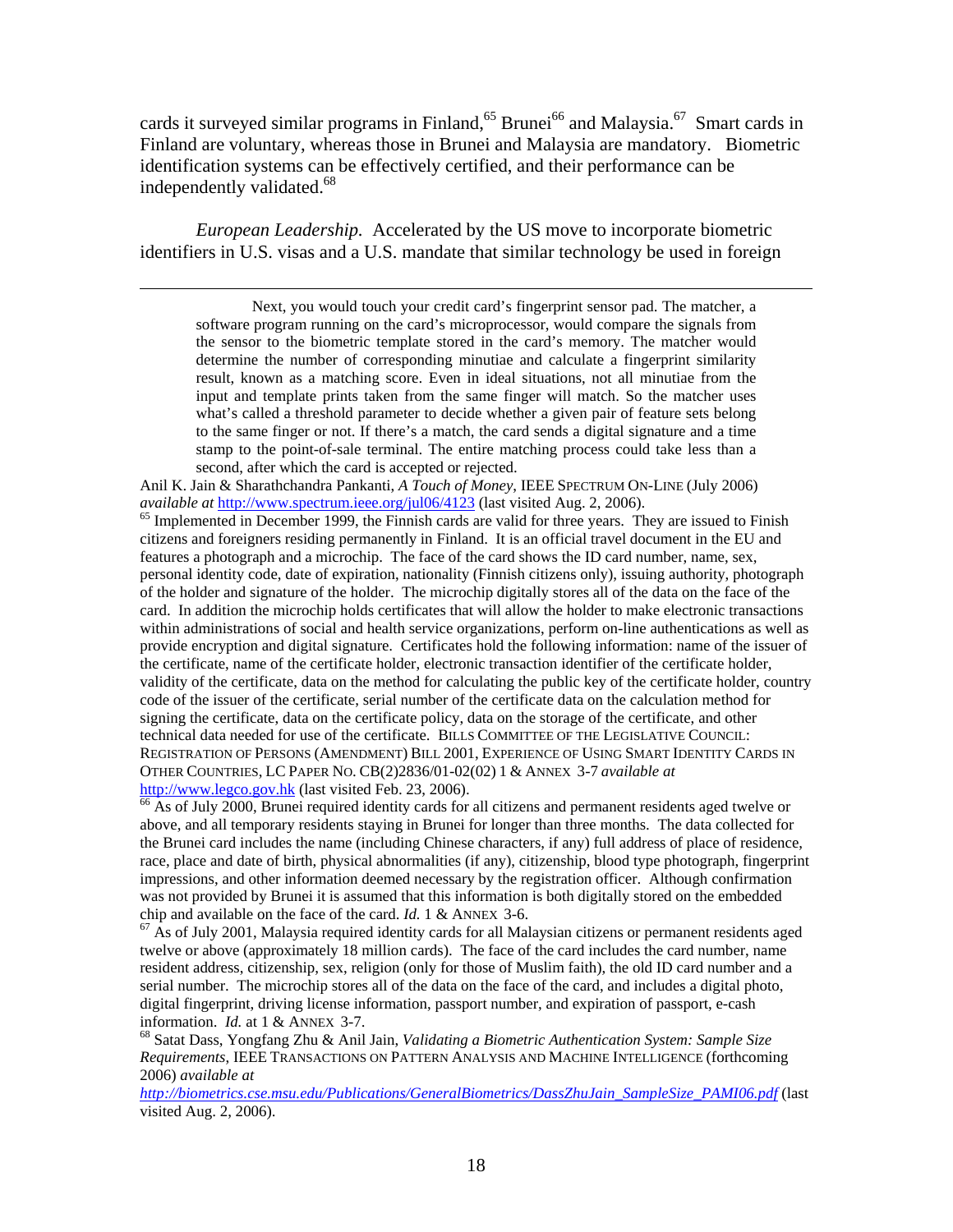passports under the Visa Waiver Program,<sup>69</sup> European governments redoubled existing

 $\overline{a}$ 

Because the volume of data, even with smart card technology, exceeded INS capacity Congress amended section 110 and limited the entry-exit system to the 50 most highly trafficked land ports by the end of 2004, and all ports of entry by the end of 2005 (Immigration and Naturalization Service Data Management Improvement Act of 2000 (DMIA), Pub. L. 106-215, § 2, 114 Stat. 337 (2000), 8 U.S.C. 1365a). The visa tracking system that existed prior to September 11, 2001 was improving, however it primarily covered passengers arriving by airplane and consisted of a paper form stamped at the port of entry, returned to the airline, and then entered manually into the database.

 This paper-based, manual data entry system was transformed into a highly automated system of machine-readable, tamper-resistant visas and passports with digitized biometric identifiers after September 11, 2001. By October 26, 2004 all U.S. visas were required to incorporate a biometric identifier. Facial recognition (digital photo) and fingerprint scanning (electronic fingerprints) were taken of all nonimmigrant visa applicants at U.S. embassies and consulates. Upon arrival the biometrics on the visa could then be compared with the biometrics of the person presenting the visa (Enhanced Border Security and Visa Entry Reform Act of 2002 (EBSVER), Pub. L. No. 107-173, §§ 301-03, 116 Stat. 552-53 (2004), 8 U.S.C. 1731-32) The database may be made available to other Federal, State and local law enforcement officials. (8 U.S.C. 1365a(f))

Citizens of the twenty-seven countries that participate in the U.S. Visa Waiver Program, many of them European (Andorra, Australia, Austria, Belgium, Brunei, Denmark, Finland, France, Germany, Iceland, Ireland, Italy, Japan, Liechtenstein, Luxembourg, Monaco, the Netherlands, New Zealand, Norway, Portugal, San Marino, Singapore, Slovenia, Spain, Sweden, Switzerland, and the United Kingdom) are treated differently. Because individuals holding passports from these countries are allowed to enter and stay within the U.S. for 90 days without a visa, these countries were required to issue machinereadable, tamper-resistant passports containing biometric data. The deadline for biometric passports was the same as the deadline for the issuance of biometric visas, October 26, 2004. (EBSVER §303(b)(1), 116 Stat. 553, 8 U.S.C. 1732(b)(1)) With this set of requirements, all persons entering and leaving the U.S. were now subject to the same biometric data requirements.

The U.S. is pushing for comprehensive biometric identification at the borders as fast, or faster than technology and inter-governmental relations will allow. For example, the deadline of October 26, 2004 set by EBSVER for biometrics identifiers in passports issued by the countries in the Visa Waiver Program was too ambitions, and needed to be extended for one year to October 26, 2005. (Pub. L. 108-299, 118 Stat. 1100, 8 U.S.C. 1732 (August 9, 2004). But even with this extension two of the twenty-seven countries in the Visa Waiver Program (France and Italy) failed to meet the deadline, and as a result citizens of these countries will be required to secure a visa to enter the U.S. if they hold non-electronic passports issued prior to October 26, 2005. These passports are required to have digitized biometric identifiers. Valid machine-readable passports issued prior to this date are still accepted. (eGovernment News, *France and Italy Miss U.S. Passport Deadline* (Nov. 1, 2005) *available at*

#### http://europa.eu.int/idabc/en/document/5095/355 (last visited Aug. 2, 2006).

The only exceptions to the requirement for biometrics in visas or passports to enter the U.S. involve citizens (but not permanent residents) of Canada, and citizens of the British Overseas Territory of Bermuda (unless criminally ineligible or have previously violated the terms of their immigration status). Citizens and permanent residents of Mexico must secure a Border Crossing Card (also known as Laser Visa), which is a biometric, machine-readable document obtained like a visa at US Embassies and

<sup>69</sup> Theodore H. Cohen, *Cross-Border Travel in North America: The Challenge of U.S. Section 110 Legislation,* CANADIAN AMERICAN PUBLIC POLICY NO. 40 (Oct. 1999) Occasional Paper Series of the Canadian-American Center, University of Maine at Orono (noting that the automated entry-exit system for all U.S. border crossing was mandated in 1996, and that the Immigration and Naturalization Service was to have in place an operational database (without biometric identifiers) by the end of 1998 (Illegal Immigration Reform and Immigrant Responsibility Act of 1996 (IIRIRA), Pub. L. No. 104-208, § 110, 110 Stat. 558-59 (1996), 8 U.S.C. 1221), but that the deadline for this database assembly was pushed back in October 1998 in response to opposition from U.S. business groups bordering Canada when concerns were raised by U.S. automakers at the Detroit-Windsor crossing where just-in-time production lines crossed the border).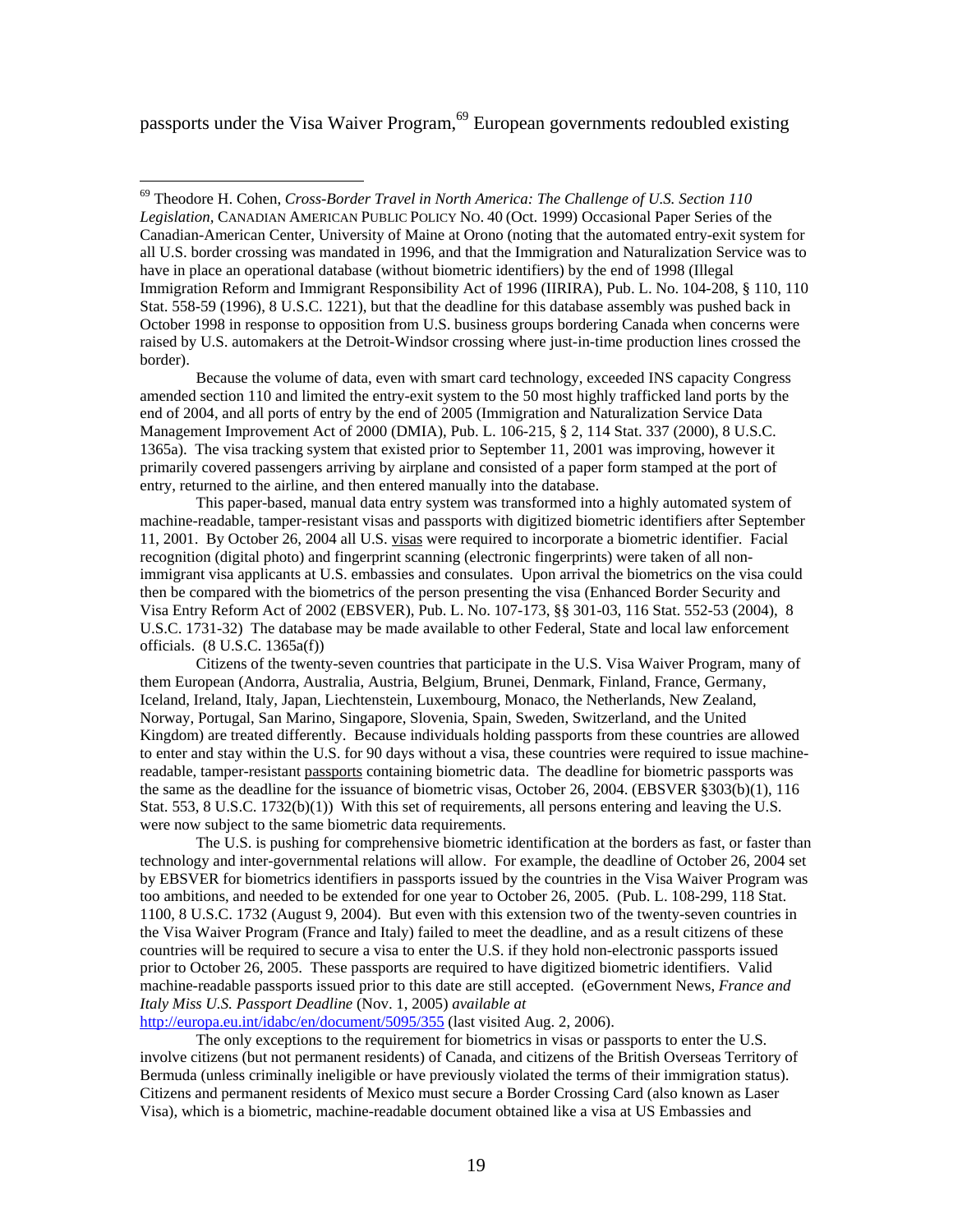efforts toward the development of an integrated system of mutually recognized passports and national identity cards, both with embedded biometric identifiers.<sup>70</sup> The push and pull of security and privacy concerns are more than evident in the E.U. debates. The Madrid bombings further underscored the need for immediately accurate national identity cards.<sup>71</sup> At the same time, longstanding concerns over the creation of new centralized databases and the digital integration of pre-existing databanks were heightened as the scope of the privacy threat posed by digital ID's was now global in scope, rather than purely local. $^{72}$ 

Italy currently leads all European governments in the use of smart card technology for identification. Over 13.1 million cards have been issued as of October 2005.73 The rest of Europe has issued about 1.8 million smart cards with Estonia (800,000) and Belgium  $(585,000)$  falling a distant second and third.<sup>74</sup>

<sup>71</sup> *See* REBEKAH ALYS LOWRI THOMAS, BIOMETRICS, INTERNATIONAL MIGRATION AND HUMAN RIGHTS 4

(Global Commission on International Migration, Global Migration Perspectives, No. 17, Jan. 2005).72 The following sequence of events is instructive. (1) On February 18, 2004 the European Commission submitted a draft resolution on standard security features and biometrics in E.U. citizens' passports. In this draft the Commission proposed that passports and other travel documents should include a storage medium with a digital facial image. Although the facial image was mandatory, Member States were allowed to add digital fingerprints into the passports by national law. The draft regulation suggests the fingerprints be stored in a national database. (COM(2004) 116 final, O.J. (C 98) 39). (2) On October 25-26, 2004 the text of the proposal was changed as a result of input from the Justice and Home Affairs Council so that both facial and fingerprint biometrics were incorporated as mandatory features. (COM 15139/2004). (3) The European Parliament's non-binding resolution of the Commission's proposal for a Council regulation was adopted on December 2, 2004 with 471 votes in favor, 118 votes against and 6 abstentions. However, the Parliament rejected both the mandatory inclusion of biometric fingerprints, and the creation of a central database of E.U. passports and travel documents. (4) On December 13, 2004 the Council adopted Regulation (EC) No. 2252/2004 which did not take into account the suggestions of the Parliament. The regulation came into force on January 18, 2005 and envisages the inclusion of digital facial images within 18 months and digitized fingerprints within 36 months after the adoption of technical specifications and standards. (5) Technical specifications and standards were adopted on February 28, 2005. (COM(2005) 409 final).

 $^{73}$  IDABC [Interoperable Delivery of European e-Government Services to Public Administrations, Businesses and Citizens] E-GOVERNMENT NEWS (OCT. 13, 2005) reporting on a study published in CARD TECHNOLOGIES (indicating that of the 13.1 million smart cards 10 million are National Service Cards for the online authentication of citizens and another 2 million are electronic identity cards that include a digital photo and fingerprint of the holder, and that beginning in January 2006 these e-ID cards will replace all paper IDs with the expectation that each citizen will have one within five years) *available at* http://europa.eu.int/idabc/en/document/4985/355 (last visited Aug. 2, 2006).<br><sup>74</sup> *Id.* at summary table.

Consulates. None of these exceptions are universal. Exceptions-to-these-exceptions apply in each instance.

<sup>&</sup>lt;sup>70</sup> Thessaloniki European Council, Presidency Conclusions at 3 (Jun. 19 & 20, 2003) ("... [A] coherent approach is needed in the EU on biometric identifiers or biometric data, which would result in harmonized solutions for documents for third country nationals, EU citizens passports and information systems (VIS and SIS II). The European Council invites the Commission to prepare the appropriate proposals, starting with visas, while fully respecting the envisaged timetable for the introduction of the Schengen Information system II.") *available at* http://europa.eu.int/constitution/futurum/documents/other/oth200603\_en.pdf (last visited Aug. 2, 2006).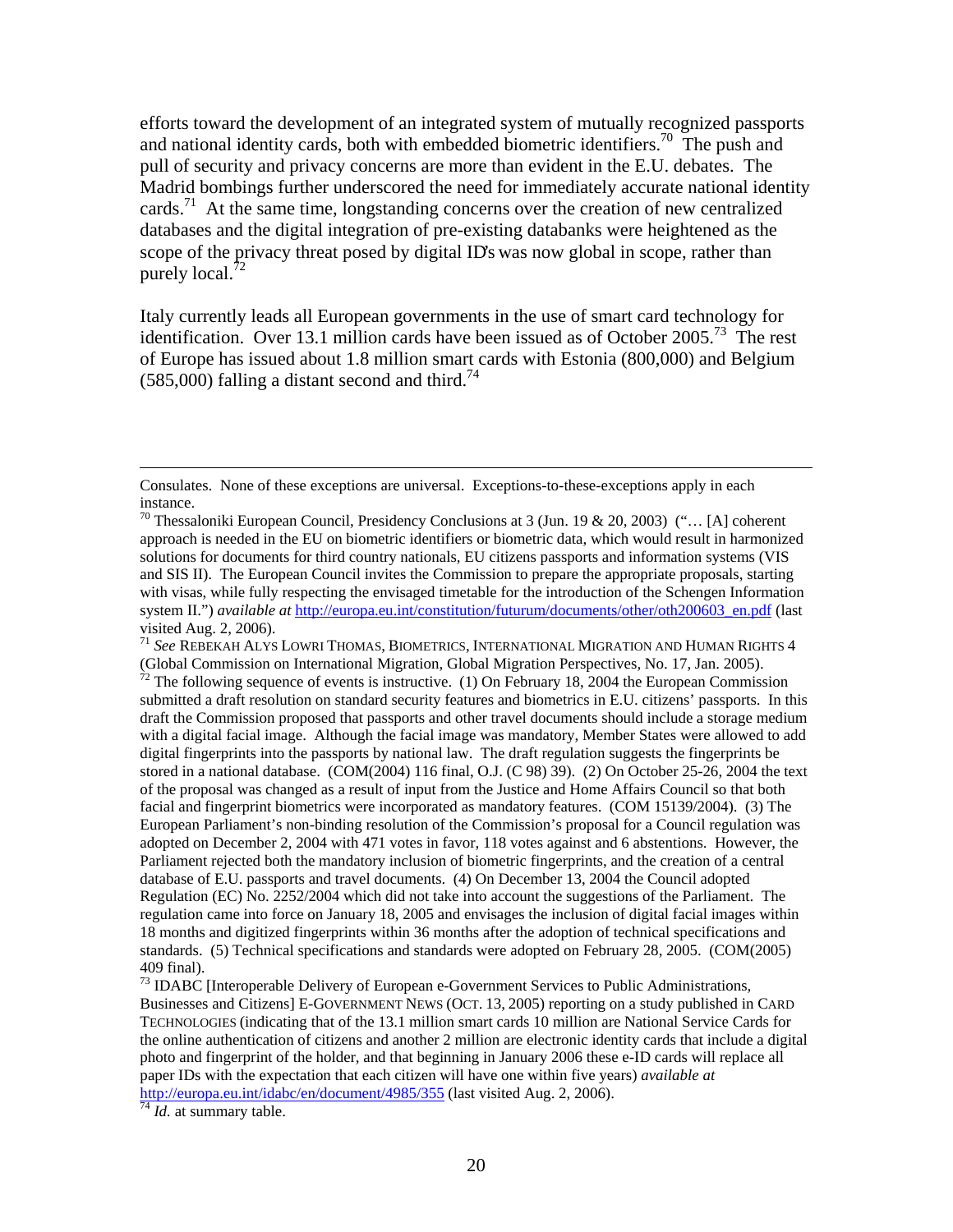The IDABC benchmarking survey has assessed European adoption of smart card technology for national ID's and government e-services each year for the past five years. The European Commission announced the creation of IDABC on February 22, 2001, and the Internal Market Council agreed upon the benchmarks and measured functionalities of the survey.<sup>75</sup> On March 23-24, 2001 the Stockholm European Council endorsed the Commission's benchmarking methodology.

The fifth IDABC report<sup>76</sup> issued in May 2006 draws three important conclusions: (1) E.U. adoption of smart ID card technologies is very fast growing. Of the twenty-five E.U. Member States: (a) seven already have national smart card ID's (five are voluntary.<sup>77</sup> two are mandatory<sup>78</sup>); (b) fourteen have smart ID card programs under development;<sup>79</sup> and (c) only four have no announced plans for national smart ID cards. $80$  (2) All E.U. countries have web portals. Most allow direct and secure interaction between citizens and government agencies through these portals either with digital signatures contained in smart ID cards or with digital certificates issued by accrediting agencies. (3) Tax administrations have aggressively adapted to smart ID card technological opportunities.

*America following close behind.* The U.S. has no national ID, and certainly has no government standard for digital identification–it has no e-government infrastructure that will facilitate easy citizens-to-government digital correspondence. Thus, the kinds of secure digital correspondence that most citizens in the E.U. expect to have with their government as a matter of course are simply not the norm in the U.S. This is changing.

The events of September 11, 2001 fundamentally altered the American perception of the appropriateness of "smart" national IDs. The U.S. is far more accepting today of the proposition that biometric identifiers (and more) should be embedded in national IDs. There have been two notable pushes in the U.S. for these kinds of IDs-the first push was for secure identity documents at the borders (passports and visa documents of foreigners<sup>81</sup>) – the second push is domestic, standardized biometric IDs for all Americans (the Real ID Act of 2005).

Based on the E.U. experience, American taxpayers should expect to see significant tax service delivery improvements when the American "smart" IDs are in place. The Real ID Act should change the way Americans relate to their taxing authorities-even

<sup>75</sup> European Commission, eGovernment Indicators for Benchmarking eEurope (Feb. 22, 2001) *available at*

http://ec.europa.eu/idabc/servlets/Doc?id=18401 (last visited Aug. 2, 2006).<br><sup>76</sup> IDABC e-Government Observatory, e-Government in the Member States of the European Union, 5<sup>th</sup><br>Edition (May 2006) *available at* http://eur

<sup>&</sup>lt;sup>77</sup> See IDABC Report *supra* note 76 (indicating that the five countries are: Austria, Finland, Italy, the Netherlands, and Sweden).<br><sup>78</sup> See IDABC Report *supra* note 76 (indicating that the two countries are: Belgium and Estonia).

<sup>&</sup>lt;sup>79</sup> See IDABC Report supra note 76 (indicating that the fourteen countries are: Cyprus, France, Germany, Hungary, Ireland, Latvia, Lithuania, Malta, Poland, Portugal, Slovakia, Slovenia, Spain and the United Kingdom).

<sup>80</sup> *See* IDABC Report *supra* note 76 (indicating that the four countries are: Czech Republic, Denmark, Greece, and Luxembourg).

<sup>81</sup> Cohen *supra* note 69.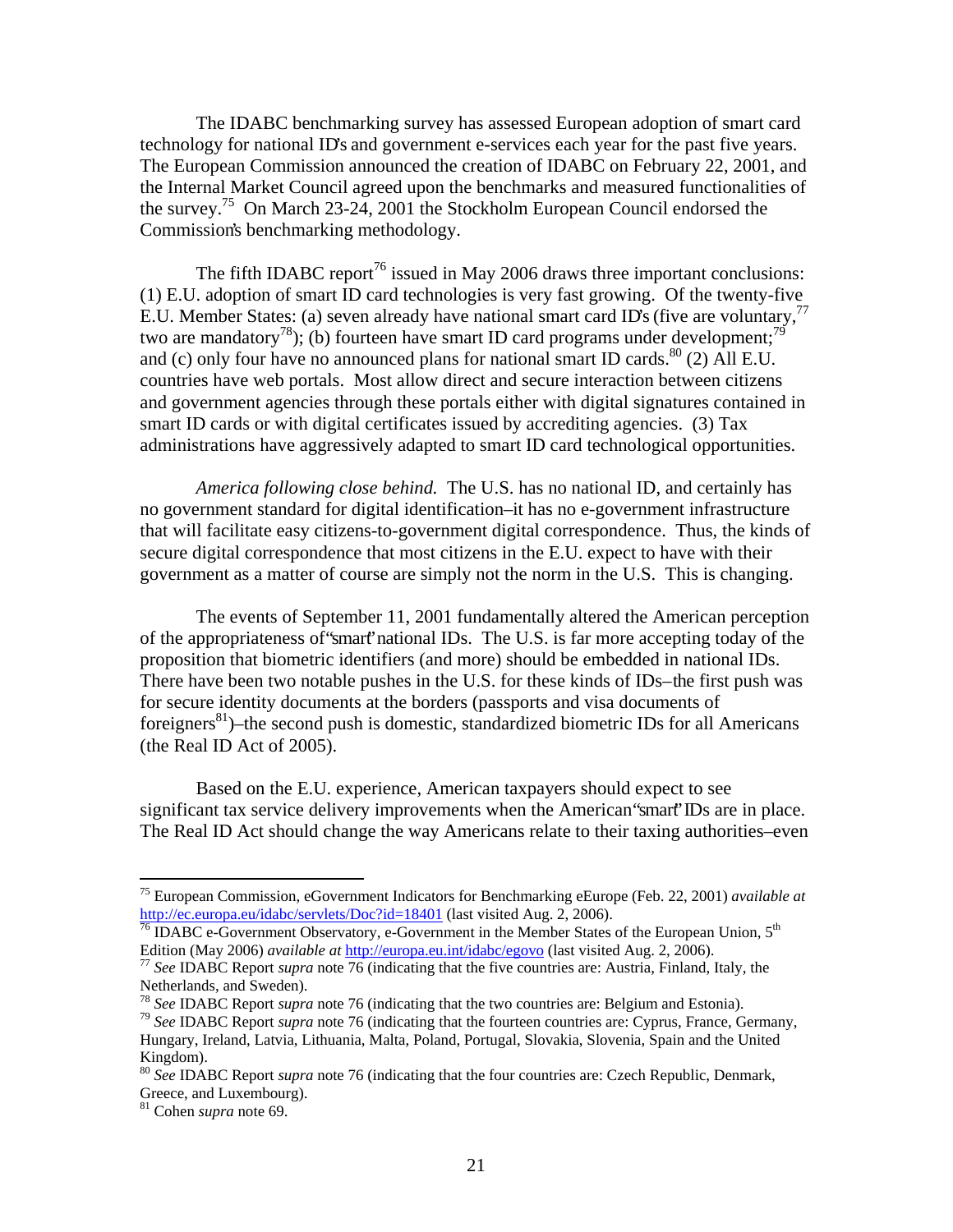though improving this relationship was certainly not one of the stated or intended benefits of the Real ID Act.

On May 11, 2005 President Bush signed the Real ID Act of 2005 into law.<sup>82</sup> The Act sets minimum document requirements for state driver's licenses, without which.  $a$ Federal agency may not accept, for any official purpose, a driver's license or identification card issued by a State to any person... The minimum requirements are:

- (1) The person's full legal name.
- (2) The person's date of birth.
- (3) The person's gender.
- (4) The person's driver's license or identification card number.
- (5) A digital photograph of the person.
- (6) The person's address of principle residence.
- (7) The person's signature.
- (8) Physical security features designed to prevent tampering, counterfeiting, or duplication of the document for fraudulent purposes.
- (9) A common machine-readable technology, with defined minimum data.  $84$

Three parts of this federal legislation make the Real ID into a *de facto* national ID in the minds of many: (1) the standardized requirements specifying how the states must verify the minimum required data on driver's licenses,  $^{85}$  (2) the requirement that the source documents for this verification be retained in digital files,  $86$  and (3) the requirement that all states link their databases.<sup>87</sup>

*Japanese "smart" IDs with biometric identifiers*. Japan is a technologically advanced economy with a deep digital penetration. Like the E.U. and the U.S., Japan can adopt advanced solutions if it determines that technology offers more efficient solutions to traditional consumption tax problems. There are signs that Japan is receptive to this technology (in the specific context of digital, biometric identification criteria employed in a direct-to-consumer sales transactions), and is in the process of adopting it commercially to facilitate law enforcement.

 For example, starting in March of 2008 Japan Tobacco will begin to operate vending machines equipped with "smart" card ID recognition systems to prevent teenagers from purchasing tobacco products. Biometric identifiers in the card will be used to confirm that the tobacco purchaser is the adult to whom the card was issued. The program will begin in Kagoshima and Miyazaki, and gradually spread throughout Japan. It is expected that eventually these ID cards will be required to be presented even in the smallest tobacco stores to purchase tobacco products, and that about thirty percent of the Japanese population will carry them.

 $82$  The Real ID Act started out as H.R. 418, which passed the House. It was attached to a military spending bill (H.R. 1268) and was enacted as Pub. L. No. 109-13.

<sup>83</sup> *Id.* at § 202 (a)(1).<br><sup>84</sup> *Id.* at § 202 (b).<br><sup>85</sup> *Id.* at § 202 (c)(2)(B) & (3).<br><sup>86</sup> *Id.* at § 202 (d)(12).<br><sup>87</sup> *Id.* at § 202 (d)(12).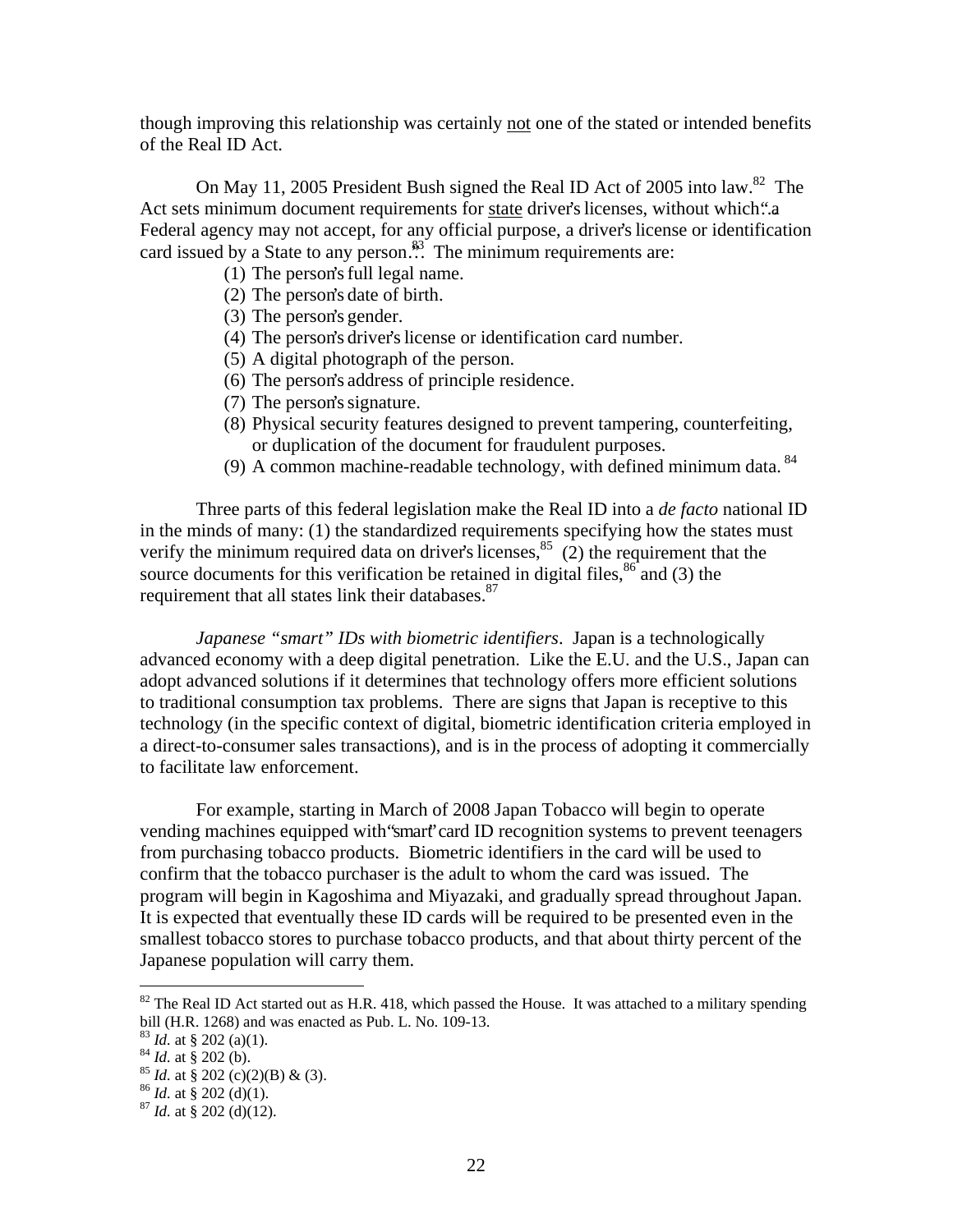The cards, called Taspo, will incorporate prepayment functionality, called Pidel, a service currently offered by  $\text{ICB}^{88}$ . By the end of 2008 Japan Tobacco will have installed the "adult identifier" on all of the 620,000 tobacco vending machines in operation in Japan requiring the smoking population (approximately 43% of Japanese males and 12% of Japanese females) to carry the card, if they want to make a purchase.<sup>89</sup>

 The figures in the Japan Tobacco story are remarkably close to what would be needed at a minimum for the effective implementation of a "smart" card that would verify the identity of individuals who qualify for consumption tax relief. These cards, the CT-ID, would need to be distributed to the 25% of the Japanese population that is poor, elderly or handicapped, and would need to be able to interface with terminals at the nearly 445,000 food and beverage retail establishments in Japan. Japan Tobacco expects to have its Taspo card in the hands of nearly 30% of the Japanese population with "adult identifier" and payment functionality in over 620,000 vending machines in 2008. Could the Consumption Tax administration do the same for a CT-ID card that would reduce people's taxes?

*The function creep effect*. The survey that supported Hong Kong's adoption of "smart" IDs observed that function creep was one of the most notable characteristics of national identity smart cards. E.U. documents refer to this characteristic as "the diffusion effect.<sup>90</sup> Function creep occurs when new technology (in this instance biometrics in identity cards) becomes so established or accepted in a society<sup>91</sup> that adaptations both unforeseen and unintended by the technology initiators become commonplace.  $92$ 

<sup>&</sup>lt;sup>88</sup> JCB stands for Japan Credit Bureau. It is the dominant credit card company in Japan, and has formed business alliances with Discover Card in the US.

<sup>89</sup> *Tabaco youni senyoudenshimoney/ 08nen dounyu no seijinshikibetsuhanbaiki* (Electric money for Tabacco/ Vending machines with age-check system from 2008) Shikoku Shinbunsha (Shikoku News) Oct. 2006 *available at* http://www.shikoku-

np.co.jp/national/economy/article.aspx?id=20061019000438 (in Japanese). Translation by Chikara Iida, Master Degree candidate in International Private Law, Ritsumeikan University, Kyoto, Japan. E-mail correspondence on file with authors.)

<sup>90</sup> BIOMETRICS AT THE FRONTIERS, *supra* note 63, at 10.

<sup>91</sup> John T. Cross, *Comment: Age Verification in the 21st Century: Swiping Away Your Privacy*, 23 J. MARSHALL J. COMPUTER & INFO. L. 363 (2005) (discussing the common use of driver's licenses for age verification at bars and convenience stores by swiping the license through a scanning machine that then records name, address, expiration date, and sometimes social security number, electronic fingerprint and the electronic image of the holder, and the lack of state of federal laws protecting the data); Rina C.Y. Chung, *Hong Kong's "Smart" Identity Card: Data Privacy Issues and Implications for a Post-September 11th America,* 4 ASIAN-PACIFIC L. & POL'Y J. 442 (2003) (discussing instances where bar management uses scanned ID data to "… develop customer lists based on specific characteristic, and target groups of customers for a particular event (e.g., an 'all-male-performer show" that would appeal to women in the 21- 34 age range)," an example which is based on a news report by Jennifer Lee, *Welcome to the Database* 

*Lounge,* N.Y. TIMES, MAR. 21, 2002, at G1.)<br><sup>92</sup> THOMAS *supra* note 71, at 11-13 (indicating that function creep's downside is the privacy concerns raised by increased profiling, skimming of data, private companies improperly obtaining [retaining] data, and the use of comprehensive cross-data-base searching all because biometrics embedded in national identity cards provide the "handle" to do so, resulting in abusive 'stop and search' procedures for migrants). *See supra* note 14.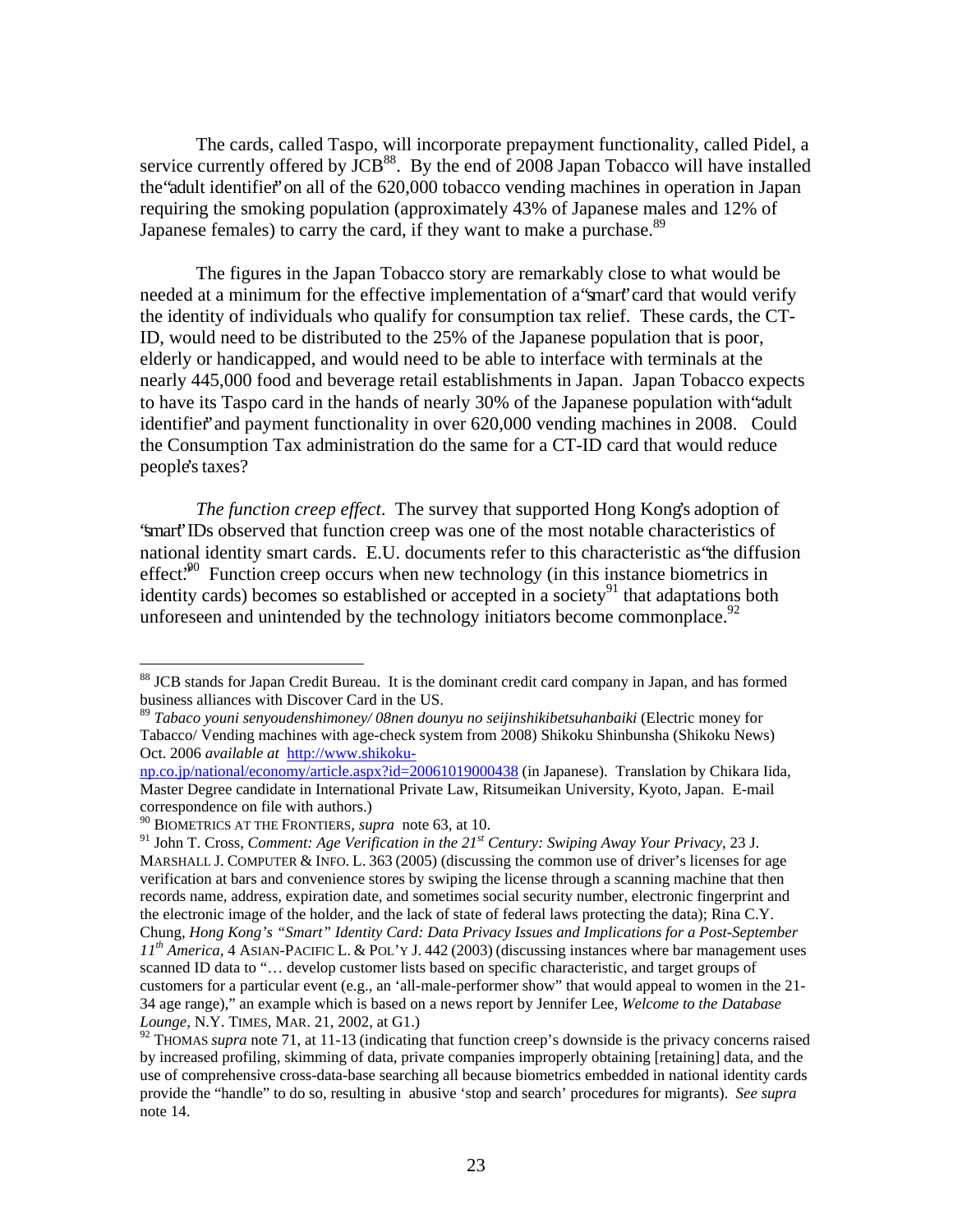If Japan Tobacco and JCB can see the ready diffusion (and acceptance) of the Taspo card throughout Japan in 2008, how much more readily would a "smart" ID card that identified consumers entitled for a reduced Consumption Tax at the cash register be accepted? If global "smart" ID card practices are replicated in Japan, it will only be a matter of time before one "smart" ID card will serve multiple identity verification purposesfor example both to identify and pay for an adult's tobacco purchases as well as to facilitate a reduction of consumption tax obligations when purchasing necessities (if the individual meets age, poverty or handicap criteria)?

The Malaysian identity card provides several good examples of function creep. Formally called the Government Multi-Purpose Card (GMPC) the Malaysian card is the product of an open-ended collaboration of five government agencies, the National Registration Department, the Road Transportation Department, the Immigration Department, the Ministry of Health and the Royal Malaysian Police. The Malaysian card functions as a passport, a driver's license, and an access card to government facilities. The open infrastructure of the card allows it to serve in the private sector-and this is the function creep effect–as E-cash and an Automated Teller Machine (ATM) access card, as well as a vehicle for the payment of fees for public transport services, and Touch and Go" auto toll and parking services. The implementation of Public Key Infrastructure (PKI) within the cards in 2003 allows e-commerce transactions and ensures the authenticity and integrity of data. $93$  The ID card legislation in Malaysia does not restrict future incorporation of additional non-government data on the card.<sup>94</sup> The same is true in Finland and Brunei.<sup>95</sup>

Thus, based on the experience of other countries with open technology smart IDs, once the ID becomes widely held, is easily and frequently used by a large portion of the population, at low or no cost to government and citizen, then all forms of tax delivery services begin to change. Why not imagine a "smart" card that would zero or reduce rate purchases of necessities by those in need? To measure the change that should be anticipated in Japan one simply needs to look globally, and project Japanese developments along the trajectories set in the E.U., U.S. or other Asian country.

2. Certified Transaction Tax Software-in Japan

 "Smart" national IDs are part of a larger context of technological change that is having a powerful effect on consumption tax administration. The consumption tax itself is digitizing. As "smart" national ID technologies merge with digital consumption tax regimes not only will the delivery of tax services be transformed but also the nature of the tax itself will be transformed from a regressive to a progressive levy. This kind of change will come as certificates (zero-rate, or reduced rate entitlements) are embedded in national ID's, and digital compliance systems are reconfigured to recognize the certificate

 $^{93}$  Registration of Persons (Amendment) Bill 2001, Experience of Using Smart Identity Cards in OTHER COUNTRIES *supra* note 65 at 3 & ANNEX 15-16.

<sup>94</sup> *Id.* at ANNEX 15-16.

<sup>95</sup> *Id.* at ANNEX 15-16.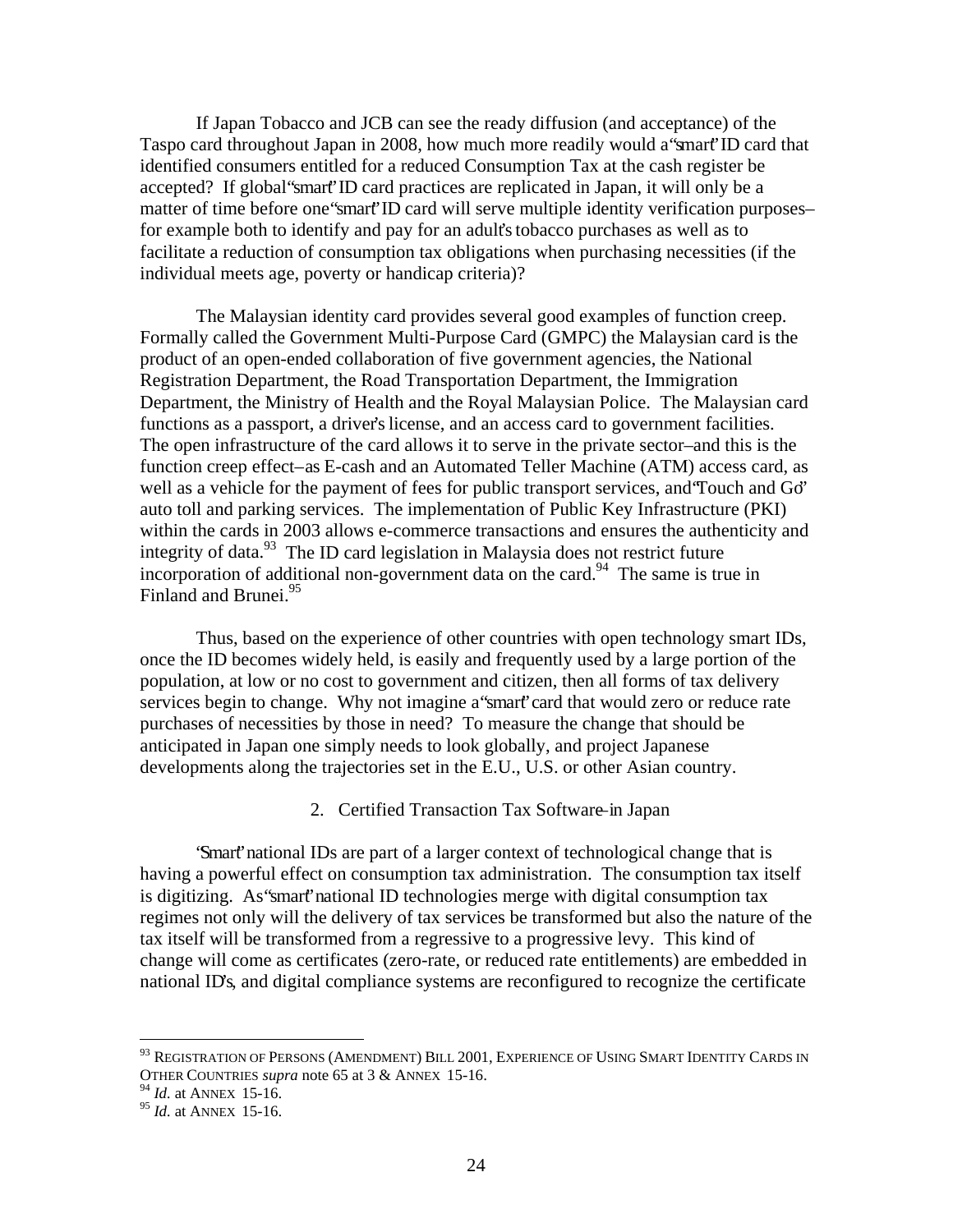and act upon it. Technology will exempt or reduce-rate the poor from paying tax on necessities while the wealthy will remain subject to tax on the same purchases.

The speed of these changes in Japan will depend entirely on the degree to which technology has penetrated the tax administration and society at large. The business community is ready for this change now. As the Japan Tobacco example indicates business is ready for exceptionally granular identity functionality with countrywide application in tandem with even small volume, small value, cash or credit purchases.

Business is ready because almost all business information today – including all critical data needed for determining consumption taxes– is digitized.<sup>96</sup> Working with digitizing business data has not been a problem for some time now. In the world's largest businesses the problem has not been the data, it has been the controls – what is done with the data. As a result tax administrations and security regulators have been stepping in to certify (pre-audit and confirm) the accuracy of the software and computer systems that handle the data.

Corporate governance reform in the wake of Enron and other accounting failures have focused attention on the certification of financial data and the processes that gather, summarize and analyze this data. Running parallel to the certification of financial data is a movement to fully digitize and government-certify the software systems that determine transaction tax compliance. This only makes sense, because tax compliance is, after all is said and done, simply a subset of the larger field of accurate enterprise-wide financial reporting.

*Certification of transaction tax software today*. Although the OECD has considered and encourages the certification of transaction tax software in VAT, the present reality is that only the members of the Streamlined Sales and Use Tax Agreement are actually certifying software. The SSUTA provides three models for software certification: the certified service provider  $(CSP)$ ;  $^{97}$  the certified automated system  $(CAS)$ ; <sup>98</sup> and the certified proprietary system  $(CPS)$ .<sup>99</sup> In 2001 the viability of the CSP model was successfully tested in a pilot project,  $100$  and on June 1, 2006 three software

created in 2002, 95% was stored on magnetic media, mostly hard disks) *available at*:

1

<sup>&</sup>lt;sup>96</sup> School of Information Management and Systems at the University of California at Berkeley study titled "*How Much Information.*" (indicating that 93 % of the three billion gigabytes of data generated worldwide (in 1999) was computer generated) *available at*: http://www.cni.org/tfms/2000b.fall/handout/How-KSwearingen2000Ftf.pdf (last visited 12 April 2004); Peter Lyman and Hal R. Varian, *How Much Information? 2003* (School of Information Management and Systems at the University of California at Berkeley, release date October 27, 2003) in the Executive Summary (of the 5 exabytes of new information

 $\frac{67}{97}$  STREAMLINED SALES AND USE TAX AGREEMENT, at §203, *available at*:<br>http://www.streamlinedsalestax.org/Final%20Agreement%20As%20Amended%2011-16-04.pdf.

<sup>&</sup>lt;sup>98</sup> *Id.* at § 203.<br><sup>99</sup> *Id.* at § 207.<br><sup>100</sup> In 2001 four states (Kansas, Michigan, North Carolina, and Wisconsin) participated in a pilot project to

test the CSP concept. Three firms applied to participate as CSP's, (Taxware International, Pitney-Bowes/Vertex, and esalestax), two were certified as CSPs, (Taxware International, Pitney-Bowes/Vertex). The pilot project was successful in establishing the viability of the CSP concept. The Streamlined Sales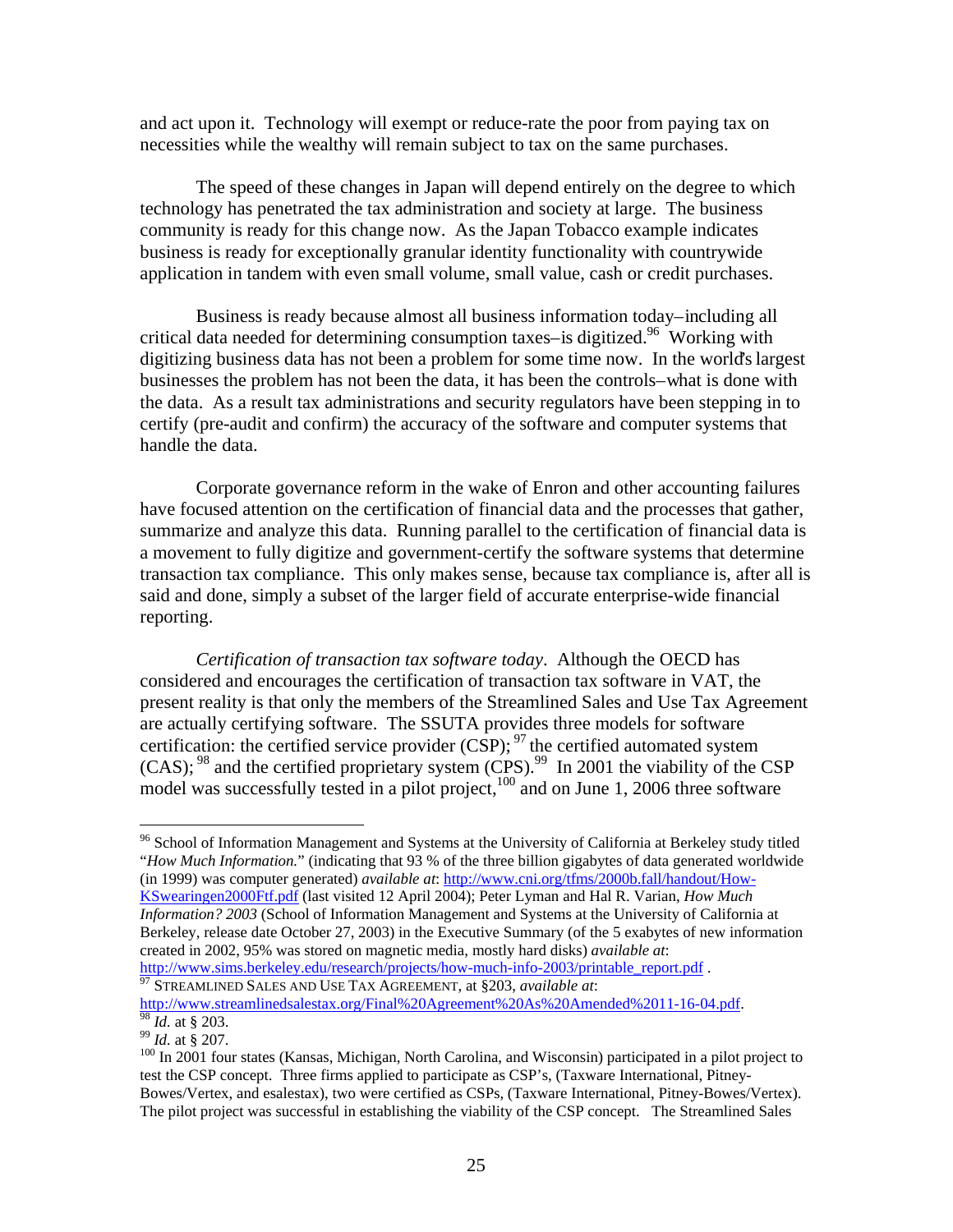companies, Taxware, L.P., Exactor and Avalara, became the first three CSPs. Taxware additionally was certified as a CAS.

Two of the SSUTA certifications, the Certified Automated System (CAS) and the Certified Proprietary System (CPS), allow for the certification of automated systems that are kept in-house.<sup>101</sup> Unlike with the CSP model, relief from liability under a CAS or a CPS model is dependent on the taxpayer properly using the certified system.<sup>102</sup> Under the CSP it is a third party who operates the system remotely and who accepts liability for errors. Questions about liability allocation among all these systems (CSP, CAS and CPS) remain, and even though they are fully operational these certification systems are best considered "works-in-progress" until they are tested for a number of tax cycles.<sup>103</sup>

The SSUTA certification process involves measuring the software against third party standards: (1) the AICPA's SAS  $94^{104}$  and (2) the US-GAO Federal Information Systems Control Audit Manual.<sup>105</sup> In addition, CSP's and CAS software developers must comply with (3) ISO Number  $17799^{106}$  of the International Organization for Standardization. A similar set of objective standards for certification is discussed in the OECD materials.<sup>107</sup>

Tax Project web site indicates: "The pilot project established that the use of a third-party provider was viable. Systems and procedures were established that resulted in the actual collection and remittance of sales and use tax by a vendor on behalf of a retailer. Knowledge and experience was obtained by the participating states and vendors." See <u>http://www.streamlinedsalestax.org</u> (last visited Aug. 2, 2006).<br><sup>101</sup> STREAMLINED SALES AND USE TAX AGREEMENT, *supra* note 97 at § 501 (C) and (D).<br><sup>102</sup> UNIFORM SALES AND USE TAX

Jan. 22, 2001) at §§ 9(b) and (c) (for CAS and CPS respectively).

<sup>103</sup> Stephen Moore, *An Uneasy Marriage: Sellers and Certified Service Providers*, 21 J. STATE TAX'N 65, 72 (2003). ("The relationship [between sellers and service providers] is inherently adversarial and each party needs to develop audit strategies for protecting itself from the other party in what may prove to be an unhappy marriage for these partners in commerce. … Can CSPs audit sellers to determine whether there is probably cause to believe that a seller has committed fraud or made a material misrepresentation?" Moore asks what would happen if a seller simply provides faulty information to the CSP without, rising to the level of misrepresentation or fraud, but there tax collection was short nevertheless?).

<sup>104</sup> STREAMLINED SALE TAX PROJECT, CERTIFICATION STANDARDS (rev. 5/17-04) *available at* http://www.streamlinedsalestax.org/ (provides a detailed application of SAS 94, FISCAM and ISO 17799 to the SSUTA);STREAMLINED SALES AND USE TAX AGREEMENT, *supra* note 97; AMERICAN INSTITUTE OF CERTIFIED PUBLIC ACCOUNTANTS, PROFESSIONAL STANDARDS, Vol. 1 AU § 319 *The Effect of Information Technology on the Auditor's Consideration of Internal Control in a Financial Statement Audit*, as amending SAS No. 55 *Consideration of Internal Control in a Financial Statement Audit*. 105 STREAMLINED SALES AND USE TAX AGREEMENT, *supra* note 97; U.S. GOVERNMENT ACCOUNTING

OFFICE, ACCOUNTING AND INFORMATION MANAGEMENT DIVISION, FEDERAL INFORMATION SYSTEMS CONTROL AUDIT MANUAL, (FISCAM) Vol. 1 (GAO-AIMD12.19.6) *available at*

<sup>106</sup> STREAMLINED SALES AND USE TAX AGREEMENT, *supra* note 97; INTERNATIONAL ORGANIZATION FOR STANDARDIZATION, ISO 17799: INFORMATION TECHNOLOGY, SECURITY TECHNIQUES, CODE FOR INFORMATION SECURITY MANAGEMENT (ISO/IEC 17799:2005).<br><sup>107</sup> OECD, ELECTRONIC COMMERCE: FACILITATING COLLECTION OF CONSUMPTION TAXES ON BUSINESS-

TO-CONSUMER CROSS-BORDER E-COMMERCE TRANSACTIONS (Feb. 11, 2005) at 17-18 (discussing a range of government "approvals" for tax accounting software and indicating that at one extreme is "accreditation" – an approval process functions simply as a mechanism to "formally identify" software that meets certain criteria of acceptability – while at the other extreme is "certification" – an approval process that designates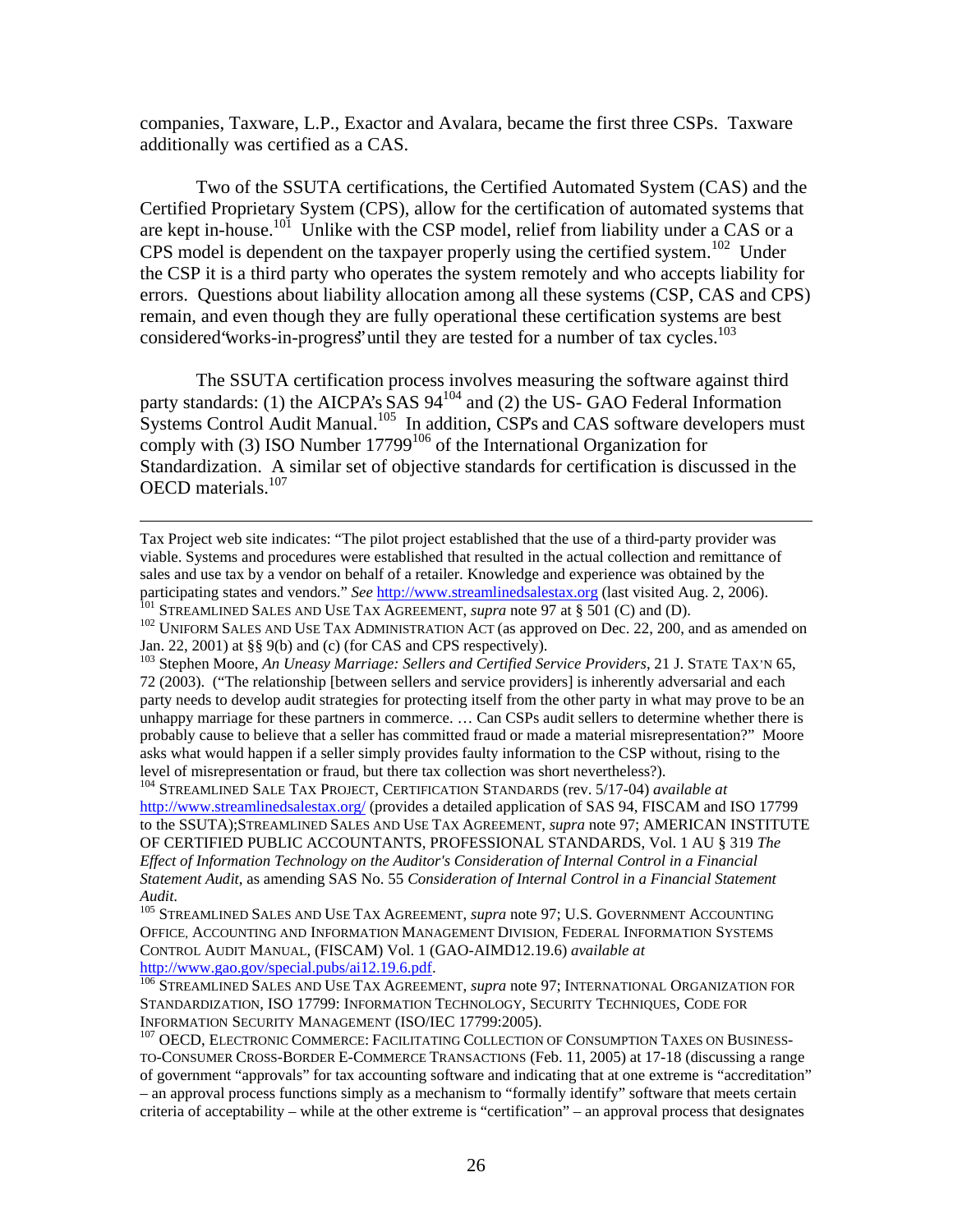Essentially SSUTA certification is conducted in two steps; (1) an extensive security check of the software system, the developer and the service provider is performed, and then (2) a comprehensive test of tax calculation and return preparation capabilities is carried out by running thousands of hypothetical tax scenarios through the system.

Properly programmed, it is a relatively easy matter for an automated tax calculation system to match up the skew code of a good or service with a specified tax rate to determine the tax due. It is not at all a large leap in technology for a tax calculation system to be programmed to recognize that a different rate should be applied where an exemption (zero-rate, or reduced rate) code is received from a "smart" ID passed during the purchasing process.

From a systems perspective the question presented by the "smart" ID with an embedded exemption (zero-rating or reduced rate) certificate, is no different than the problem that is presented to an automated system when the same item is processed through the system, but in multiple taxing jurisdictions. Different jurisdictions frequently have different rates, exemption requirements, and reporting standards for the same items. Functionally, the poor, elderly, or disabled person qualifying for an exemption is seen by an automated system as simply another taxing jurisdiction with a different set of rates and requirements. Rather than discriminating among geographic jurisdictions, the system in this instance discriminates within the same jurisdiction among purchasers based on a set of codes activated by authorization procedures initiated in encrypted codes embedded in the certificate of a "smart" ID.

Thus, because highly discriminatory, multi-jurisdictional tax calculation systems are certified today under the SSUTA, it is not difficult to imagine that the same type of discrimination function (within the single jurisdiction of Japan) can be certified as equally accurate. This level of automated tax processing only awaits the adoption of certificates of exemption in "smart" IDs. The programming and systems design barriers have already been overcome in software that easily handles the 5,788 retail sales tax jurisdictions in the U.S. as well as the VAT regimes of 170 different countries.

This technology has allowed internet retailers (who could be located in a small town anywhere on the planet) to be tax-compliant in every jurisdiction in the world where there is a transaction tax. For large internet retailers, like Amazon.com it is common to have an internal system that would be certified as a CAS or CPS, but for a small internet seller the CSP model would be the best fit as this would require only a data-link to a provider who would determine the tax remotely.

#### **CONCLUSION**

software as "an officially authorized mechanism to perform specified functions" – reaching a conclusion that the SSUTA the OECD uses the term "certification" in this same manner even though the OECD discussion is broader than that found in SSUTA documents) *available at* http://www.oecd.org (last visited Aug. 2, 2006).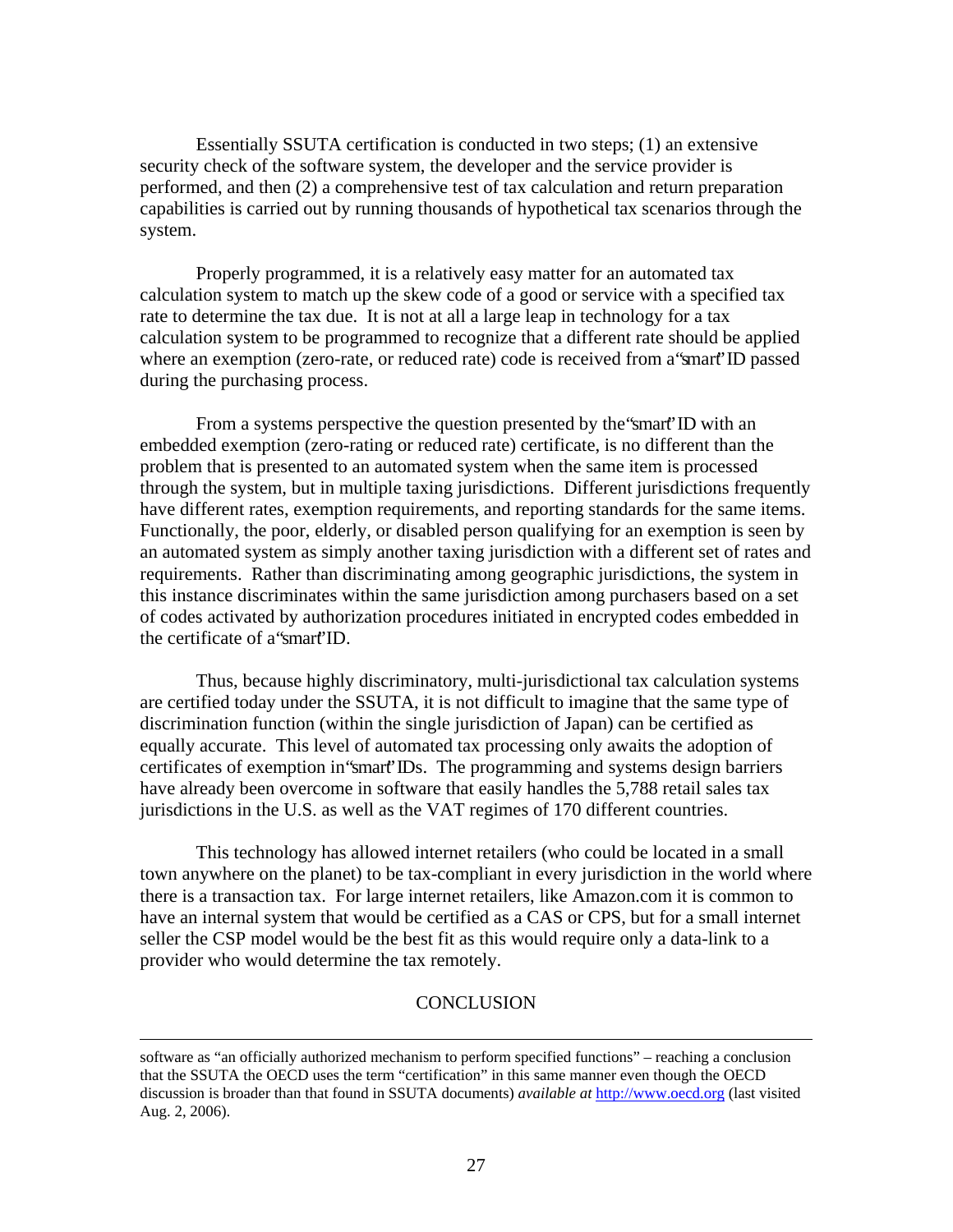If we begin with the premise that Japan is a technologically advanced economy with a deep digital penetration, then there would seem to be no technological barrier preventing it from adopting the solution offered here to the tax policy dilemma faced by the Tax Commission. Like the E.U., and the U.S., Japan can adopt technology-intensive solutions if and when it determines that they offer more efficient outcomes. It is a pleasant circumstance indeed when technology not only offers efficiency, but offers efficiency in a manner that preserves long-standing, traditional approaches to a tax policy questions.

To go down this technology road, Japan will need to do three things: (1) establish an identity card system $108$  with biometric identifiers and embed within the "smart" chip digital zero-rate or reduced-rate authorization codes; (2) define the classes of citizens who will be authorized for zero-rate or reduced-rate purchases, and associate these qualified purchasers with goods or services they could purchase at each rate,  $109$  and (3) establish a software certification regime for program used at the retail sale level.<sup>110</sup> It would be necessary for this software to recognizes both the reduced-rate or zero-rate codes and correctly associated them with the goods and services qualified for special treatment for a specific taxpayer. The software would need to calculate the tax and retain an audit file for each transaction.

With this technology in place Japanese policymakers could take one of two paths. Japan could either (1) continue to have a single (higher) rate Consumption Tax, but with a new series of exemptions for the poor, elderly, or handicapped, or it could (2) adopt a multiple rate system where the poor, elderly or handicapped qualified for reduced rates. Either of these solutions can be efficiently implemented and if the rates and qualifications are carefully monitored will increased the yield of the Consumption Tax and resolve its regressivity. Both of these paths preserve Japan's traditional approach to consumption tax relief.

Thus, referring again to the hypothetical presented earlier where Japan determines that it should have a standard rate set at 10%, a reduced rate at 5%, along with a number of exempt goods or services then the following would happen. In all instances businesses

1

<sup>&</sup>lt;sup>108</sup> There is no need for this ID to be mandatory. Those who qualify for reduced or zero rates would not need to secure an ID card, if they had privacy concerns. Cards could always be secured, but not used if there were selective privacy concerns. However, without a "smart" ID card it would not be possible for an individual to secure a reduced rate of tax. If this result was deemed unfair, or if the National Tax Administration determined that for various reasons (power outages, system failures, etc.) that an alternate (back-up paper) system should be implemented to manage the privacy issue, then this individual might be allowed to make reduced or zero rated purchases in another manner.

<sup>&</sup>lt;sup>109</sup> It is expected that much of this work would be done by social services agencies. It should also be expected that this program would start out small and expand in scope and granularity as time went on. <sup>110</sup> There is no need to make use of this software mandatory. In all instances where a retailer decided not to install certified software, the Consumption Tax would be due at the standard rate (10%) for all sales in the same manner as under the present regime. There would, of course, be considerable pressure form customers who qualified for an exempt of reduced rate to have the software installed. Thus, free market pressures and self-interest would facilitate wide acceptance of the software.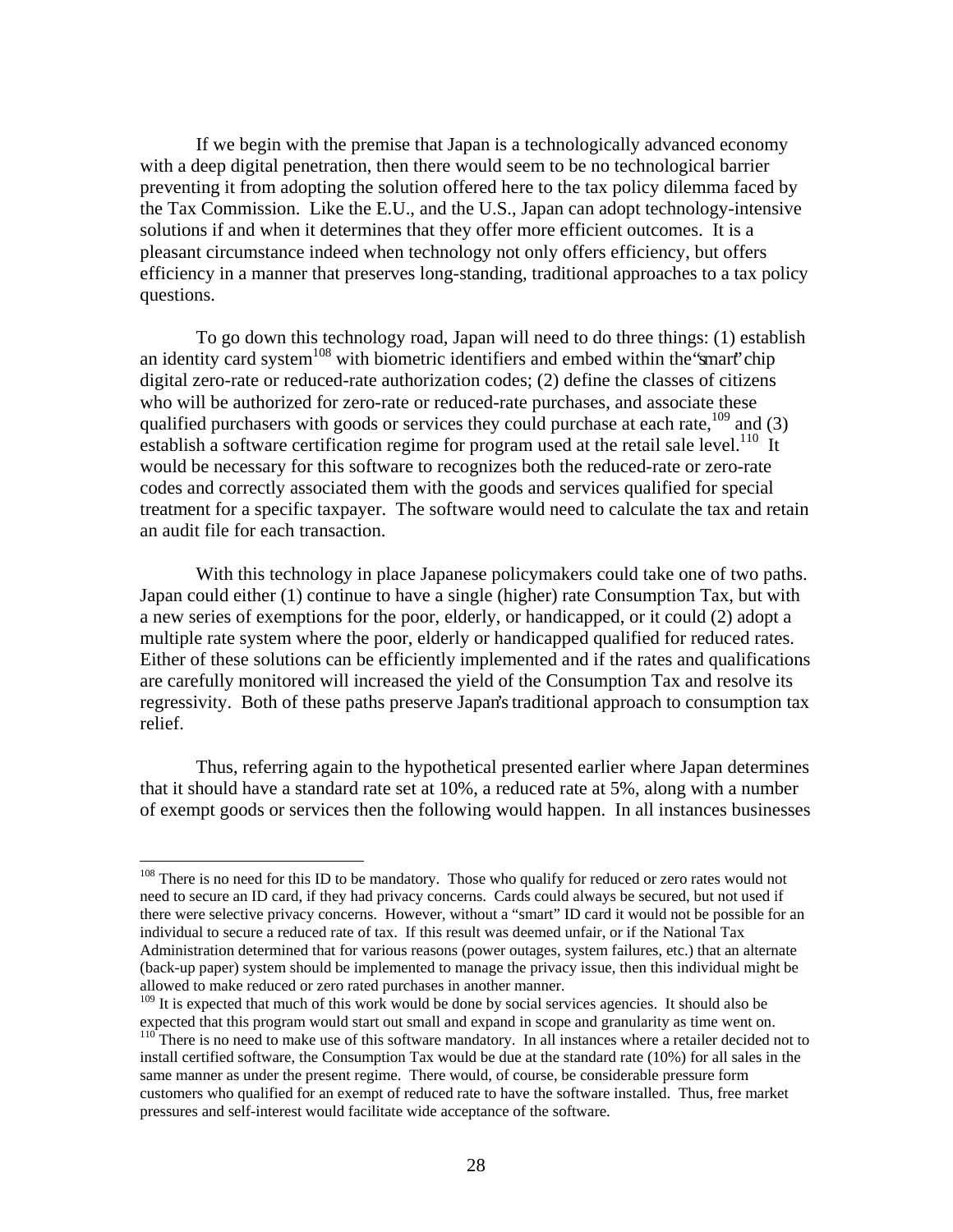would report as they do today under Japan's "credit-subtraction VAT without invoices,"<sup>111</sup> or "bookkeeping" method. The rate of tax would be 10%.

In instances where the business filing the return makes sales to final consumers, and some of those consumers have qualified for a reduced rate of tax (5% or 0%), then the record of those transactions recorded in the audit file of the software program would allow those businesses to record a tax credit for the full amount of the difference between the tax that should have been collected (at 10%) and the amount that was actually collected (at 5% or 0%).

#### ALETERNATE SYSTEMS

 This paper is premised on the adoption of a government certification system for software that would be provided to retailers by third parties. The government could make this software available for free to retailers, as is done under some circumstances in the Streamlined Sales Tax in the U.S. or it could leave it up to the retailer to purchase the software.<sup>112</sup> However there are two other models that Japan could look to, a software registration model in use in Australia since 1999, and a government owned and operated software model under initial testing and development in Brazil. The Australian model provides (non-certified) tax calculation, the Brazilian provides certified documentation (without a tax calculation function).

The Australian model is to not certify software, but instead to provide a registry of all software that has satisfactorily completed a set of tests.<sup>113</sup> The registry is operated by the Software Industry Information Center. A software provider who would like to have its product listed in the Australian Tax Office's registry simply needs to run the tests provided on that site, get the correct results, indicate this to the ATO and then ask to be registered.

 Because the Australian model does not certify software there is less demand on ATO resources at initial stages, but there remains heavy reliance on the ATO's audit function. There is no certainty that the software on the Software Industry Information Center's registry is accurate in all instances, and for all businesses, nor is there any kind of liability protection to providers or users if the software fails to perform as expected.

 The Brazilian model is potentially at the other extreme, but at the moment lacks a tax calculation component. It would be a large step forward legally, but a relatively small step technologically for the Brazilian model to become a fully certified tax document and calculation model.

 $^{111}$  ALAN SCHENK  $\&$  Oliver Oldman, Value Added Tax: A Comparative Approach in Theory and PRACTICE 38 (2001).<br><sup>112</sup> Streamlined Sales and Use Tax Agreement (SSUTA) *supra* note 97, at §§ 601-03.<br><sup>113</sup> The registry can be found at: <u>www.ato.gov.au/softwaredevelopers</u>. There are currently 175 software

products listed under the GST in this registry. The GST test can be found at: www.ato.gov.au/rsf.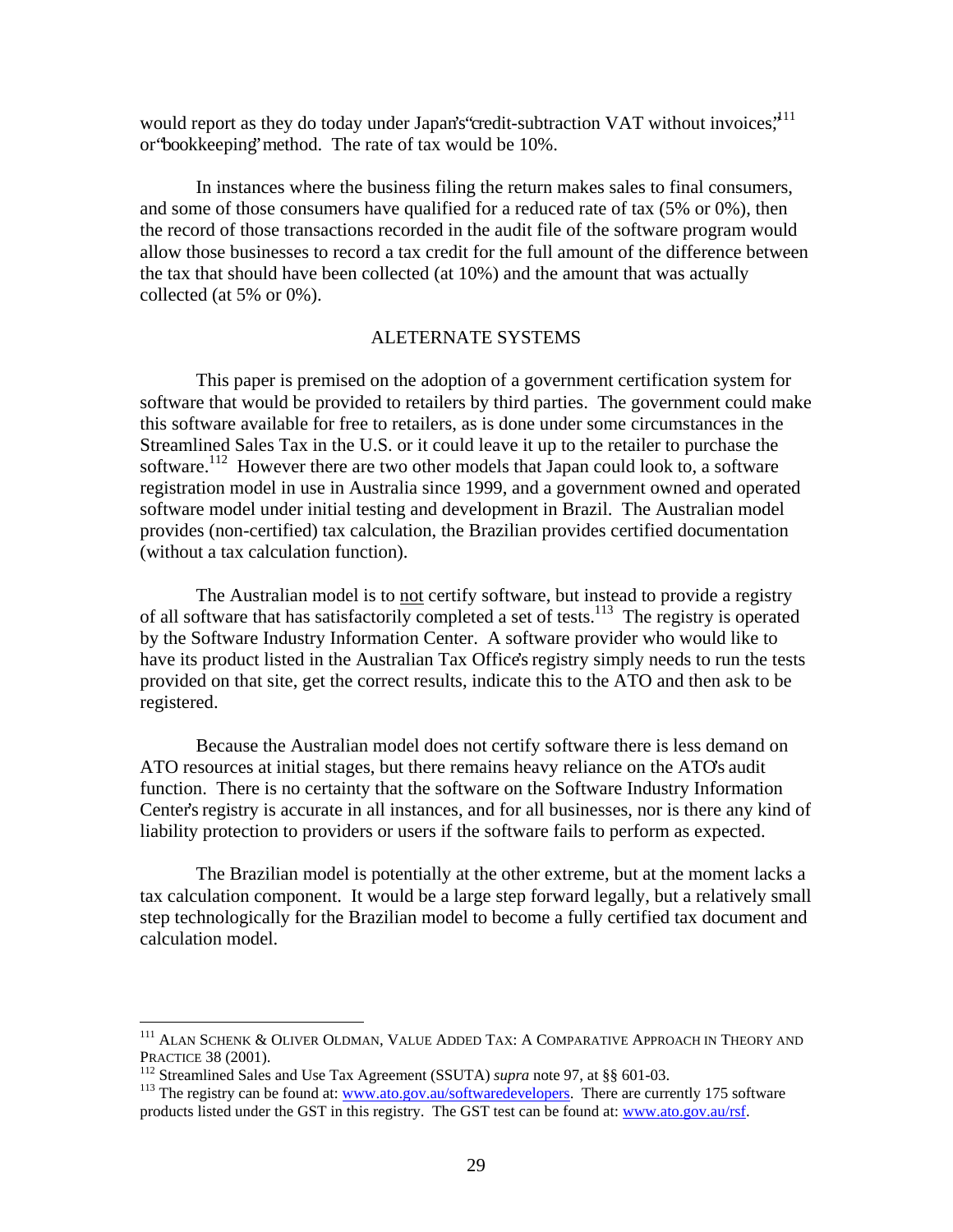At the moment the Brazilian developments are centered in the municipality of Sao Paulo.<sup>114</sup> The city has instituted an e-invoice system to replace the older paper invoice system in the local services  $\text{tax}.^{115}$  The system is designed to fight tax avoidance by giving tax breaks to compliant taxpayers. Service providers and service receivers (individuals or corporations) register at a dedicated portal. When a service is rendered by a registered service provider to a registered service receiver, the service provider log-ins all relevant information (type of service, price etc.) and the service receiver receives a return e-mail from the city of Sao Paulo with the invoice, issued on behalf of the service provider.<sup>116</sup>

 With this invoice individuals are allowed to reduce their property taxes. For every dollar of service tax paid the property tax can be reduced by 30% of that amount, up to a limit of 50% of the property taxes due. Corporate service receivers can reduce their property taxes up to 10%. However, in the Sao Paulo model the tax is calculated by the taxpayer and remains the full responsibility of the taxpayer.<sup>117</sup>

 Following on the success of the Sao Paulo initiative a larger project has begun that involves similar concepts but with the *Impostos Sobre Circulação de Mercadorias e Prestação de Serviços* (ICMS). This state-level tax in Brazil functions like a traditional credit-invoice VAT.

 On September 30, 2005 the Brazilian states and the federal government signed an *Ajuste Sinief* (No. 07),  $^{118}$  an agreement among the governments, to create (1) the einvoice (*Nota Fiscal Eletrônica*) and (2) the auxiliary document of the e-invoice (*Documento Auxiliar da Nota Fiscal Eletrônica*).119 Under the system being developed, the seller will issue an e-invoice and send a file containing all the fiscal information of the commercial deal to the other party. The electronic file must be sent with electronic signature. The file is then sent by the internet to the tax authority of the other state which will pre-validate the file and will send back another file confirming that the file was received. This file is necessary to the physical transport of the goods. The file is also sent to the Federal IRS (functioning as the national keeper (back up) of the e-invoices issued.

<sup>&</sup>lt;sup>114</sup> See http://ww2.prefeitu<u>ra.sp.gov.br//nfe/index.asp</u> (in Portuguese).

<sup>&</sup>lt;sup>115</sup> The service tax is called *Imposto Sobre Serviços de Qualquer Natureza* (ISSQN). It is not a VAT, but a cascading tax on services performed locally. The tax does not have a credit function to offset the amounts collected against the amounts paid. The e-invoice system is based on Municipal Decree No. 44.540/2004.<br><sup>116</sup> See www.nfe.fazenda.gov.br (in Portuguese)

<sup>&</sup>lt;sup>117</sup> Personal e-mail communication Mr. Mario R. Crevatin, Prefeitura do Município de São Paulo, Secretaria Municipal de Finanças, Departamento de Fiscalização (audit department, Sao Paulo, Brazil) on file with authors (Nov. 22, 2006).

<sup>&</sup>lt;sup>118</sup> This document can be found at:

http://www.sef.rj.gov.br/legislacao/tributaria/convenios\_ajustes\_protocolos/confaz/ajustes/2005/aj05007.sh tml (in Portuguese).

 $\frac{119}{119}$  This document can be found at:

http://www.sef.rj.gov.br/legislacao/tributaria/convenios\_ajustes\_protocolos/confaz/pareceres\_ecf/2005/ato0 72.shtml (in Portuguese).